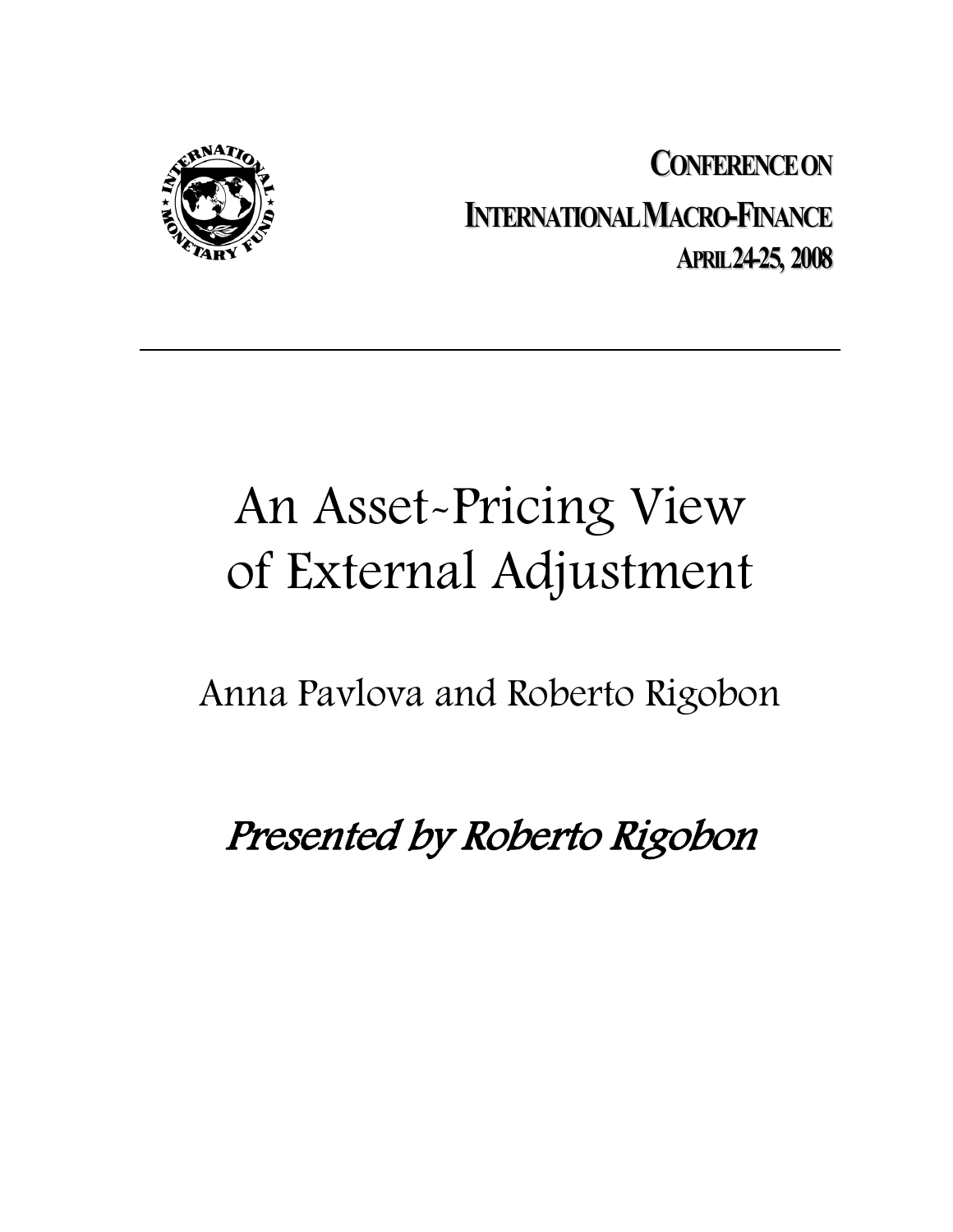# An Asset-Pricing View of External Adjustment<sup>∗</sup>

Anna Pavlova Roberto Rigobon London Business School Sloan School of Management, MIT and CEPR and NBER

This draft: July 23, 2008

#### Abstract

Recent literature has argued that conventional measures of external sustainability—the trade balance and current account—are misleading because they omit capital gains on net foreign asset positions. We adjust the definition of the current account to include the capital gains and discuss how this may affect our thinking about external adjustment and sustainability. We do so in the context of a two-country macro-finance model of Pavlova and Rigobon (2008) that allows to explore the interconnections between equilibrium portfolios and external accounts' dynamics. We calibrate the model and find that it generates several testable implications, some of which have already been validated empirically. First, we establish dynamic properties of the capital-gains adjusted current account and show that they are fundamentally different from those of the conventional current account. Second, we find that capital gains have a stabilizing effect on the trade balance and the current account. Third, we demonstrate that in response to a shock, the conventional and the capital-gains adjusted current accounts may move in opposite directions. Finally, we explore the implications of our analysis for sustainability of the US economy and conclude that the current state of external imbalances is too large to be justified as a valid equilibrium (sustainable) path.

#### JEL Classifications: G12, G15, F31, F36

Keywords: Current account, portfolio choice, incomplete markets, international finance, asset pricing, valuation effects.

<sup>∗</sup>Correspondence to: Roberto Rigobon, Sloan School of Management, MIT, 50 Memorial Drive, E52-431, Cambridge, MA 02142-1347, rigobon@mit.edu. We thank Hélène Rey and seminar participants at Banque de France and London Business School for stimulating discussions and Fondation Banque de France for financial support.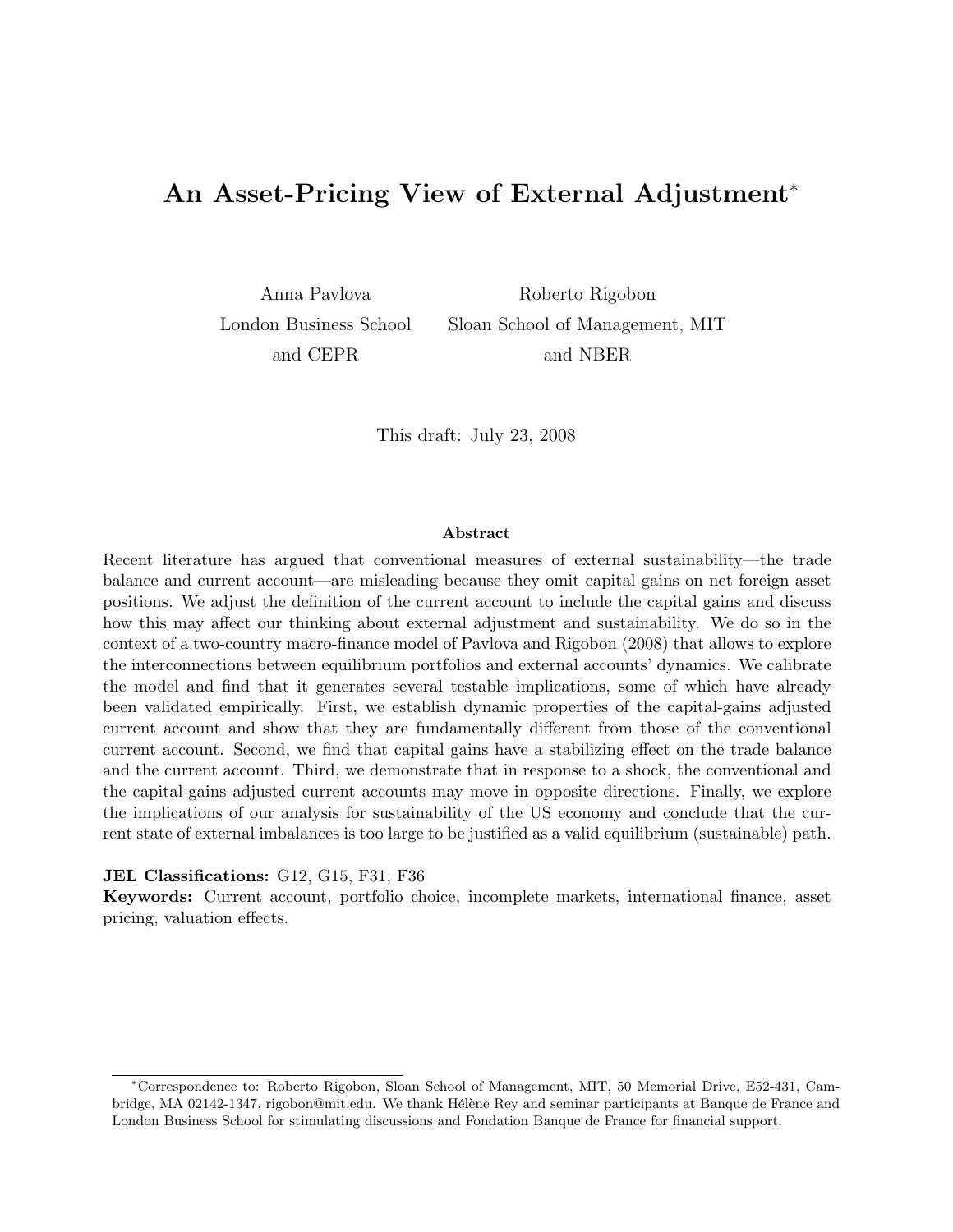# 1. Introduction

In the last 15 years large, persistent, and growing trade balance and current account deficits in the US have captured the attention of policymakers, practitioners, and academics. The central question is whether or not the current path of consumption, investment and fiscal expenditure in the US is sustainable. Although the research of this matter has been intense, opinions differ dramatically: some are expecting a sizeable recession or a large adjustment of the exchange rate, while others are arguing that additional sources of income not accounted for in the conventional external accounts, can finance and have been financing  $US$  consumption.<sup>1</sup> One conclusion, however, is undisputed: the growth of gross asset holdings that has taken place in the last couple of decades<sup>2</sup> should change significantly our understanding of how measures of sustainability have to be defined, and how the adjustment process needs to take place.

In this paper we respond to the critique of the conventional definition of the current account and define a *capital-gains adjusted current account*—a measure that explicitly accounts for capital gains on net foreign asset positions of a country. We investigate the properties of this measure in the context of a two-country macro-finance model of Pavlova and Rigobon (2008) and compare it to other measures of external accounts. The model is solved in closed-form, which allows us to examine several analytical properties that link the external accounts and financial asset holdings. Moreover, because asset prices and portfolio holdings are all endogenous, it is possible to study the interconnections between external sustainability and portfolio decisions.

To evaluate the stochastic properties of the external measures of sustainability, we calibrate our model to reflect the current state of the US economy. In particular, through our parameter selection, we attempt to match the magnitudes of the trade balance and current account deficits in the US, home bias in asset holdings, net foreign debt of the US, and average cross-country correlations of consumption expenditure. We choose the parameters assuming that the current situation is one of equilibrium (as in our economy). In this environment, we first analyze separately the two elements that are missing from the conventional current account: the expected and the unexpected capital gains. We show that the former have a stabilizing property, offsetting the fluctuations in

<sup>&</sup>lt;sup>1</sup>The former view is advocated by e.g., Edwards (2005), Frankel (2006), Obstfeld (2004), Obstfeld and Rogoff (2007), Roubini and Setser (2004). Arguments supporting the latter view have been put forward by Gourinchas and Rey (2007b). See also Hausmann and Sturzenegger (2006) and Tille (2003) for related points.

<sup>2</sup>As documented in e.g., Gourinchas and Rey (2007a), Lane and Milesi-Ferretti (2001), Lane and Milesi-Ferretti (2007), Tille (2003), and Tille (2008).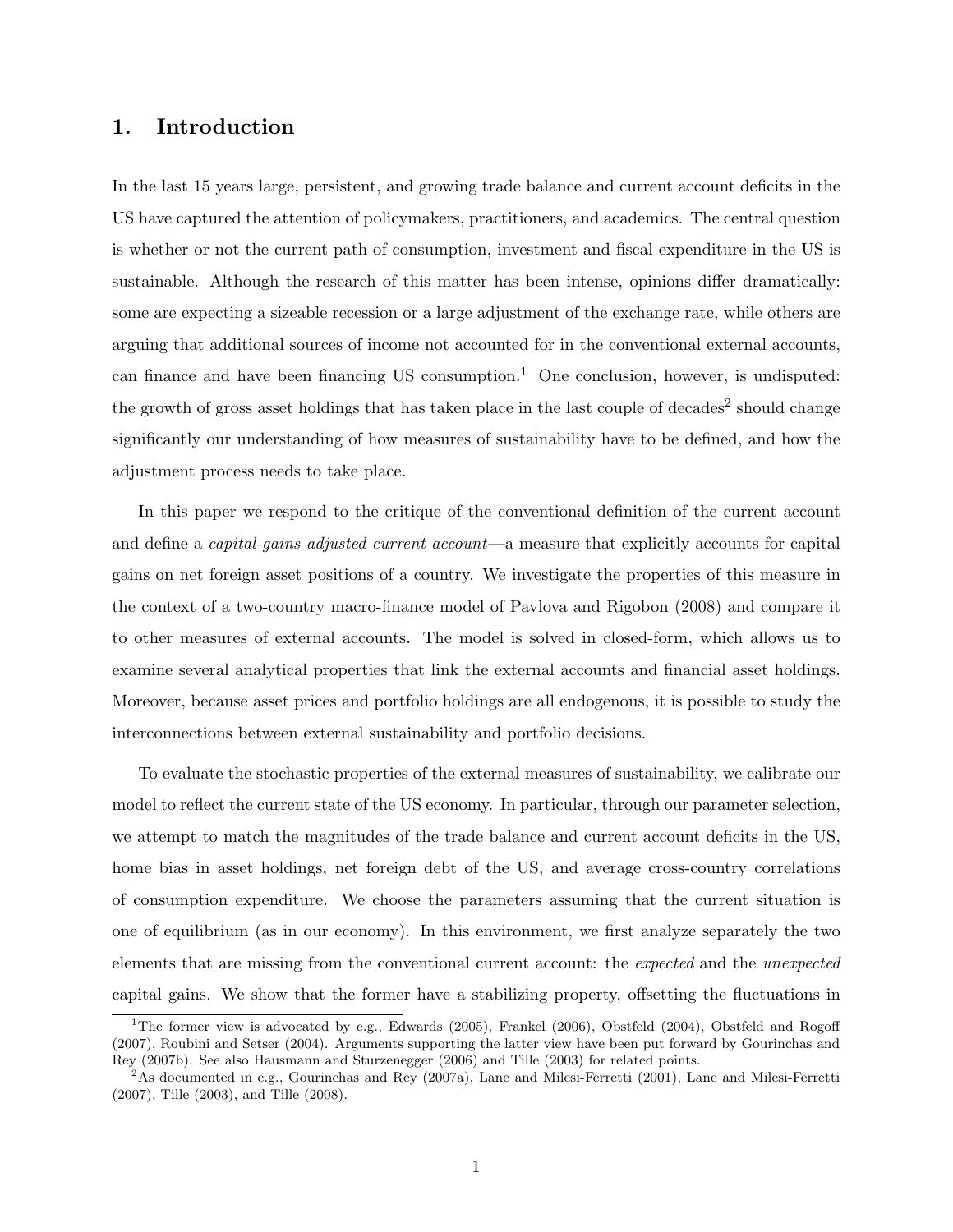the trade balance and the traditional current account. Gourinchas and Rey (2007b) document a similar effect occurring in their dataset. It is the *unexpected* part of the capital gains, however, that is key to the dramatic differences in the dynamic properties of the traditional and the capital-gains adjusted current account in our model. The traditional current account follows a persistent process, while the capital-gains adjusted current account is highly volatile and serially uncorrelated. This is consistent with the evidence presented in Kollmann (2006) and Lane and Shambaugh (2007). In other words, the capital-gains adjusted current account behaves much like asset returns, whose short-term dynamics are also dominated by unexpected capital gains.

In order to understand the effects of capital gains (valuation effects) on the external adjustment mechanism, we study impulse responses of our economy. The standard model of external adjustment is the one based on the canonical intertemporal approach to the current account. In that model, when a shock occurs, we first study its implications for output and consumption, and given those implications, we can trace their impact on the trade balance, the current account, the savings decisions, and ultimately on international positions. Our view in this paper is different. It starts by recognizing that agents already have wealth invested internationally. Therefore, the starting point—even before the shock shows up—is to determine the distribution of wealth and how it is invested (i.e, the composition of international portfolios). When a shock takes place, the first step is to track its impact on production and asset prices. Once these impacts are understood, we can track how the net foreign asset positions are going to be affected by the shock. That in turn will allow us to compute a new wealth distribution in the world economy. Agents' wealth will determine their consumption patterns, and given output, we can track the implications for the external accounts. Guided by this view of external adjustment, we do not find it surprising that our impulse responses show that following a shock, the conventional current account and the capital-gains adjusted current account may move in opposite directions.

The model we are using is one in which the economy is in a stochastic steady state; all shocks are permanent, and all transitory dynamics have been shut down.<sup>3</sup> Such a steady state has to possess two properties that link the external accounts with the financial asset holdings: there is a one-to-one relationship (i) between the conventional current account and the stock of international debt, and (ii) between the trade balance and the stock of net foreign assets. If any of these two properties is violated, then one country's intertemporal budget constraint is not satisfied—and so

<sup>&</sup>lt;sup>3</sup>In the old system dynamics literature language, we are dealing with a pure extrinsic dynamics model, and the intrinsic dynamics have been closed.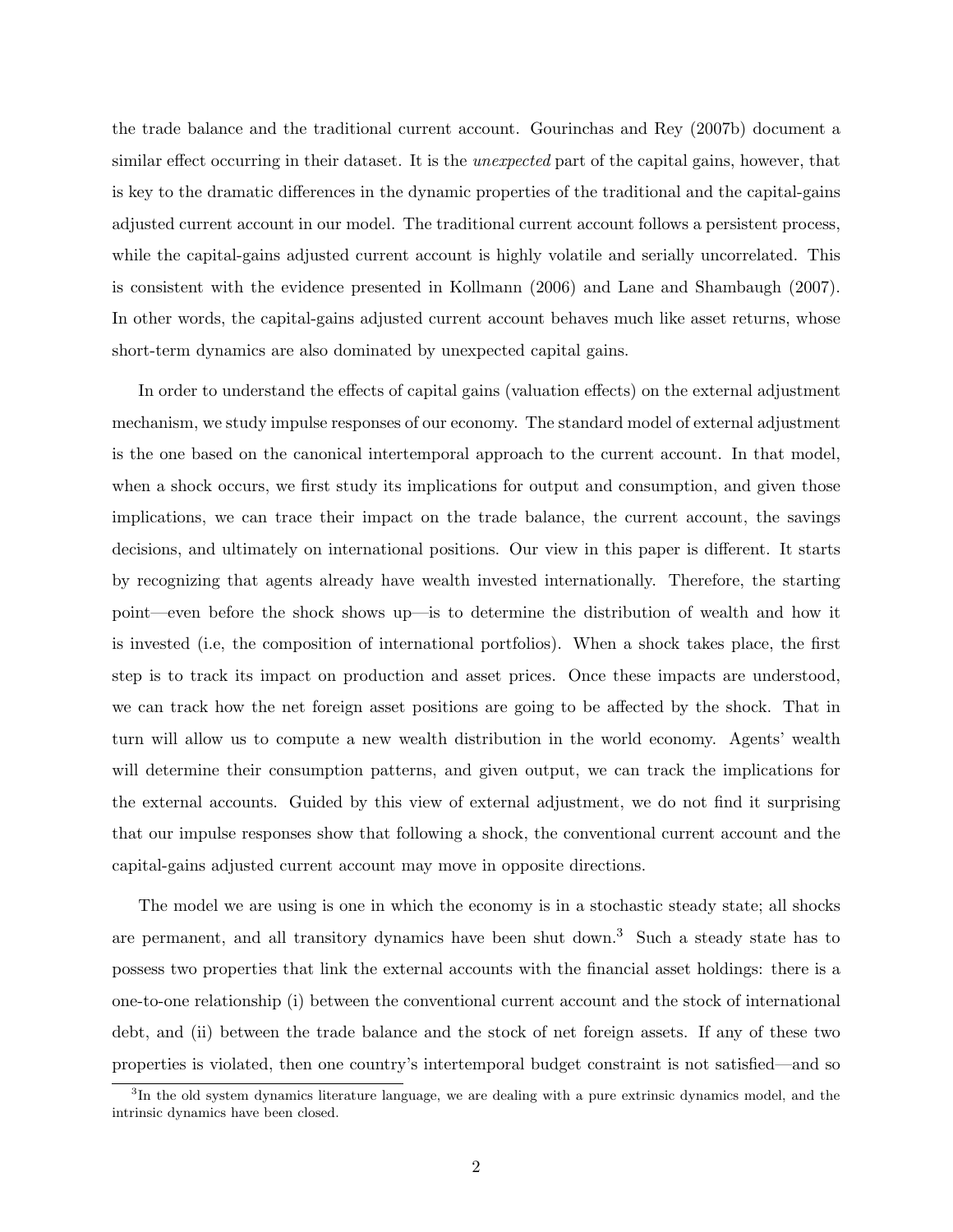we use them as our definitions of sustainability. We confront these properties with the recent US data and reject them. We conclude that either the US economy's consumption is unsustainable, or the economy has been in transitional dynamics for the past two decades. The second exercise we perform is to analyze the terms of trade adjustment and portfolio recomposition that needs to take place to achieve a reduction of current account deficit in the stochastic steady state by three percent of GDP. We find that such a reduction has to be accompanied by a 20 percent adjustment of the terms of trade. This is the case irrespectively of which shock triggers the adjustment process. This result is interesting because in the model, as in the data, capital gains play a significant role—and still the final message is very much in line with the "traditional" open economy calibrations offered by Obstfeld and Rogoff (2007) and Roubini and Setser (2004).

Our work is related to the growing theoretical macro-finance literature that incorporates portfolio choice and asset pricing into models of open economy macroeconomics. Similarly to our approach here, Devereux and Sutherland (2008), Evans and Hnatkovska (2007), Ghironi, Lee, and Rebucci (2006), Kollmann (2006), and Tille and van Wincoop (2007) all base their analyses of external accounts on stochastic portfolio models with incomplete markets.<sup>4</sup> These papers employ various approximation techniques to study the behavior of their models around their steady states. By contrast, we base our analysis on an exact closed-form characterization of our equilibrium. Moreover, the steady state in our economy is stochastic.

The rest of the paper is organized as follows. Section 2 briefly describes the model and defines the capital-gains adjusted current account. Section 3 studies dynamic properties of the capitalgains adjusted current account, contrasting them to those of the conventional current account, and explores the implications of the model for external sustainability. Section 4 discusses external adjustment and estimates the economic impact of a current account correction within our model. Section 6 offers some concluding remarks and directions for future research.

<sup>4</sup>Also related, but, unlike ours, cast in the context of production economies, are elegant analyses of Devereux and Saito (2006), and Kraay and Ventura (2000). Coeurdacier, Kollmann, and Martin (2008) primarily focus on equity home bias, but do also report implications for NFA dynamics similar to ours. Other important contributions to this literature, but with a different focus than ours, include Engel and Matsumoto (2006) and Mendoza, Quadrini, and Rios-Rull (2007).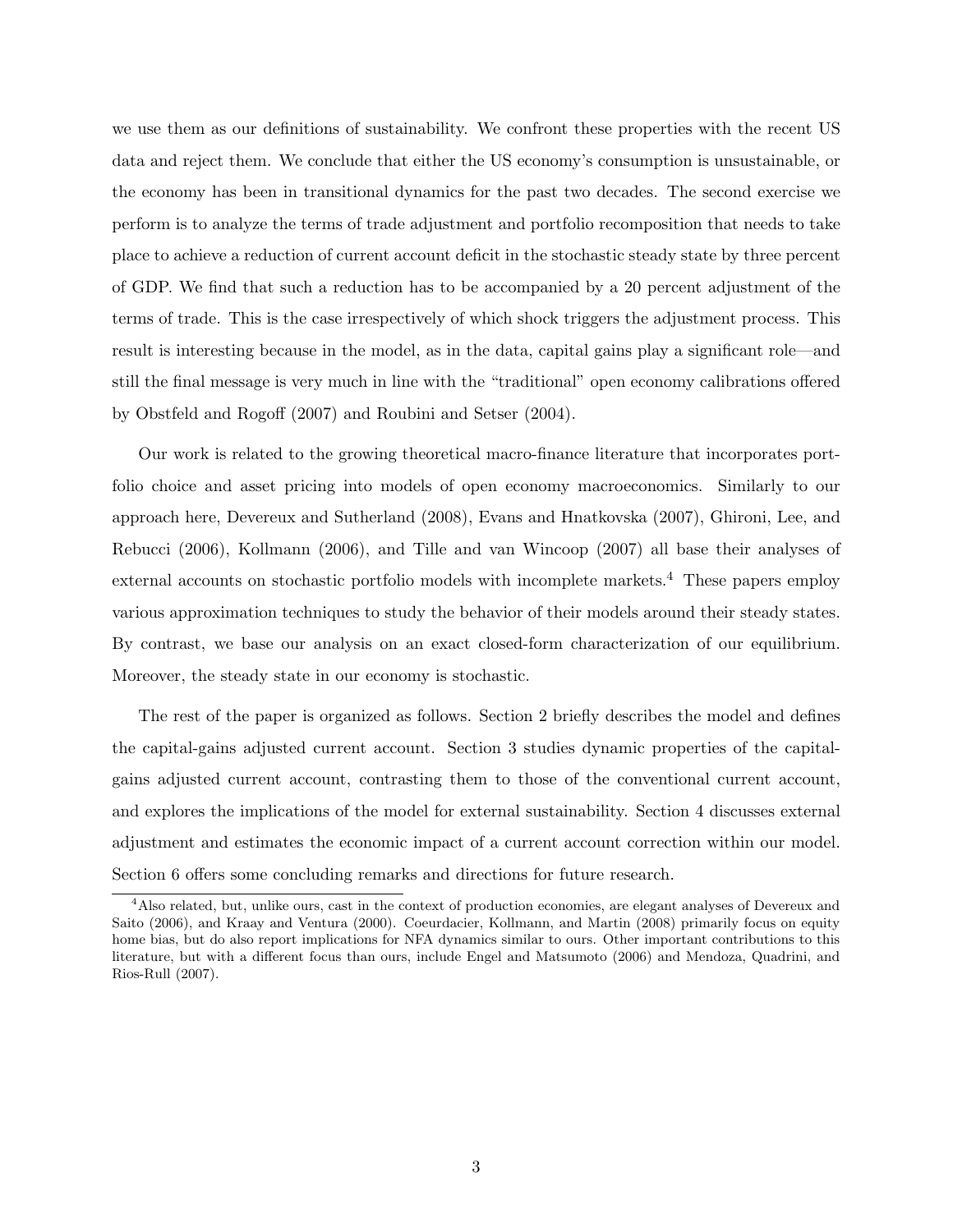# 2. The Model

#### 2.1. The Economic Setting

For the purposes of our investigation, we adopt the model from Pavlova and Rigobon (2008). We briefly review it here for completeness.

We work with a pure-exchange finite-horizon continuous-time economy populated by two countries: Home and Foreign. The Home country represents a large industrialized country, while Foreign stands for the rest of the world. Each country is endowed with a Lucas tree producing a strictly positive amount of a country-specific perishable good:

$$
dY(t) = \mu_Y(t) Y(t) dt + \sigma_Y(t) Y(t) dw(t) \qquad \text{(Home)},
$$
\n(1)

$$
dY^*(t) = \mu_{Y^*}(t) Y^*(t) dt + \sigma_{Y^*}(t) Y^*(t) dw^*(t) \qquad \text{(Foreign)},
$$
\n(2)

where  $w$  and  $w^*$  are the (independent) Brownian motions representing Home and Foreign output shocks, respectively, and  $\mu_Y$ ,  $\mu_Y^*$ ,  $\sigma_Y > 0$ , and  $\sigma_Y^* > 0$  are the mean growth rates and volatilities of output. The prices of the Home and Foreign goods are denoted by  $p$  and  $p^*$ , respectively. We fix the world numeraire basket to contain  $a \in (0,1)$  units of the Home good and  $(1-a)$  units of the Foreign good, and normalize the price of this basket to be equal to unity. The terms of trade, q, are defined as the price of the Home good relative to that of the Foreign good:  $q \equiv p/p^*$ . Our modeling of financial markets is standard. The Home and Foreign stocks  $S$  and  $S^*$ , are claims to the Home and Foreign trees, respectively. They are available for trade by all investors and are in fixed supply of one share each. There is also the "world" bond  $B$  in zero net supply, which is a money market account locally riskless in units of the numeraire.

The initial shareholdings of a representative consumer-investor of each country consist of no shares of the bond and a total supply of the stock market of his country. Thus, the initial wealth of the Home resident is  $W_H(0) = S(0)$  and that of the Foreign resident is  $W_F(0) = S^*(0)$ . Each consumer  $i, i \in \{H, F\}$ , chooses nonnegative consumption of each good  $(C_i(t), C_i^*(t))$  and a portfolio of the available securities  $s_i(t) \equiv (s_i^S(t), s_i^{S^*}(t))$ , where  $s_i^j$  $i$ <sub>i</sub> the number of shares of asset j held by consumer  $i$ . The dynamic budget constraint of each consumer has the standard form

$$
dW_i(t) = s_i^B(t) dB(t) + s_i^S(t) (dS(t) + p(t)Y(t)dt) + s_i^{S^*}(t) (dS^*(t) + p^*(t)Y^*(t)dt)
$$
  

$$
-p(t)(C_i(t) - e_i(t)) dt - p^*(t)(C_i^*(t) - e_i^*(t)) dt,
$$
\n(3)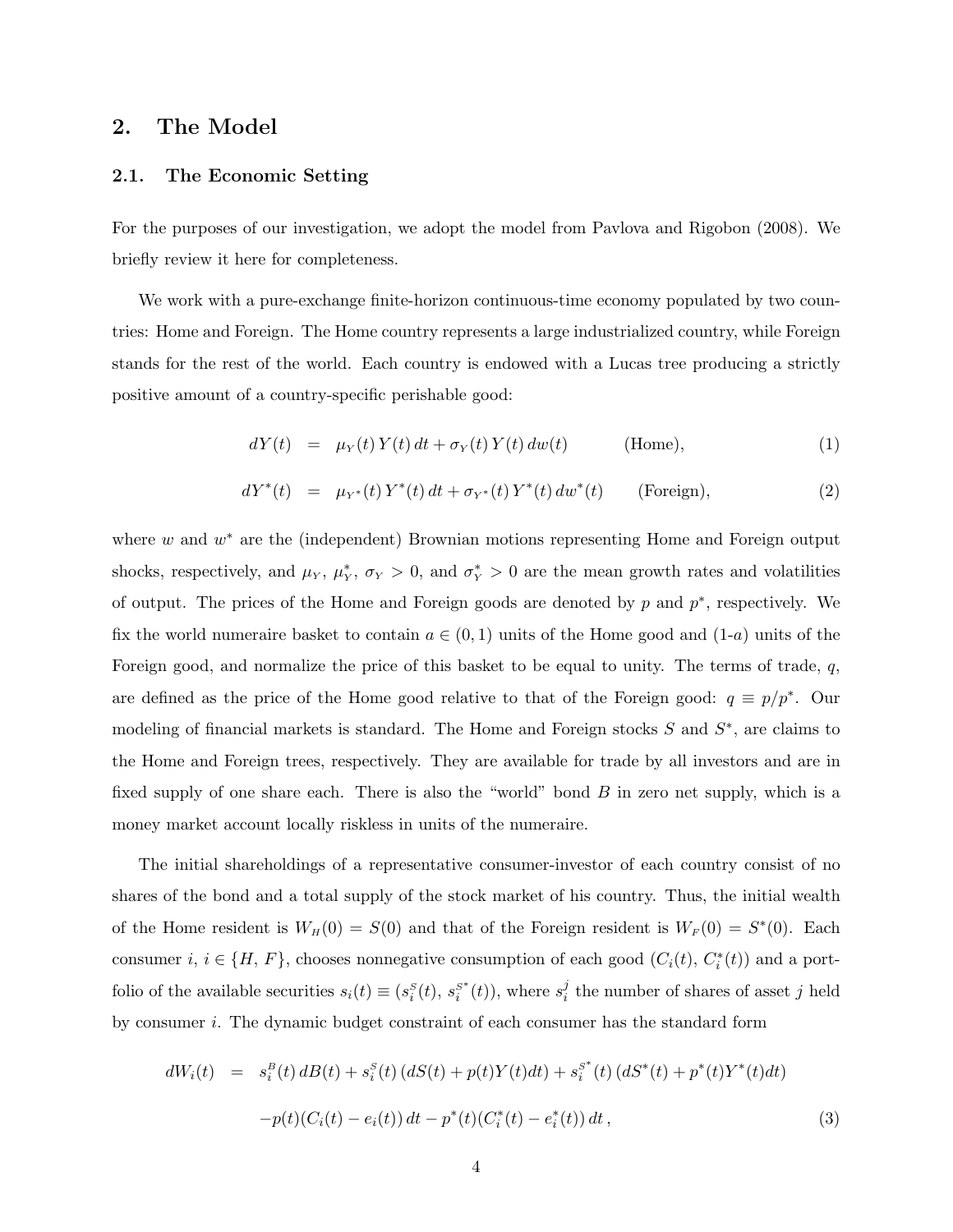where  $W_i(T) \geq 0, i \in \{H, F\}$ . Preferences of consumer i, are represented by a time-additive utility function defined over consumption of both goods:

$$
E\left[\int_0^T e^{-\rho t} u_i(C_i(t), C_i^*(t)) dt\right], \qquad \rho > 0, \quad i \in \{H, F\},\tag{4}
$$

where

$$
u_H(C_H(t), C_H^*(t)) = \alpha_H(t) \log C_H(t) + \beta_H(t) \log C_H^*(t),
$$
  

$$
u_F(C_F(t), C_F^*(t)) = \beta_F \log C_F(t) + \alpha_F \log C_F^*(t).
$$

Stochastic processes  $\alpha_H$  and  $\beta_H$  in the utility of the Home country represent preference shifts toward the Home and Foreign good, respectively. For generality, the innovations to  $\alpha_H$  and  $\beta_H$  are given by a combination of supply shocks w and  $w^*$  as well as two independent standard Brownian motions  $w^{\alpha}$  and  $w^{\beta}$ . Without the last two Brownian motions, financial markets are complete. But if the preference shifters display nontrivial dependence on  $w^{\alpha}$  and  $w^{\beta}$ , the existing investment opportunity cannot span the uncertainty in the model, and hence the possibilities of hedging against the preference shifts is impaired and risk sharing in the world economy becomes imperfect. The main focus of this paper is on the Home country, which is why we assume away any preference shifts at Foreign and concentrate on the effects of domestic preference shifts at Home.

The preference shifts or *demand shocks* are important ingredients of our model, for two reasons. First, in the absence of the demand shocks, free trade in goods makes stock prices perfectly correlated and financial markets irrelevant (Helpman and Razin (1978), Cole and Obstfeld (1991), Zapatero (1995)). Second, empirical evidence indicates that demand shocks are important for reproducing the real-world dynamics; supply shocks alone are typically not sufficient. For example, Stockman and Tesar (1995) calibrate preference shocks to be roughly 85% of the size of supply shocks, while of Pavlova and Rigobon (2007) estimate a similar model and conclude that they have approximately the same volatility as supply shocks.

#### 2.2. Characterization of Equilibrium

An equilibrium in this economy is defined in a standard way: it is a collection of goods and asset prices  $(p, p^*, S, S^*, B)$  and consumption-investment policies  $(C_i(t), C_i^*(t), x_i^s(t), x_i^{s^*}(t)),$  $i \in \{H, F\}$  such that (i) each consumer-investor maximizes his utility (4) subject to the budget constraint (3) and (ii) goods, stock, and bond markets clear.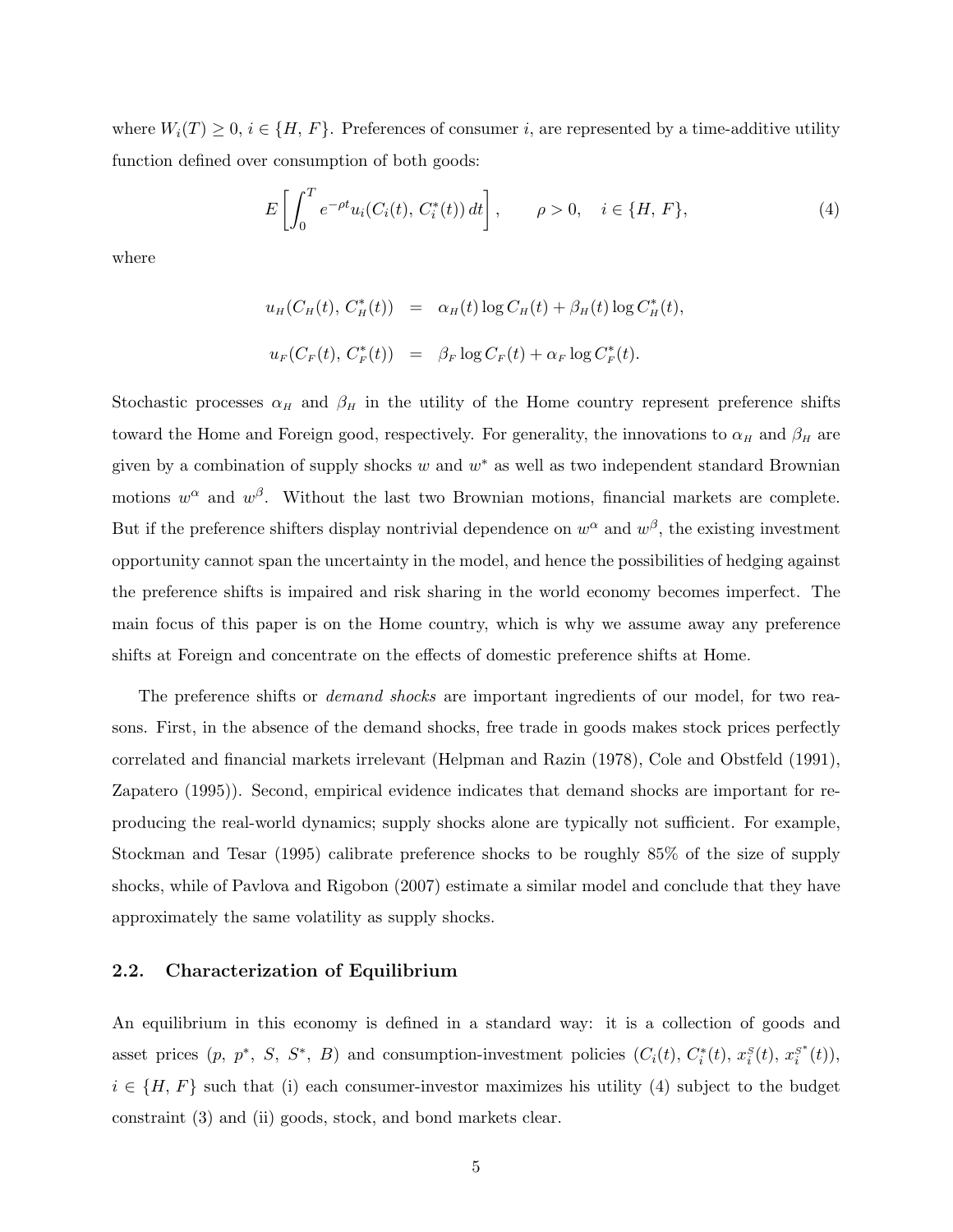In this incomplete markets economy, the usual construction of a representative agent's (planner's) utility as a weighted sum, with constant weights, of individual utility functions is not possible. However, as we explain in Pavlova and Rigobon (2008), one can still solve for the equilibrium allocations in this economy using an analogue of the central planning approach in which the weights in the fictitious world representative agent utility are stochastic. This fictitious representative agent maximizes his utility subject to the resource constraints:

$$
\max_{\{C_H, C_H^*, C_F, C_F^*\}} \qquad E\left[\int_0^T e^{-\rho t} \left(u_H(C_H(t), C_H^*(t)) + \lambda(t) u_F(C_F(t), C_F^*(t))\right) dt\right]
$$
\n
$$
\text{s. t.} \qquad C_H(t) + C_F(t) = Y(t),
$$
\n
$$
C_H^*(t) + C_F^*(t) = Y^*(t),
$$

where we have normalized the weight on the Home consumer to be equal to one and assigned the weight  $\lambda$  to the Foreign consumer. The possibly stochastic weighting process  $\lambda$  will be linked to the wealth distribution in the economy and is to be determined as part of the equilibrium.

The consumption allocations and the corresponding good and asset prices supporting these allocations are derived in Pavlova and Rigobon (2008). We do not reproduce the full equilibrium characterization here and just report the expressions that are relevant for our discussion in this paper.

The equilibrium terms of trade and stock prices are given by:

$$
q(t) = \frac{\alpha_H(t) + \lambda(t)\beta_F}{\beta_H(t) + \lambda(t)\alpha_F} \frac{Y^*(t)}{Y(t)}
$$
\n
$$
\tag{5}
$$

and

$$
S(t) = \frac{1 - e^{-\rho(T-t)}}{\rho} \frac{q(t)}{aq(t) + 1 - a} Y(t), \qquad (6)
$$

$$
S^*(t) = \frac{1 - e^{-\rho(T-t)}}{\rho} \frac{1}{aq(t) + 1 - a} Y^*(t)
$$
\n(7)

The wealth of Home and Foreign is, respectively,

$$
W_H(t) = \frac{\alpha_H(t) + \beta_H(t)}{\alpha_H(t) + \lambda(t)\beta_F} S(t), \quad W_F(t) = \frac{\lambda(t)(\alpha_F + \beta_F)}{\beta_H(t) + \lambda(t)\alpha_F} S^*(t).
$$
\n(8)

The above expressions yield a simple interpretation of the stochastic weight  $\lambda$ . One can see that

$$
\lambda(t) = \frac{W_F(t)(\alpha_H(t) + \beta_H(t))}{W_H(t)(\alpha_F + \beta_F)}.
$$
\n(9)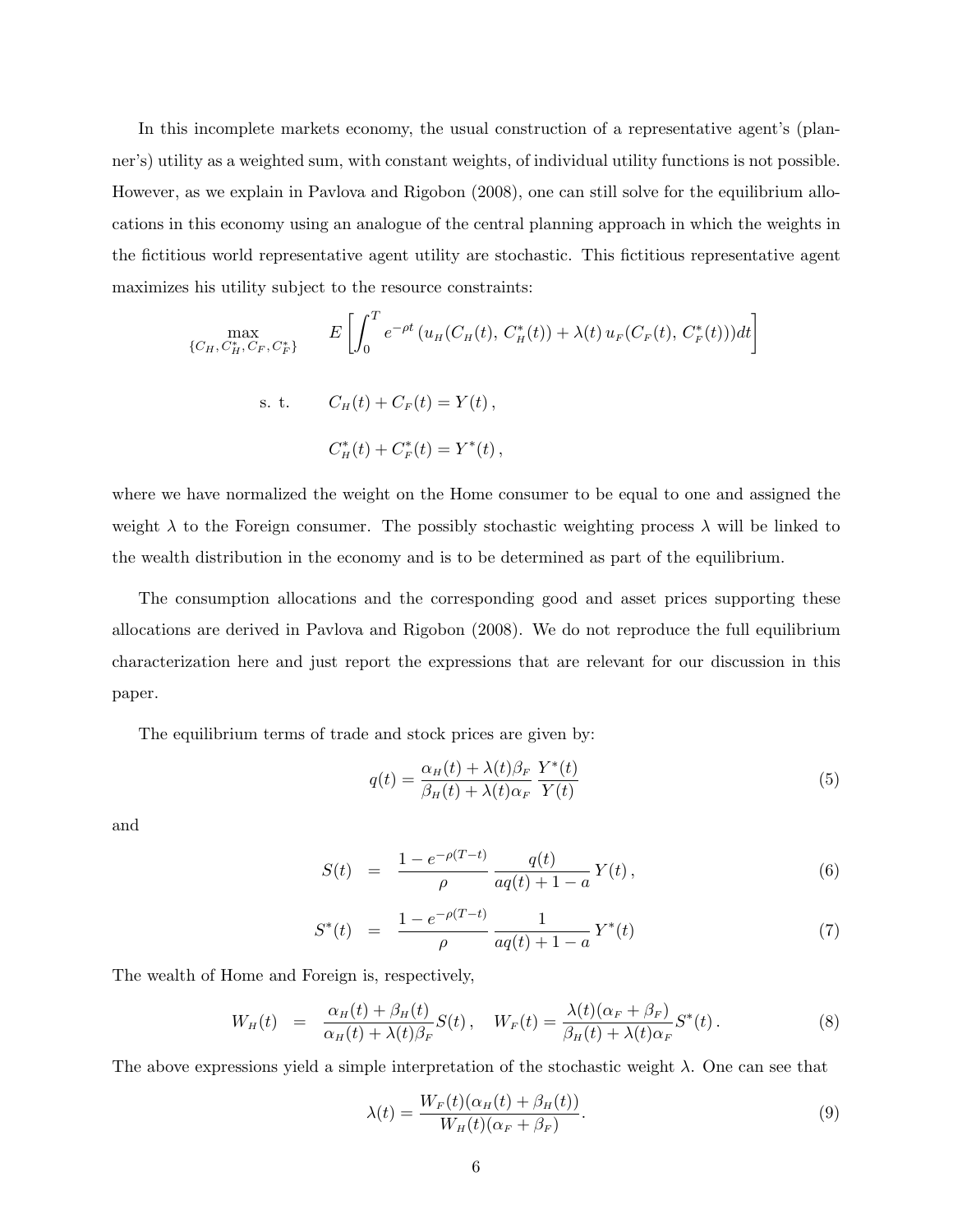That is, incomplete markets enrich the dynamics of the economy with an additional state variable  $\lambda$ , which is related to the wealth distribution, but not given exactly by the wealth distribution unless  $\alpha_H(t)+\beta_H(t)$  is constant. The dynamics of  $\lambda$  are derived as part of the equilibrium characterization.

#### 2.3. The Current Account

Before we turn to investigating equilibrium behavior of our economy and making a link between portfolio rebalancing and external adjustment mechanisms, we highlight the model's implications for the current account and its dynamics. We first start with the textbook definition of the current account and then consider the definition based on changes in a country's net foreign asset position.

In principle, the two definitions should yield similar measures. However, once expected and realized capital gains are accounted for, the differences between the two measures, and especially their dynamic properties, can be striking, as we demonstrate below.

#### 2.3.1. The Conventional Current Account

Let us concentrate on the Home country. The conventional measure of the current account, employed in international finance textbooks and used in the national accounts, is

 $CA = Trade Balance + Net Dividend Payments + Net Interest Payments.$ 

In our economy, the trade balance is given by

$$
TB_H(t) = p(t)(Y(t) - C_H(t)) - p^*(t)C_H^*(t),
$$

and the current account by

$$
CA_H(t) = \left[ TB_H(t) + s_H^{S^*}(t) p^*(t) Y^*(t) - s_F^S(t) p(t) Y(t) + s_H^B(t) B(t) r(t) \right] dt.
$$
 (10)

The second and the third terms in (10) are dividend receipts from foreign assets minus dividend payments to Foreign, and the last term is net interest payments. Recall that each of the above quantities in our model is defined as a rate (e.g., the export rate, the dividend rate, etc.) and hence need to be scaled by a time increment. This is the reason behind the term "dt" appearing in (10).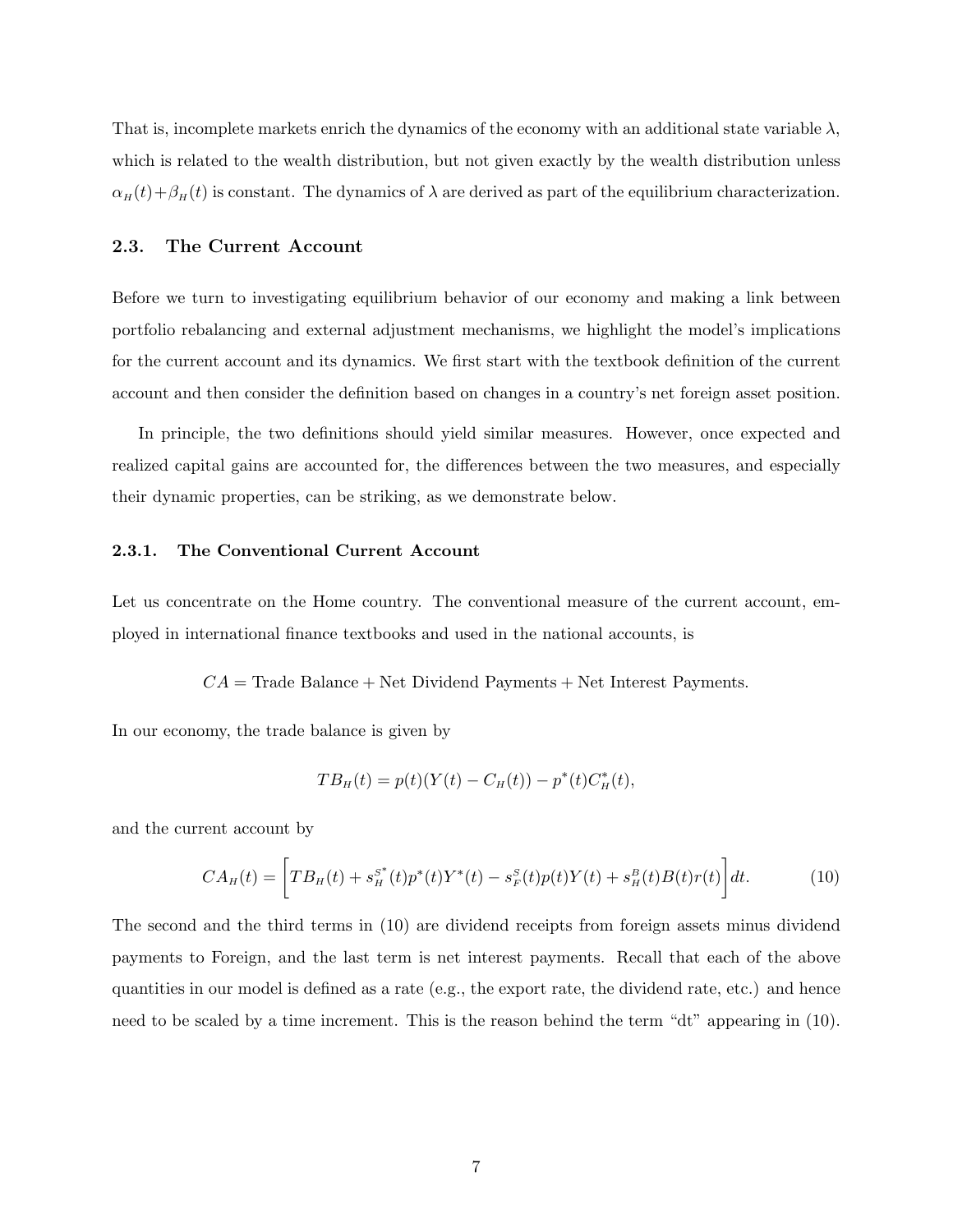#### 2.3.2. The Capital-Gains Adjusted Current Account

Defining the current account as the change in the net foreign asset (NFA) position of a country, we have ·  $\overline{a}$ 

$$
CGCA_H(t) = d\bigg[s_H^{s^*}(t)S^*(t) - s_F^S(t)S(t) + s_H^B(t)B(t)\bigg],
$$
\n(11)

where the first two terms in the square brackets are Home's investment in the Foreign stock minus Foreign' investment in the Home stock, and the last term is Home's balance on the bond account. The label "CGCA" stands for "capital-gains adjusted current account," the rationale for which will become clear shortly. Note that, by market clearing,  $s_F^S(t) = 1 - s_H^S(t)$  and that, by definition, Home's financial wealth equals its portfolio value,  $W_H(t) = s_H^S(t)S(t) + s_H^S(t)S^*(t) + s_H^B(t)B(t)$ . Hence, we can rewrite (11) as

$$
CGCA_H(t) = dW_H(t) - dS(t)
$$
\n<sup>(12)</sup>

To simplify the exposition below, let us introduce some new notation. Let us summarize all the Brownian motions driving the economy in the vector  $\vec{w} \equiv (w, w^*, w^{\alpha}, w^{\beta})$  and represent the dynamics of the bond and the stocks as follows

$$
dB(t) = B(t)r(t)dt,
$$
\n(13)

$$
dS(t) + p(t)Y(t)dt = S(t)[\muS(t)dt + \sigmaS(t)dt] \tag{14}
$$

$$
dS^*(t) + p^*(t)Y^*(t)dt = S^*(t)[\mu_{S^*}(t)dt + \sigma_{S^*}(t)d\vec{w}(t)],
$$
\n(15)

where the interest rate r, the stocks expected returns  $\mu_s$  and  $\mu_{s^*}$  and their volatilities  $\sigma_s$  and  $\sigma_{s^*}$ are determined in equilibrium (e.g., from  $(6)-(7)$ ). Armed with this notation, we can rewrite the budget constraint of Home (3) as follows:

$$
dW_H(t) = \left[ s_H^B(t) B(t) r(t) + s_H^S(t) S(t) \mu_S(t) + s_H^{S^*}(t) S^*(t) \mu_{S^*}(t) \right] dt + \left[ s_H^S(t) S(t) \sigma_S(t) + s_H^{S^*}(t) S^*(t) \sigma_{S^*}(t) \right] d\vec{w}(t) + \left[ T B_H(t) - p(t) Y(t) \right] dt.
$$

Substituting it into (12) and then using (14) and the stock market clearing, we arrive at the following expression:

$$
CGCA_H(t) = \left[ TB_H(t) + s_H^{S^*}(t)S^*(t) \mu_{S^*}(t) - s_F^S(t)S(t) \mu_S(t) + s_H^B(t)B(t)r(t) \right] dt
$$
  
+ 
$$
\left[ s_H^{S^*}(t)S^*(t)\sigma_{S^*}(t) - s_F^S(t)S(t)\sigma_S(t) \right] d\vec{w}(t).
$$
 (16)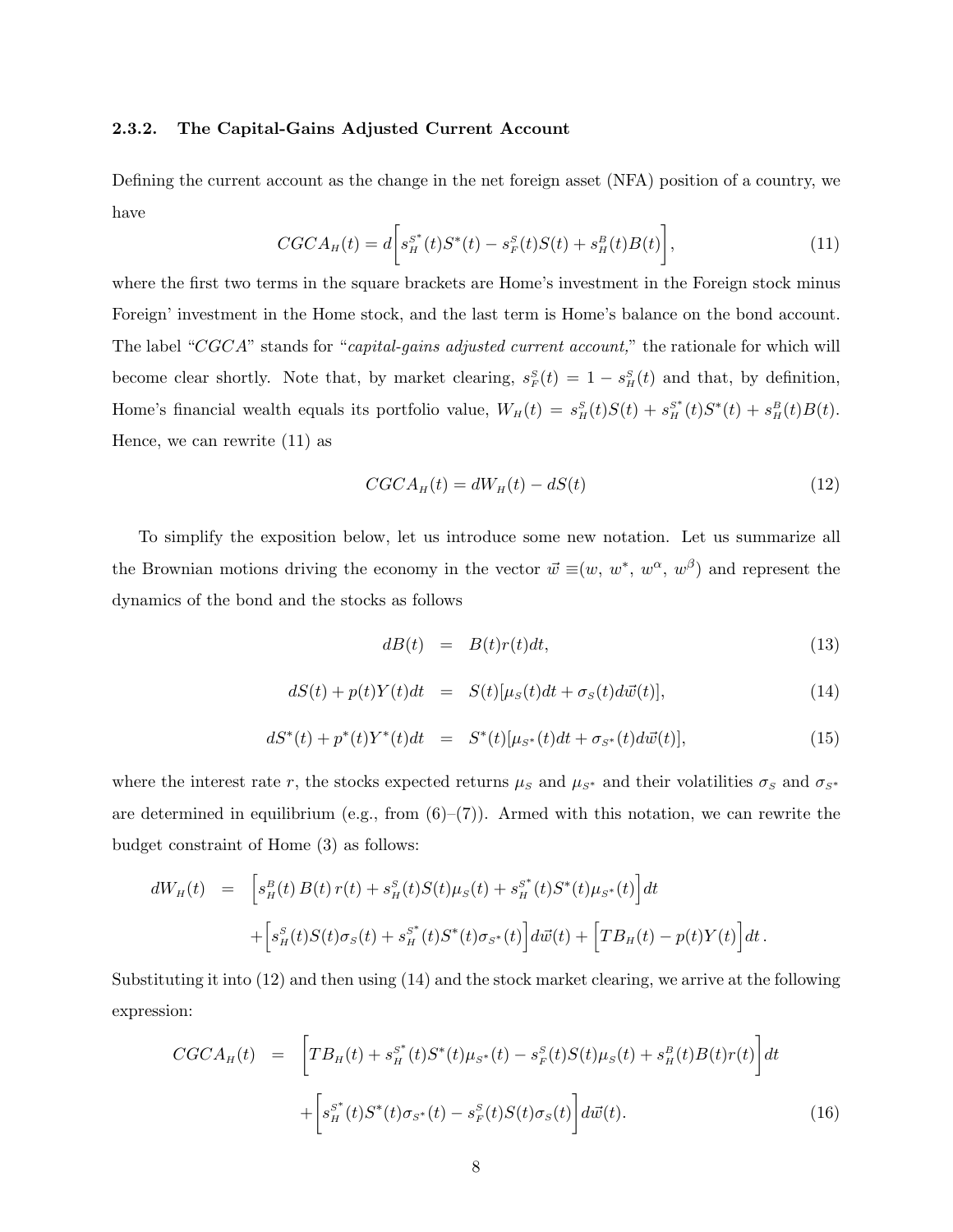The first difference between the conventional and the capital-gains adjusted current account revealed by equation (16) is the presence of the diffusion  $(d\vec{w})$  component in (16) and its absence in (10). This component is the unexpected part of the realized capital gains on Home's net foreign assets. A shock  $d\vec{w}$  typically has a differential impact on the stock portfolios of Home and Foreign. The capital-gains adjusted current account of Home improves if its return on foreign asset holdings exceeds the return the Foreign country makes on its holdings of Home's assets. Equation (16) assumes, however, that all capital gains are marked to market. This aspect makes CGCA different from book-value based measures of current account such as the one in (10), commonly employed in practice.

It is important to note that the two measures of the current account have fundamentally different dynamic properties. The conventional current account is a persistent process, in line with the results in the existing literature. In contrast, the capital-gains adjusted current account features additionally an increment of a random walk  $(d\vec{w})$  process, and therefore it bears a closer resemblance to the dynamics of a stock market rather than a persistent macroeconomic series such as dividends or the conventional current account. It is amply documented by the proponents of the efficient markets hypothesis in finance that stocks' capital gains are large, volatile, and serially uncorrelated. And so should be the fluctuations in a NFA position of a country, captured here by CGCA.

The second difference between the two measures of the current account stems from the differences in the *expected* (dt) component. Comparing equations (10) and (16), we find two elements that are common to the conventional and the capital-gains adjusted current account measures: the trade balance and net interest payments on the (locally) riskless bond. The remaining terms, due to holdings of the risky stocks, are different. To better highlight the differences, note from  $(14)$ – $(15)$ that

$$
S(t)\,\mu_S(t)dt = E_t\big[dS(t)\big] + p(t)Y(t)dt \quad \text{and} \quad S^*(t)\,\mu_{S^*}(t)dt = E_t\big[dS^*(t)\big] + p^*(t)Y^*(t)dt,
$$

where  $E_t[\cdot]$  is a shortcut for  $E[\cdot|\mathcal{F}_t]$ . The first term on the right-hand side of these expressions is the expected capital gains and the second one is the dividends per share. Denoting the expected capital gains on holding a share of stocks S and  $S^*$  by  $ECG_S$  and  $ECG_{S^*}$ , respectively, we can express the difference between the expected capital-gains adjusted current account and the conventional one as

$$
E_t[CGCA_H(t)] - CA_H(t) = -s_F^S(t) \, ECG_S(t) + s_H^{S^*}(t) \, ECG_{S^*}(t). \tag{17}
$$

This simple formula describes what Hausmann and Sturzenegger (2006) label "the missing dark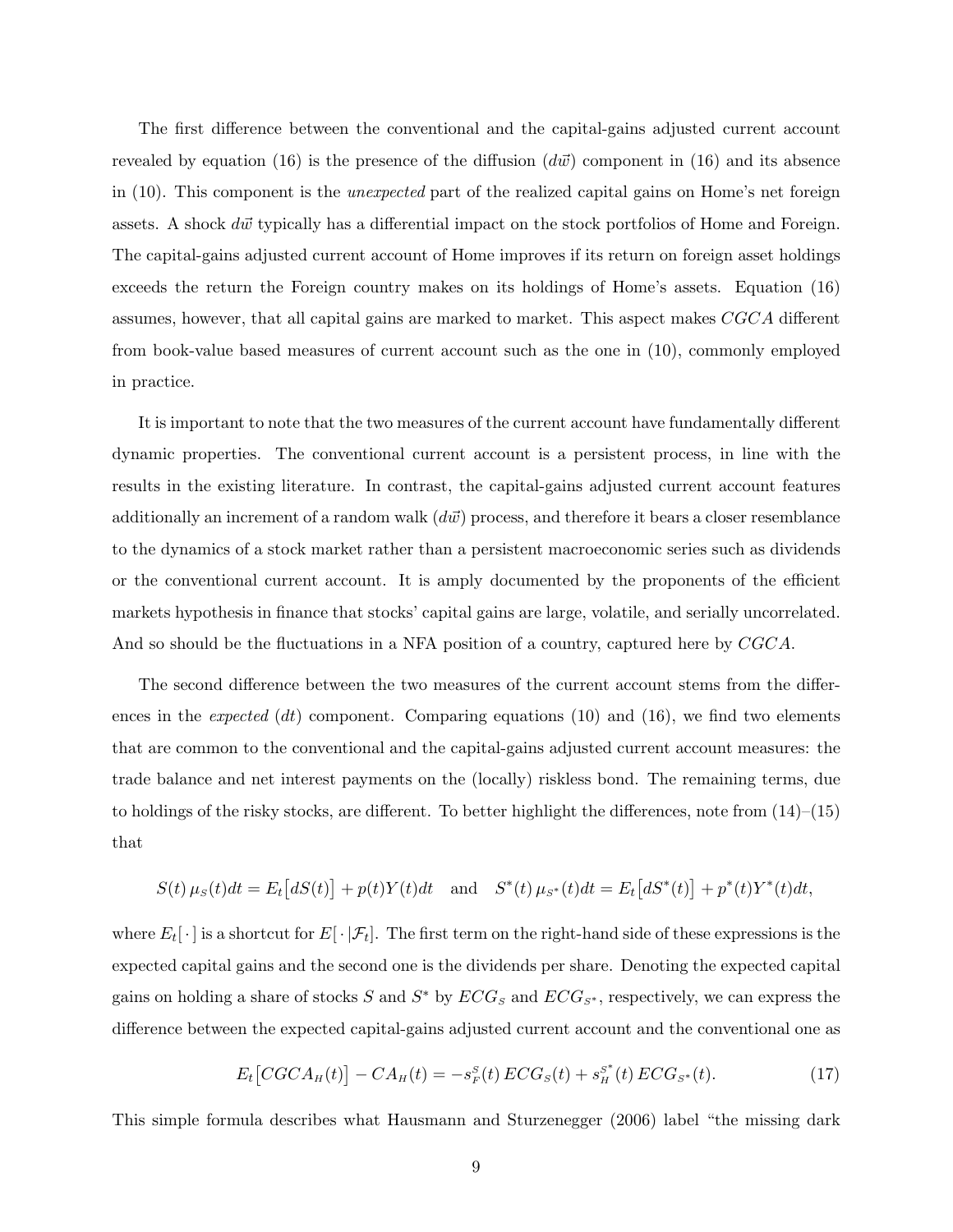matter" in the measurement the current account. This "dark matter" accumulates due to the fact that the countries hold risky assets which are issued at home as well as abroad, and these risky assets have different expected capital gains. The expected capital gain on an asset, of course, reflects its risk and return tradeoff. If domestic assets are safer and have lower expected returns than foreign, a country earns a higher expected return on its assets than it owes on its liabilities. In this scenario, the difference between the capital-gains adjusted and the conventional current account is expected to be positive. We expect such pattern to be occurring in the US whose gains on domestic assets have been lower than gains on assets abroad (Gourinchas and Rey (2007b)).

The sum of net expected capital gains and net unexpected capital gains is what has been typically labeled as "valuation effects" in the current account adjustment literature. Empirically, it is very hard to disentangle the two individual components. However, as we will point out below, their stochastic properties are very distinct.

One may wonder why the terms of trade were mentioned nowhere in this discussion. After all, the original arguments highlighting valuation effects stress primarily the fact that the values of a country's asset and liabilities change in response to fluctuations in the exchange rate (or the terms of trade), and these fluctuations need to be taken into account when evaluating the NFA position of a country. This argument definitely applies in our model—in fact, as will become clear below, the terms of trade play a key role in our intuitions. The terms of trade are embedded in the prices of stocks and their dynamics.

It is worth mentioning that in our derivations in this section we did not need to specialize consumer preferences to be log-linear. The expressions for both the current account in equation (10) and the capital-gains adjusted current account in equation (16) are valid for a general utility function. The log-linear form of the preferences is needed only for obtaining a closed-form characterization of the inputs into the formulas, namely the stock prices and the countries' portfolios.

# 3. Dynamic Implications

In this section, we calibrate our model to match several key aspects of the data and investigate its dynamic properties. The Home country in our calibration represents the US economy and the Foreign country the rest of the world. First, we contrast different measures of external accounts and examine the extent of discrepancies across the measures. Then we look at our model's implications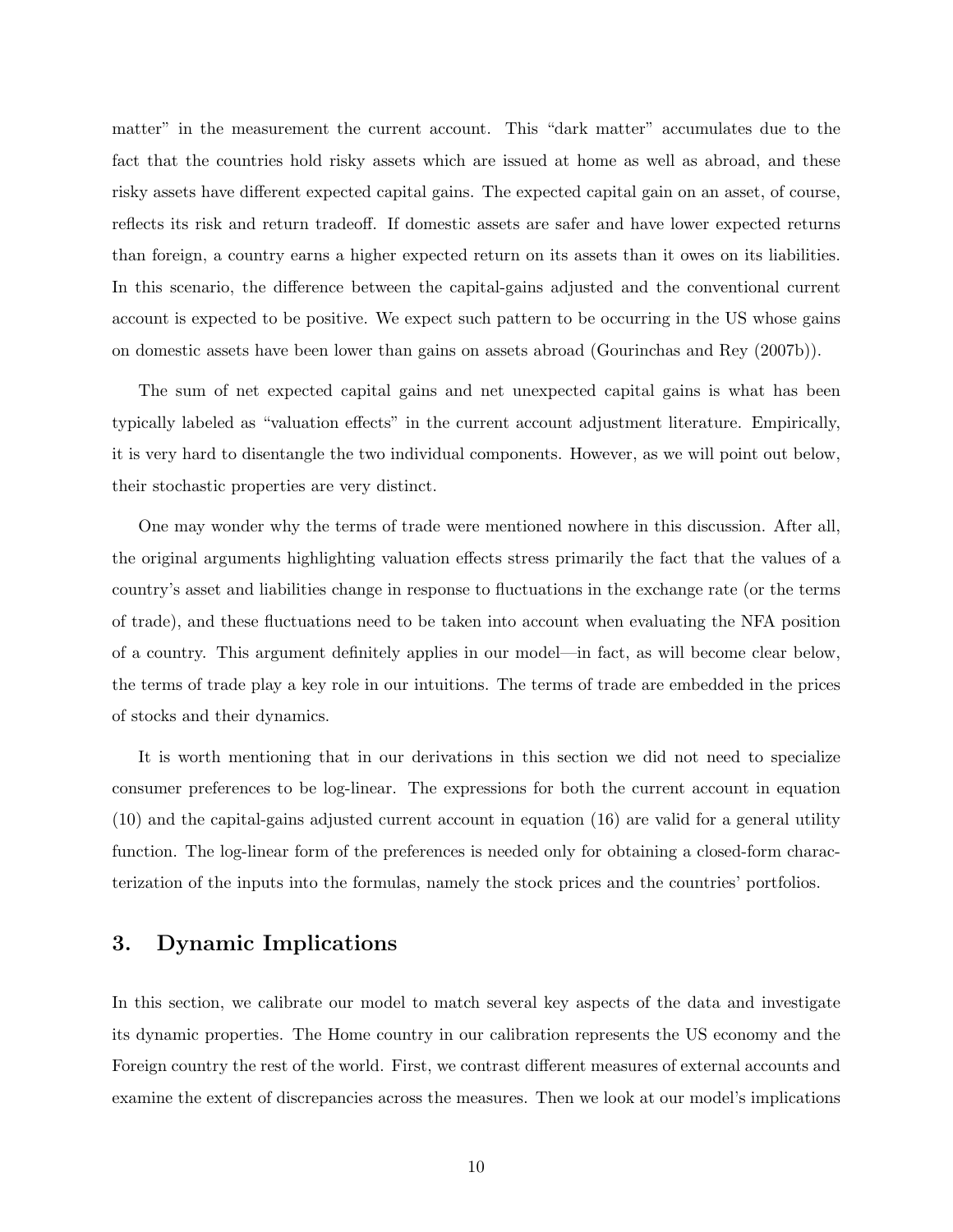for the sustainability of the US economy and conclude that the current state of external imbalances is too large to be justified as a valid equilibrium (sustainable) path.

# 3.1. Calibration

In our choice of parameter values we have tried to match several important statistics of the US economy. Where directly observable, we set the parameters equal to their average values in the data. Where not observable (e.g., the preference shifters), we calibrate the parameters so that the model implies that the Home country (i) runs a trade deficit and a (conventional) current account deficit of the sizes roughly matching those of the US economy, and (ii) so that the countries have positive cross-holdings and their portfolios exhibit a home bias of a reasonable magnitude. Table 1 lists the ensuing parameter values.

| Parameter |      | Value   Parameter              |     | Value   Parameter   | Value              |                                         |
|-----------|------|--------------------------------|-----|---------------------|--------------------|-----------------------------------------|
| Y(0)      |      | $\alpha_H(0)$                  | 0.7 | $\sigma_{\rm V}$    | 0.01               |                                         |
| $Y^*(0)$  |      | $\alpha_F$                     | 0.7 | $\sigma_{Y^*}$      | 0.01               |                                         |
| $\mu_Y$   | 0.02 | $\beta_H(0)$                   | 0.3 | $\sigma_{\alpha_H}$ | $(z_1, 0, z_2, 0)$ |                                         |
| $\mu_Y$   | 0.02 | $\beta_{\scriptscriptstyle F}$ | 0.3 | $\sigma_{\beta_H}$  |                    | $(0, z_1, 0, z_2), z_1 \in [0, 0.006],$ |
| $\rho$    | 0.05 | $\boldsymbol{a}$               | 0.5 |                     |                    | $z_2 \in [0.002, 0.014]$                |

Table 1: Parameter choices.

According to this parametrization, the countries' output processes are geometric Brownian motions (since both the drift and diffusion are constant). This is a specification most commonly assumed in the literature. We chose the mean growth rate of 2% and the volatility of 1% for realism, but the results do not change much as we vary them. The literature provides little guidance for the form of preference shifts, and so we simply assume that the parameters  $\sigma_{\alpha_H}$  and  $\sigma_{\beta_H}$  are constant. This creates a potential problem that  $\alpha_H(t)$  and  $\beta_H(t)$  may become negative, but we guard against this possibility in our simulations. The results are qualitatively the same if  $\alpha_H(t)$  and  $\beta_H(t)$  follow geometric Brownian motions with no drift. Furthermore, motivated by the estimated dynamics of demand shocks in Pavlova and Rigobon (2007), we posit that  $\alpha_H$  loads positively on the Home output shock w and  $\beta_H$  loads positively on the Foreign output shock w<sup>\*</sup>. The presence of demand shocks allows us to attain realistic values for the consumption (expenditure) correlations across countries and for a home bias in portfolios. Otherwise, as has been well-documented in the IRBC literature, the cross-country correlation of consumption is too high, and definitely higher than the output correlation. Moreover, with no demand shocks, the countries' portfolios in our model are indeterminate (for the same reason as in Cole and Obstfeld (1991)), and hence no meaningful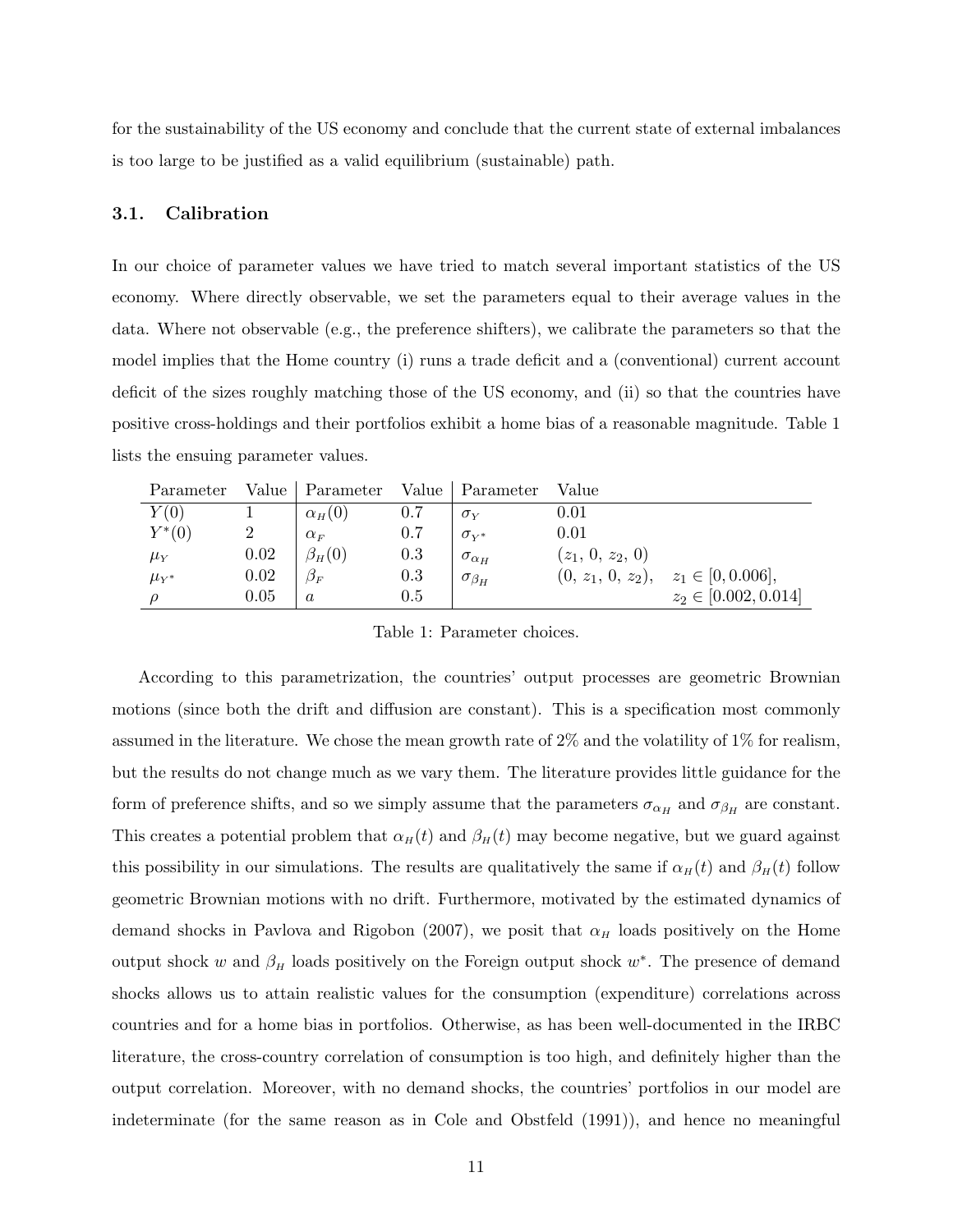matching of international portfolio compositions is possible. As a sensitivity exercise, we vary the relative sizes of the demand and supply shocks (from 0.05 to 1.85) by varying the volatility of the demand shocks and keeping that of the supply shocks fixed, as well as vary the instantaneous correlation between the demand and supply shocks (from 0 to 45 percent).<sup>5</sup> The ensuing ranges of  $\sigma_{\alpha_H}$  and  $\sigma_{\beta_H}$  are specified in Table 1. The implied cross-country consumption (expenditure) correlations are mainly sensitive to the parameter controlling the relative sizes of the supply and demand shocks, while the portfolio compositions also to the parameter controlling the correlation of the shocks.

We first simulate our economy for a number of periods to reduce the dependence on the initial conditions. Then we set all shocks equal to zero for the remainder of the horizon—and define the resulting path as a steady state path reached by our economy. Figure 3 reports the steady-state values of the key variables in our model. Unless stated otherwise, all variables are for the Home country. We plot the number of shares of the Home stock held by the Home residents (panel (a)), the number of shares of the Foreign stock held by Home residents (panel (b)), the value of their bondholdings (panel (c)), the annualized trade balance and conventional current account measured as fractions of GDP (panels (d) and (e)), and the capital-gains adjusted current account as a fraction of GDP (panel (f)). In all figures, the x-axis measures the instantaneous correlation between the demand and supply shocks and the y-axis the relative size of the demand and supply shocks, as captured by the ratio of their volatilities.

Our choice of parameters implies a home bias in portfolios, whereby Home holds more than 65 percent of the supply of Home shares, and between 40 to 55 percent of that of Foreign shares. When the correlations between demand and supply shocks are zero and their relative variance is small, this ratio is close to 65/40. When demand and supply shocks are uncorrelated, bond holdings are exactly zero. When the correlation increases, Home's bondholdings become negative.<sup>6</sup> Home demands more of both the Home and Foreign stock, ending up owning more shares of the Foreign

<sup>&</sup>lt;sup>5</sup>The former is formally defined as  $\sqrt{||\sigma_{\alpha_H}||^2}/\sigma_Y$  and the latter as  $\sigma_Y i_1 \sigma_{\alpha_H}^{\top}/(\sigma_Y \sqrt{||\sigma_{\alpha_H}||^2})$ , where  $i_1 = (1,0,0,0)$ . That is, the supply shock is represented by the Home output shock and the demand shock by a preference shift towards the Home good. We could have defined these quantities using the output shock at Foreign and the demand shift towards the Foreign good—the results below would be essentially the same. We bound the volatility of the demand shocks from below because values close to zero produce a lot of variation in the countries' portfolios, with portfolios becoming indeterminate in the limit of zero volatility (Cole and Obstfeld).

<sup>&</sup>lt;sup>6</sup>It is important to highlight that whether bondholdings are positive or negative depends on the sign of the correlation between the demand shocks and the supply shocks. In our case, home supply shocks are positively correlated with the agents' demand for the Home good, and therefore, the Home stock is a good hedge against that correlation.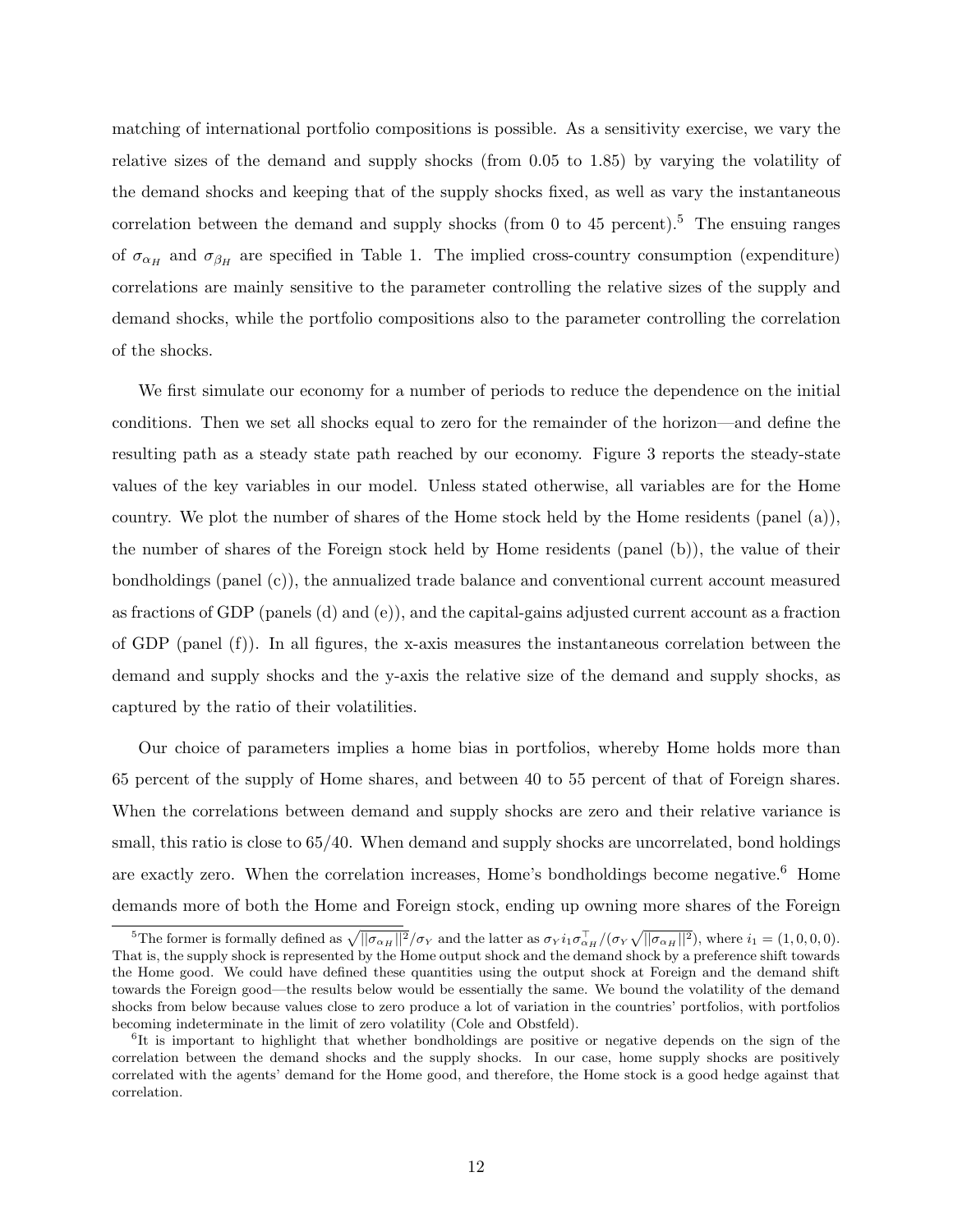stock than foreigners own abroad, and finances these stock purchases not by selling domestic shares (rebalancing), but by borrowing. The selling of the bond by Home implies a current account deficit, as shown in panel (e) and implied by Property 1. In our steady state, the current account deficit varies from zero up to 40 percent of GDP, while the trade deficit is constant at 3.1 percent (panel (d)). Note that CGCA comes out positive, at around 3.1 percent of GDP (panel (f)).

## 3.2. Unconditional responses

In this simulation we generate 500 histories, each of 95 periods (we set the shocks to be zero in the first five periods), by randomly drawing all four shocks. Each period corresponds to one hundredth of a year.

We start by examining the serial correlation of the conventional current account and the serial correlation of the capital-gains adjusted current account. To provide an illustration, Figure 1 depicts a variety of sample paths of the trade balance and the current accounts emerging from the Monte-Carlo simulations. The difference in the dynamic behavior of the two series in the top panels and the one in the bottom is striking. Both the trade balance and the conventional current account are clearly highly persistent series, while the capital-gains adjusted current account is not. The main reason why the latter does not exhibit much persistence is the fact that much of its variation is explained by the unexpected capital gains, which are not serially correlated. The series in panel (c) looks much like a return on a financial asset: very volatile and largely unpredictable. Table 2 validates these observations and reports the serial correlations of each of the three measures of external accounts. We estimate a simple  $AR(1)$  and average the coefficients across all simulations, for the entire parameter space. One can see that irrespectively of the parameters chosen for a

|                   | $AR(1)$ Serial Correlation | Standard  |           |         |
|-------------------|----------------------------|-----------|-----------|---------|
|                   | Average                    | Max       | Min       | Error   |
| TB <sub>H</sub>   | 94.8%                      | 94.8%     | 94.7%     | $3.9\%$ |
| $CA_{H}$          | 95.05%                     | 96.42\%   | 94.33%    | 3.45%   |
| CGCA <sub>H</sub> | $-0.52\%$                  | $-0.29\%$ | $-0.68\%$ | 10.54%  |

Table 2: AR(1) serial correlation of the simulated trade balance, conventional current account, and capital-gains adjusted current account (in fractions of GDP). The average is computed as the simple average of the estimates across our parameter space, and the standard error is for that average.

simulation, the current account is highly serially correlated. CGCA, however, does not exhibit much serial correlation.<sup>7</sup> Its dynamics closely resembles those of asset returns.

<sup>7</sup>This is consistent with the evidence presented in Kollmann (2006) and Lane and Shambaugh (2007).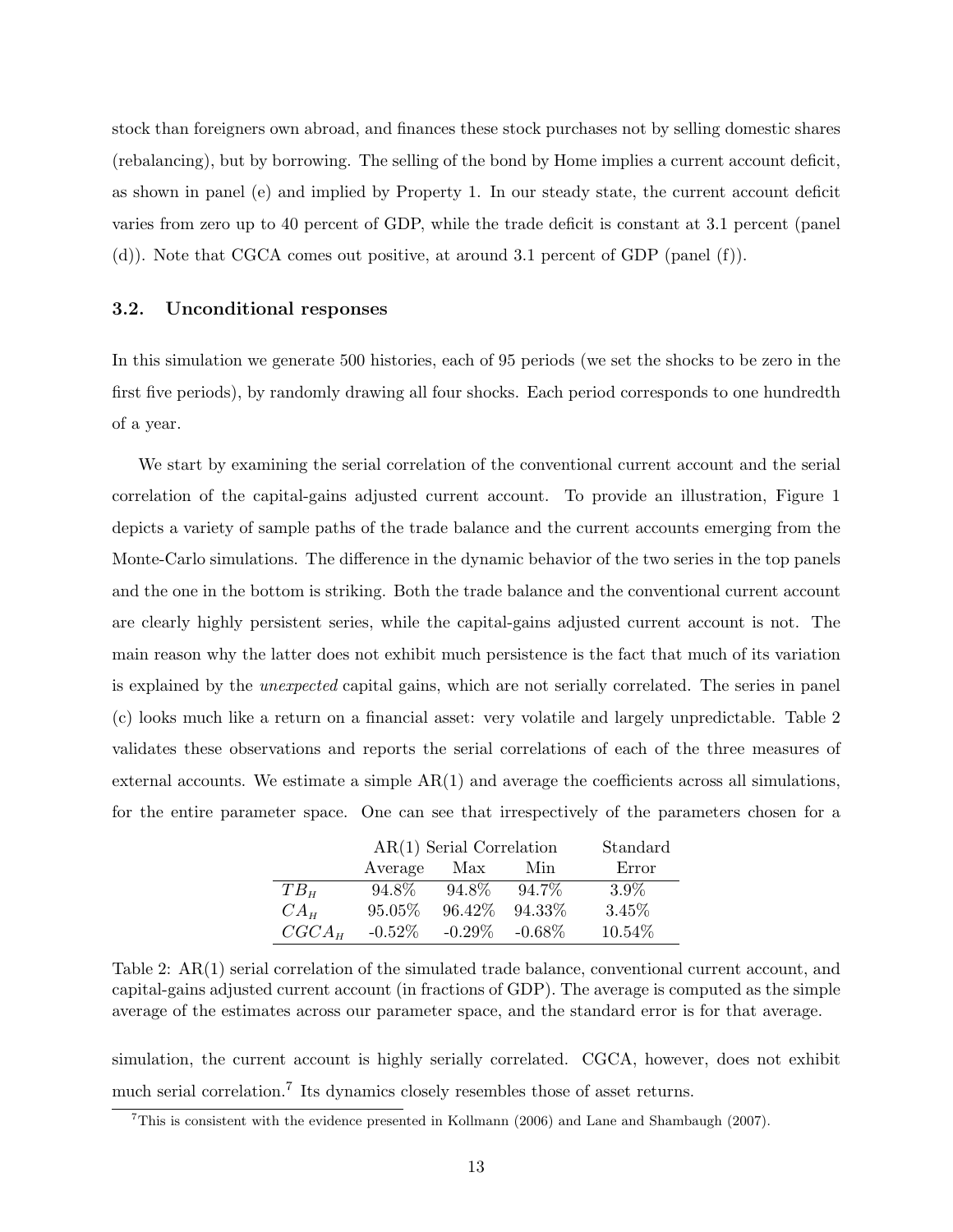

(c) Capital-gains adjusted current account

Figure 1: Simulated sample paths of the trade balance, conventional current account, and capitalgains adjusted current account (these series have not been scaled by GDP). Each sample path corresponds to one simulated history.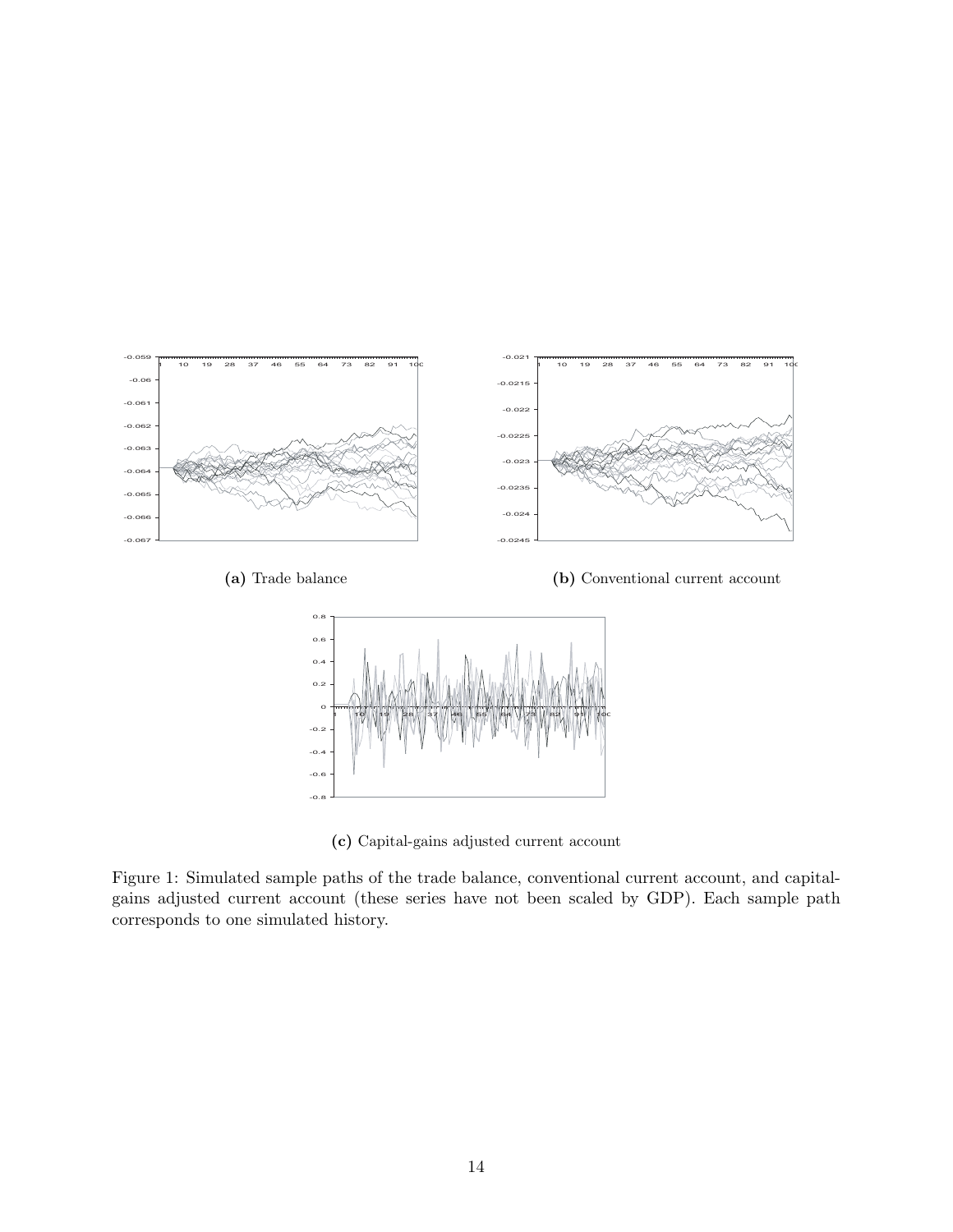### 3.3. US economy: Sustainable or not?

The recent swelling of the US current account deficit has long been fueling the debate among policymakers and academics alike whether the current situation is sustainable or whether a significant correction must take place. We can address this question in the context of our model. In our model, existence of equilibrium is equivalent to sustainability, which means precisely that the budget constraint is not violated in any state of the world. Any equilibrium that exists in our economy has to possess two simple and readily testable properties that we list below.<sup>8</sup> Violation of these properties in the recent data may suggest that the current situation is unsustainable.

**Property 1:** The relationship between the Home country's net debt position and its current account is as follows:  $\mathbf{r}$ 

$$
CA_H(t) = \left(r(t) - \frac{\rho}{1 - e^{-\rho(T - t)}}\right) s_H^B(t) B(t) dt.
$$
 (18)

Property 2: The relationship between the Home country's net foreign asset position and its trade balance is given by

$$
TB_H(t) = -\frac{\rho}{1 - e^{-\rho(T - t)}} NFA_H(t).
$$
\n(19)

The first implication that can be derived from the two properties are their sign implications: (i) in an economy in which the interest rate is higher than the discount rate, a country with a negative net debt position should be running a current account deficit, and (ii) a country with a negative NFA position should be having a trade surplus. The second implication of the two properties concerns the relative magnitudes of the external accounts and the financial asset holdings. In particular, Property 1 implies that the ratio between the conventional current account measure and the net foreign debt is of the order of magnitude of the interest rate minus the discount rate. Similarly, for T large enough, the ratio between the NFA positions and the trade balance is also of the order of magnitude of the discount rate (Property 2). We here test these implications on a sample of US data over the past 30 years. We split our data into two different subsamples: the 90s and the previous 15 years. As will become evident, in some dimensions, both periods are inconsistent with the predictions of the model. However, it is the most recent 15 years that encompass alarmingly large deviations from equilibrium, and not the earlier period.

<sup>&</sup>lt;sup>8</sup>These properties are, of course, model-specific. Nonetheless, we believe that establishing their empirical validity is a useful exercise. For a proof of the properties see Pavlova and Rigobon (2008).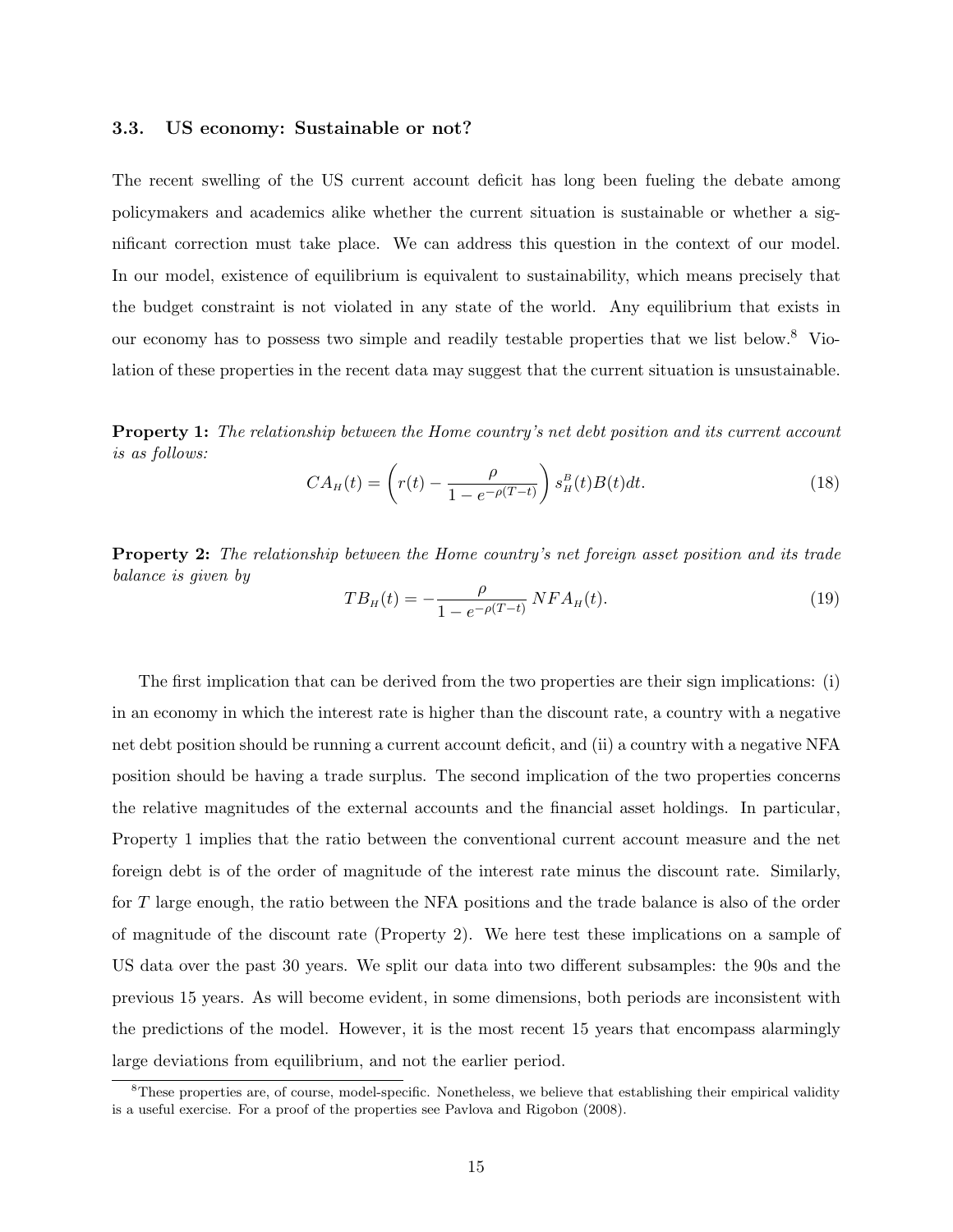Figure 2 plots our data. In panel (a), we present the conventional current account and net foreign debt of the US. Both variables in fractions of GDP. The current account is measured on the left vertical axis, while the debt is measured on the right axis. In panel (b), we plot the trade balance and the NFA positions, also measured as fractions of GDP. As before, the external account (TB) is measured on the left axis while the financial variable (NFA) on the right axis.





Figure 2: External accounts and financial assets. All variables are in fractions of GDP. In panel (a), the current account is measured on the left axis and the net foreign debt of the US on the right axis. In panel (b), the trade balance is measured on the left axis and the NFA position of the US on the right axis. The data are from the IMF.

Several aspects of the figures are worth highlighting. Let us first concentrate on the period between 1976 and 1990. The average debt during this period is 5.43 percent of GDP and the average current account deficit is 1.12 percent. Our theory predicts that these variables are positively correlated, and indeed the correlation is positive (59 percent). The magnitude of the correlation, however, is smaller than 100 percent, contrary to our theory. In this dimension, the model is not able to fully capture the co-movement that we observe in the data. Furthermore, the ratio of the average current account to the average debt is 0.21. According to Property 1, this ratio should be equal to the difference between the interest rate and the discount rate, which is in the neighborhood of 2 to 5 percent and definitely less than 20 percent.

Now consider the relationship between the NFA and the trade balance (Property 2). Between 1976 and 1990, the US ran an average trade deficit of 1.51 percent of GDP, while the NFA were positive, equal on average to 4.74 percent. Consistent with our theory, the trade balance and the net foreign assets are negatively related. The magnitude of their ratio, however, is significantly different from what the theory predicts. The absolute value of the ratio is close to one, when the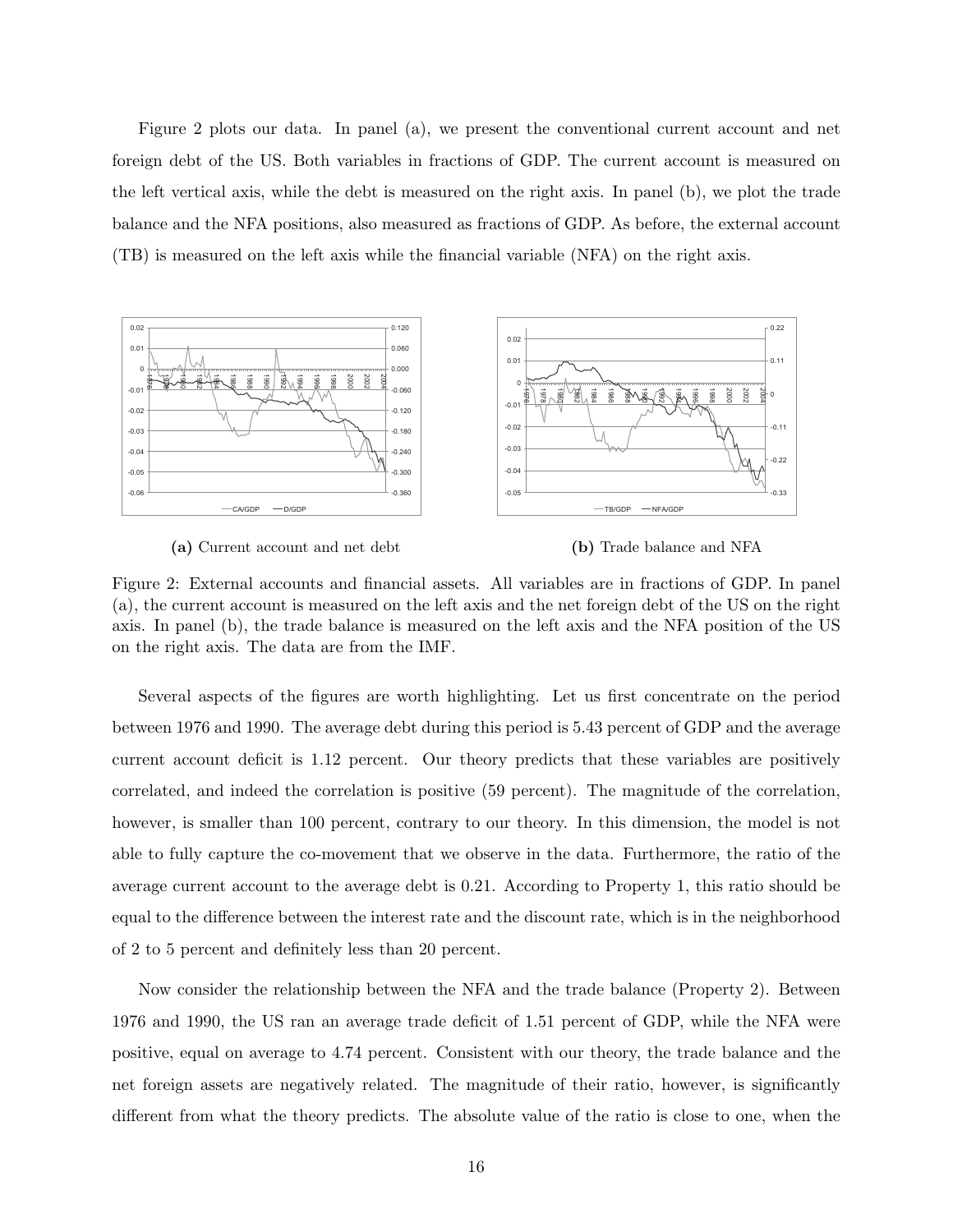theory says that it should be equal to the discount rate.

In summary, the signs of the correlations between the external accounts and financial assets during 1976–1990 are consistent with the theory. However, the external accounts constitute a much larger fraction of the assets than what the theory predicts. In other words, either the financial variables are downward biased, or the external accounts were excessively large.<sup>9</sup> Nevertheless, this period is very interesting because the US has indeed corrected a relatively large current account deficit, and that correction happened within an environment in which external holdings—both debt and equity—moved significantly. Interestingly, this behavior is captured by the main implications of the theory.

In the recent 15 years in our data, the behavior of the external accounts in relation to the financial assets has changed dramatically. First, the theory predicts that in equilibrium, on each path, the current account and net debt are positively correlated. This implication still holds over the last 15 years—the correlation in levels is 87.88 percent. Interestingly, this correlation drops to almost zero when measured in changes (-1.48 percent). Our theory and simulations show that they should be very large both in levels and in first differences.<sup>10</sup>

Second, although the relationship between the current account and the net debt is somewhat consistent with the predictions of the model, the relationship between the trade balance and the net foreign assets is rejected strongly in the data. As opposed to being negatively correlated, as the theory predicts, the variables are highly positively correlated, which is easy to see in Figure 2b. In levels, the correlation is 92.39 percent, although it becomes essentially 0.74 percent in first differences. The fact that the variables are so highly and positively correlated in levels suggests a strong rejection.<sup>11</sup>

<sup>9</sup>Another alternative that we are not exploring in this paper is that in reality countries trade claims to just a fraction of their output—i.e, only the part of GDP that is capitalizable. In this case, it may be possible to make the observed external accounts and the external asset holdings consistent with the theory. This form of incompleteness has been studied by Caballero, Farhi, and Gourinchas (2008) in a model without uncertainty. In future research, it would be interesting to extend our framework to include this possibility.

 $10$ One possible explanation for this drop in the correlation is that the NFA and external debt are mismeasured. For example, Curcuru, Dvorak, and Warnock (2008) have argued that significant problems exist in the procedure used for computation of the NFA in the US that lead to their mismeasurement at high frequencies. Over the long run, though, these measurement problems average out. This is why it is possible that the correlation exists in levels and not in first differences. Another possibility is that the variables simply contain a trend and the correlation in levels is spurious.

 $11$ The only two ways the current path can be deemed sustainable within our framework is to assume that either the economy is in some transitional dynamic for the last 15 years, or that every observation in the path in Figure 2b is a different equilibrium, where the parameters changing are not the supply and demand shocks that govern the evolution of uncertainty in our model. For instance, a transfer of wealth not explained by our shocks (e.g., a movement in  $\lambda$ not due to supply or demand shocks) will shift the equilibrium and therefore, it may be possible to find a shift in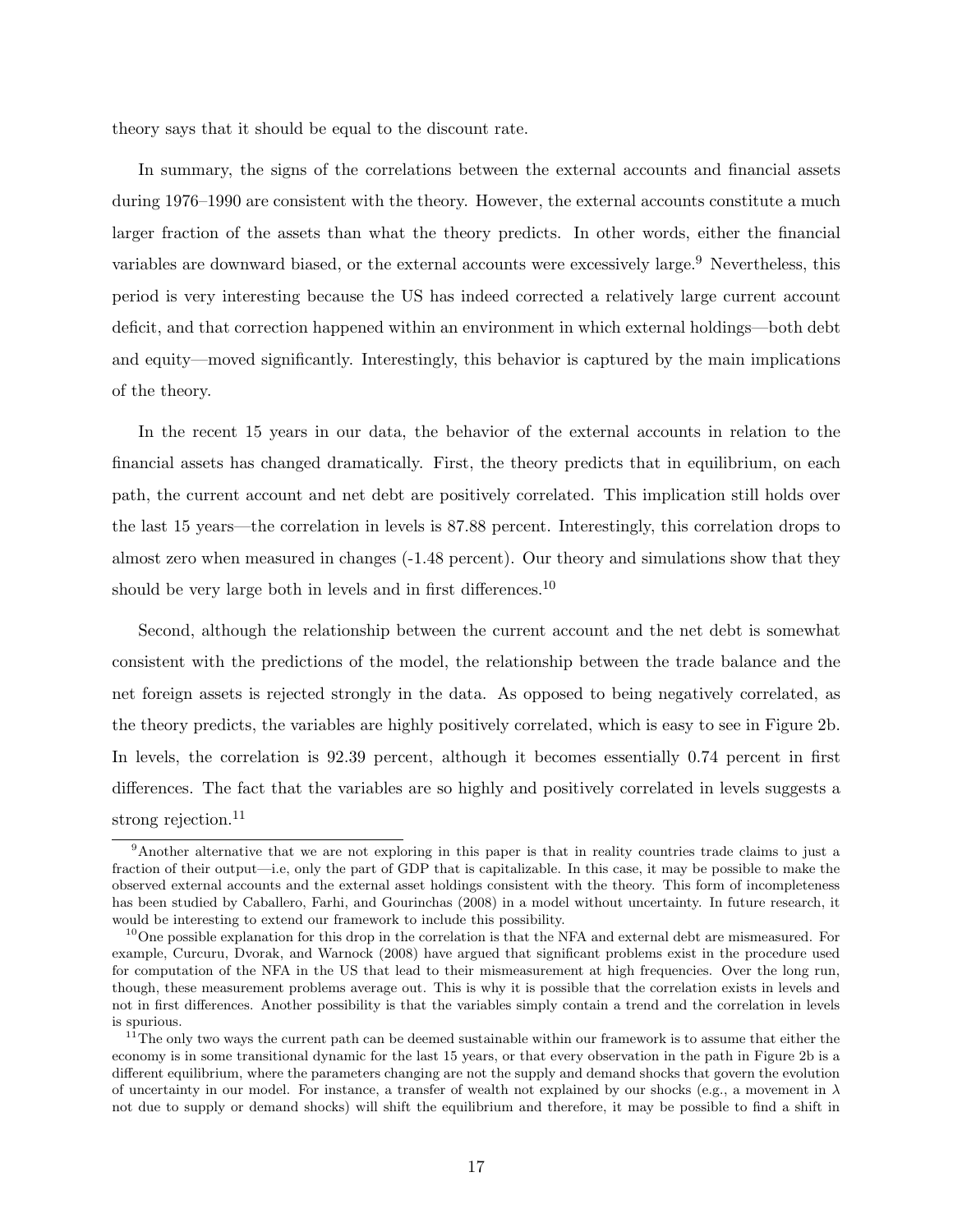In addition to the simple correlations, we report concurrence measures for the variables in first differences. A concurrence between two variables is defined as the frequency with which the variables are moving in the same direction. For the net debt and the current account, we found that in 47 percent of the quarters the two variables are shifting in the same direction. For the NFA and the trade balance, this number is 51 percent. In both cases, these frequencies are not statistically different from 1/2, which would be the outcome if the variables were completely independent in first differences. Again, this is a strong indication that the fundamental properties of an equilibrium path are violated in the data.

Third, even if we do not pay attention to the sign implications, the data offer strong rejections of equilibrium behavior based on the relative magnitudes of the external accounts and the financial asset holdings. For instance, according to the theory (and confirmed in the simulations) the ratio of the current account to the net debt should be equal to the difference between the interest rate and the discount rate. In the data for the 90s, the interest rate has fluctuated, but assuming a reasonable discount rate (e.g., 2 percent), this difference has been around 5 percent. The average ratio of the current account to the net debt in the data is 13.4 percent. Surprisingly, this ratio has been remarkably stable. Over the past 15 years, the standard deviation of the ratio is only 7.3 percent. This suggests that either the current account is too large, or the US has not borrowed enough. Similarly, the ratio of the NFA to the trade balance is excessively large. According to our theory, this ratio should be equal to the discount rate. In the data, it is 25.6 percent and extremely unstable—ranging from 5 percent up to 150 percent! The standard deviation of the ratio in the sample is 24 percent. Again, this suggests that the trade balance is too large to be justified by the country's NFA position.

# 4. External Adjustment Process

Properties 1 and 2 establish strong links between a country's asset positions and its external accounts. For example, Property 2 says that any gains and losses on financial assets comprising the country's portfolio must be compensated with an offsetting change to the trade balance. As we have highlighted, part of these gains/losses is unexpected. The mechanism through which countries in our economy respond in the event of experiencing a gain (loss) is to increase (reduce) their trade deficits. So the trigger in this trade balance adjustment mechanism is the fluctuations in asset

which the trade balance and the net foreign assets are moving in the same direction.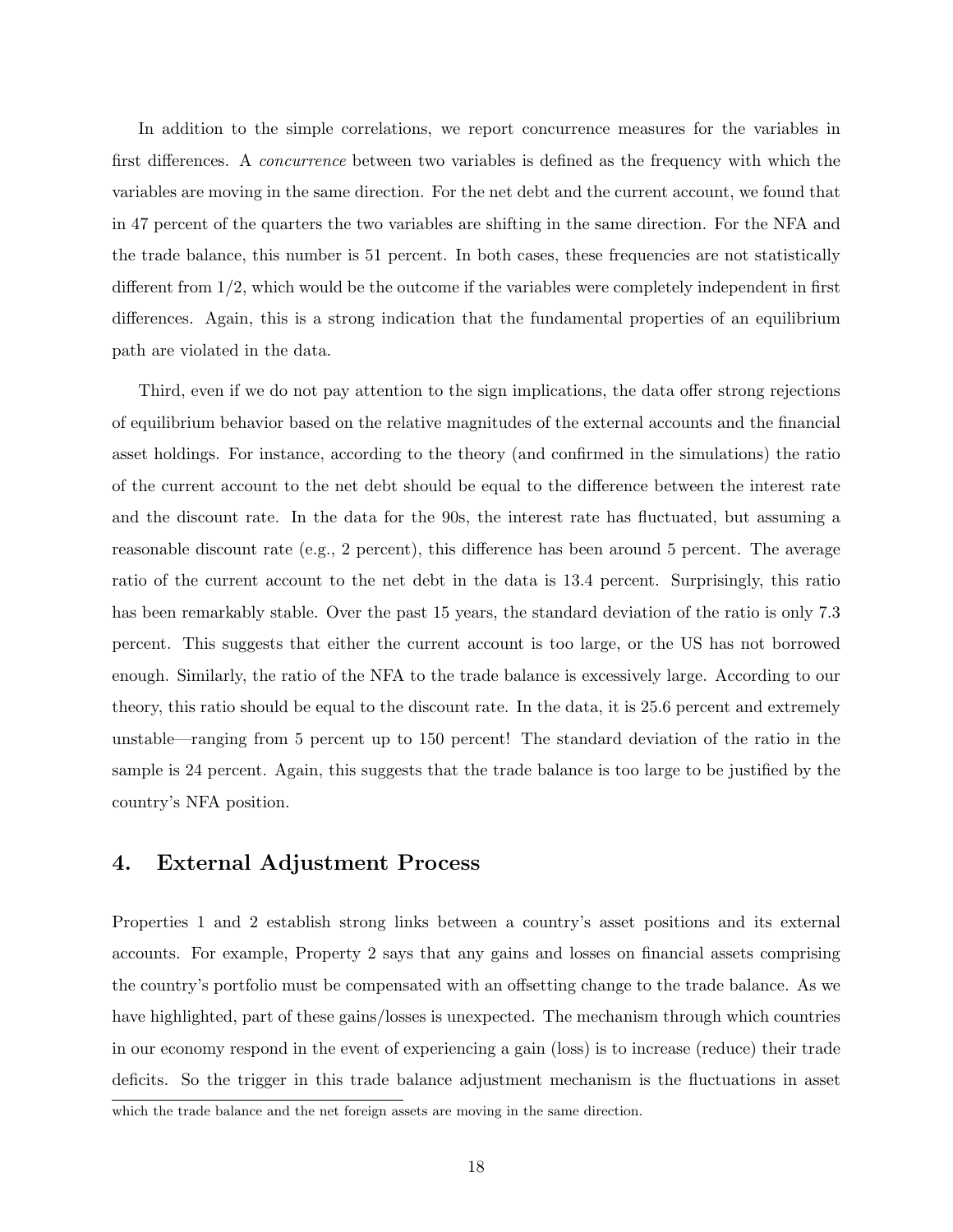prices—and the trade balance then responds accordingly. This is the chain of reasoning we have in mind when we talk about an "asset-pricing" view of external adjustment. In this section, we discuss the propagation of shocks in our model and assess the size of the adjustment that needs to take place in order to shrink the US account deficit.

#### 4.1. Impact responses

We start our analysis by investigating the propagation of shocks in our economy. More specifically, we examine two types of shocks: a permanent shift in preferences toward the home good (a demand shock) and a permanent increase in productivity at Home (a supply shock). Our model also allows for an investigation of the effects of a preference shift towards the Foreign good and a productivity shock at Foreign, but for brevity we omit that discussion. We emphasize that the shocks that we study are permanent.<sup>12</sup> That is, we have chosen to close all the intrinsic dynamics and concentrate on the extrinsic dynamics of the model (see Obstfeld and Stockman (1985) for a discussion of these two types of dynamics). Following a shock, our economy moves directly into a new steady state. That is why it is sufficient to look at impact responses to the shocks—impulse responses (over many periods) do not contain any significant information beyond that already captured by the impact responses.

For each shock we present a sequence of figures that capture the impact responses of the real side of the economy, of the financial side of the economy and then highlight the resulting response of the current account of the Home country. To compute the impact responses, we start from our steady state (illustrated in Figure 3) and then introduce one shock (of one standard deviation). Then, for each pertinent variable, we subtract the steady-state series for this variable from the one with the shock, and report the impact of the shock—the resulting change at the time of the shock.

Figure 4 presents impact responses to a shock  $dw^{\alpha}$ . Recall that by construction, such a shock has no effect on the Home or Foreign output, and the only change in the primitives of our model that takes place in response to the stock is a preference shift at Home towards the domestic good  $(\alpha_H$  increases). The direction in which the terms of trade and stock prices move following the shock can be easily derived from equations  $(5)-(7)$ . The economic intuition behind these responses is even

<sup>&</sup>lt;sup>12</sup>Our focus on permanent shocks is motivated largely by the limitations of the model: while productivity shocks can be modeled as transitory, preference shifts have to be permanent (recall that, for tractability, we have assumed that  $\alpha_H$  and  $\beta_H$  are martingales). The analysis of transitory shocks is thus beyond the scope of this paper, and we leave it for future research.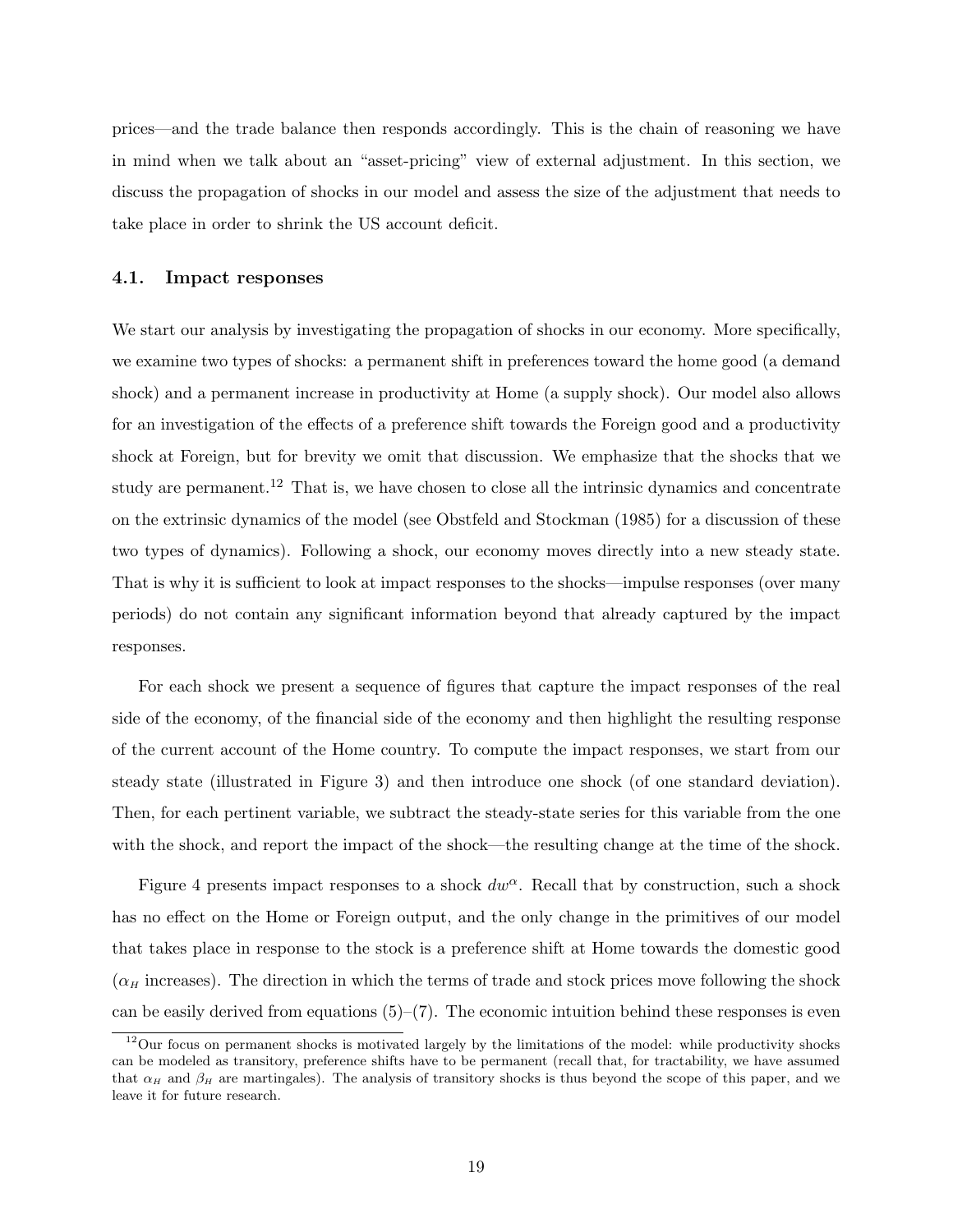simpler. A pure demand shock of the type we are considering here creates an excess demand for the Home good. This pushes its price up and therefore improves Home's terms of trade. This is why panel (a) of Figure 4 reports an increase in  $q$  for all parameter values. Output in both countries stays the same, but because of the movement in the terms of trade, the value of the output increases at Home and decreases at Foreign. Hence the increase in the stock market values at Home (panel (b)) and the decrease at Foreign (panel (c)). It is now easy to understand why the Home country suffers an net unexpected capital loss (panel (d)). Remember that our parameters imply positive steady state holdings of both stocks by both countries. The increase in the stock price at Home thus implies a capital gain for foreigners, while the decline in foreign stock prices implies a loss for Home agents. Both effects act in the same direction, against the Home residents. The capital loss at Home induces the "planner" to reassign weights to the countries in its objective function in favor of Foreign (panel (e)). Such an outcome is often loosely referred to as an (unexpected) wealth transfer from Home to Foreign, but we caution the reader that such a statement is not entirely accurate, as can be seen from equation (9):  $\lambda(t) = \frac{W_F(t)}{W_H(t)} \times \frac{\alpha_H(t) + \beta_H(t)}{\alpha_F + \beta_F}$  $\frac{\Gamma(t)+\beta_H(t)}{\alpha_F+\beta_F}$ . Indeed, a part of a change in the relative weight  $\lambda$  coincides with a change in the wealth distribution (a pure wealth transfer), but the remaining part is due to imperfect demand risk sharing: under complete markets,  $\lambda$  does not move in response to any shock, but it does respond to shocks under incomplete markets because the shocks cannot be perfectly hedged. For our parametrization, the wealth transfer effect dominates, but this need not be the case in general.

As shown in panel (f), the trade balance improves for all parameter values. This improvement of the trade balance is simply the flip side of the deterioration of the NFA position due to the unexpected net capital loss (Property 2). According to our model, the current trade balance has to adjust to absorb the capital loss. For all parameters, except the ones under which the demand and supply shocks are uncorrelated, Home purchases the bond. (For the case of zero correlation, the gross holdings of the bond are zero). These bond purchases decrease the deficit in the current account according to Property 1—and indeed an improvement in the current account is evident from panel (h). Finally, note that the movements in the net unexpected capital gains dominate the dynamics of the NFA position. The response of the capital-gains adjusted current account mimics that of the net unexpected capital gains—CGCA is negative for all parameter values (panel (i)). Note that the direction of the response of the conventional current account is just the opposite  $(panel(h)).$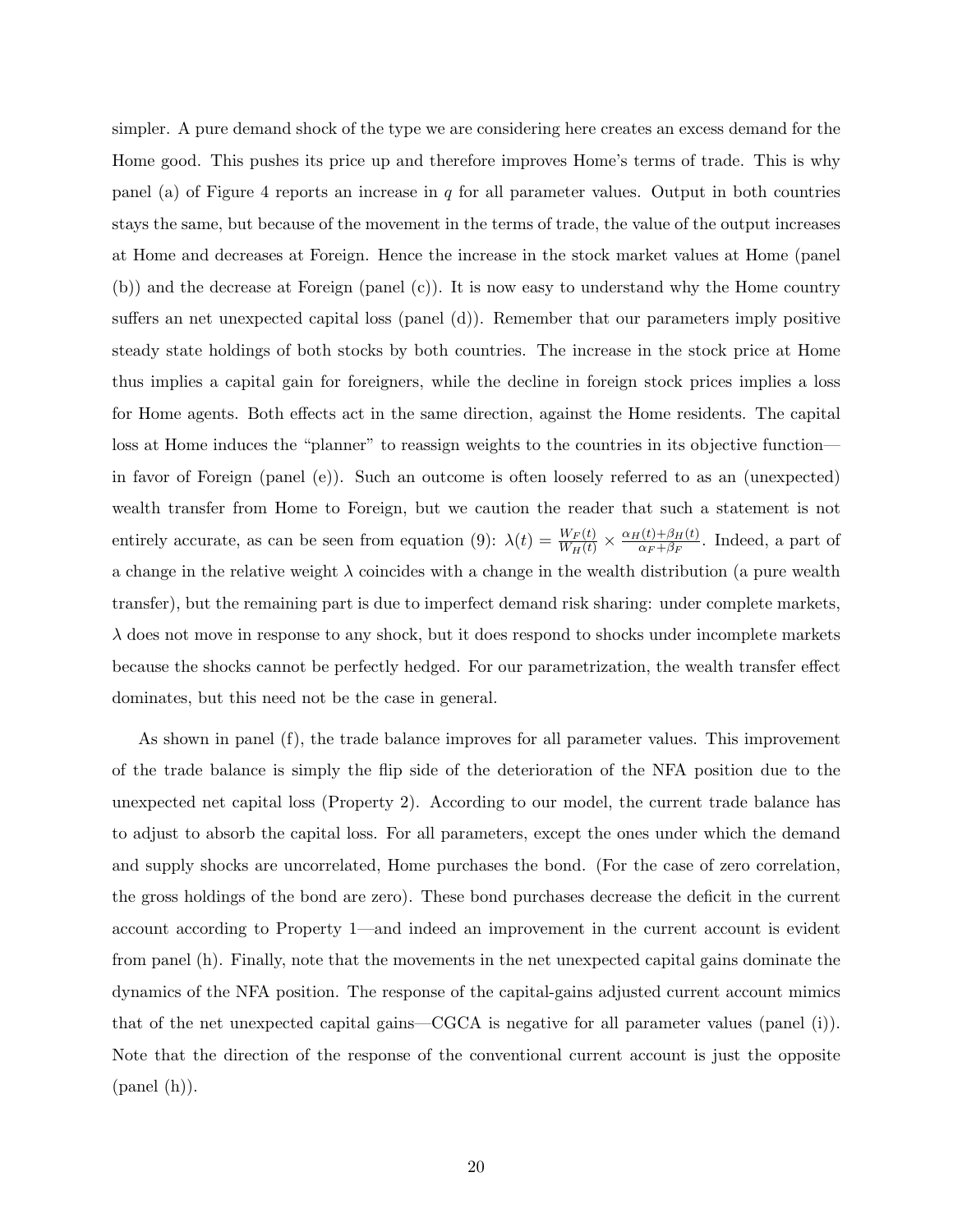In Figure 5 we provide the impact responses to a shock to the Home output  $dw$ . This case is more complex than the one above because a positive Home output shock also causes an increase in  $\alpha_H$  through our choice of parametrization (see Table 1 and the surrounding discussion). Again, the direction in which the terms of trade and stock prices move following the shock can be formally derived from (5)–(7). The intuition behind the responses is as follows. A positive shock to the Home output  $Y_H$  increases the value of its stock market (panel (b)). At the same time, the Home good becomes less scarce and hence its price drops relative to that the Foreign good—or in other words, Home's terms of trade deteriorate. The Foreign's terms of trade therefore improve, which increases the value of its output and benefits its stock market (panel (c)). These responses are somewhat mitigated by the increase in  $\alpha_H$  that occurs contemporaneously. As we have seen in the previous figure, a positive shock to  $\alpha_H$  improves Home's terms of trade, boosts the stock market at Home, while decreasing the stock market abroad. We can see that this confounding effect becomes more pronounced when the demand shocks have a high loading on the supply shock  $dw$ —i.e., when both the correlation between the demand and supply shocks and the relative variance of the demand and supply shocks is high.

Furthermore, we find that Home enjoys a net unexpected capital gain in response to the supply shock (panel (d)). The intuition of this result is complicated because it depends on how prices and portfolio choices interact. A capital gain at Home causes a wealth transfer from Foreign to Home, or, more accurately, the weight  $\lambda$  of Foreign in the "planner's" problem falls, increasing the allocation to the Home country (panel (e)). Since the NFA position of Home has improved, it can afford to deteriorate its trade balance, which is what we see in panel (f). Part of the financing of the increased purchases of the two stocks comes from selling the bond (panel  $(g)$ ), which according to our Property 1 deteriorates the conventional current account (panel (h)). The capital-gains adjusted current account, however, moves in the opposite direction—the same direction as the net unexpected capital gains, which are positive here (panel (i)).

# 4.2. US economy: The impact of a 3% current account correction

Our discussion of the adjustment process thus far has been purely qualitative. We finish this section by supplementing this discussion with some quantitative analysis. One common questions that policymakers want to know the answer to is "What is the size of the exchange rate or the terms of trade movement required to cut the current account deficit by a certain amount?", "How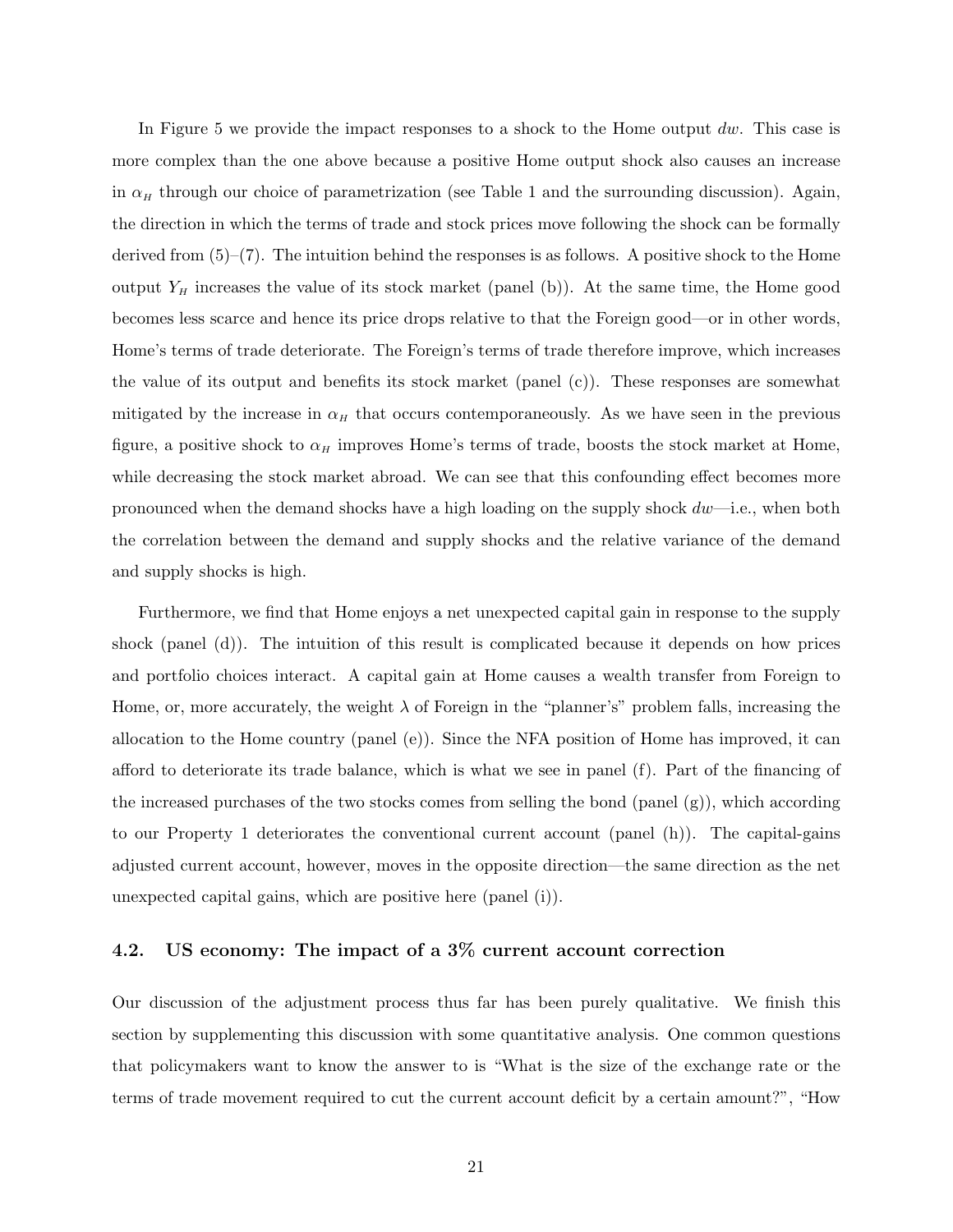big of a reduction of the consumption of the foreign goods is required for such correction?". We seek to find the answers to these questions in the context of our model. Our goal is to quantify the movement in wealth, consumption, and the terms of trade that is required to cut the current account deficit by three percentage points (as a fraction of GDP).

In our model, we cannot have a terms of trade (or an exchange rate) movement that is unrelated to the primitive shocks. That is why we need to start from the primitive shocks and calibrate them so as to generate the desired correction of the current account. We consider the same two types of shocks that we focused on in the previous subsection: (i) a Home output shock  $(dw)$  and (ii) a pure demand shock that shifts Home's preference towards its own good  $(dw^{\alpha})$ . We keep the same parametrization of the economy as that presented in Table 1, and in particular, we continue to assume that the demand shocks are instantaneously positively correlated with the output shocks. We consider a range of possible parameter values—we again vary the relative importance of demand and supply shocks, as well as their correlation. To summarize the results, we report the average, the median, maximum, and minimum across our simulations.

Table 3 reports the required adjustments needed to generate a 3 percent current account correction. Our exercise is to move the economy from the initial steady state to one in which the current account deficit is on average 3 percent lower (with both steady states being sustainable). We evaluate the ensuing drop in wealth of the home country, the drop in (real) consumption of domestic and foreign goods, the fall in the total consumption expenditure, and the terms of trade adjustment. We measure all the adjustments as a percentage change relative to the original steady state.

The top panel in Table 3 report the results for the case when the shock is to home output. Remember that given our parameters, a typical movement in the home output also implies a shift in the expenditure shares (because  $\alpha_H$  loads positively on w). The bottom panel is for a pure demand shock—the shock that does not affect production and alters only the expenditure shares (a change in  $w^{\alpha}$ ). To evaluate the impact of these two shocks, we concentrate on wealth and consumption variables. It is important to point out that in our framework it is more appropriate to consider the required adjustment of wealth or consumption rather than output. The correction of the current account may occur without any output change at all (as in the bottom panel), but this does not mean that the welfare of the home consumers does not drop.

As is evident from panel (a), if the adjustment comes from the income side, the reductions in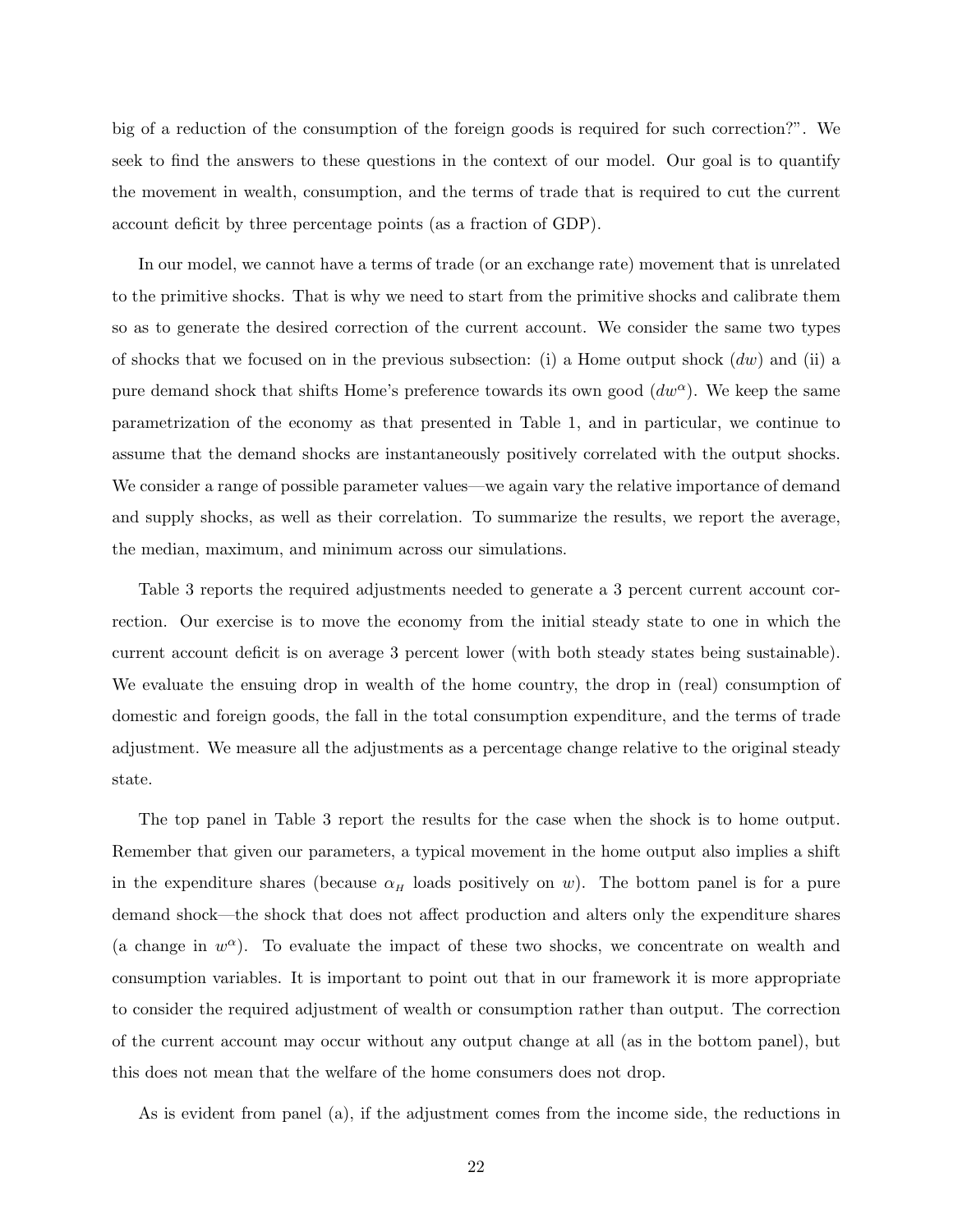| (a) via output reduction $(dw < 0)$ |           |            |                               |           |  |  |  |  |  |
|-------------------------------------|-----------|------------|-------------------------------|-----------|--|--|--|--|--|
| Required Adjustment                 | Average   | Median     | Min                           | Max       |  |  |  |  |  |
| Wealth                              | $-21.9\%$ |            | $-20.8\%$ $-28.4\%$ $-18.7\%$ |           |  |  |  |  |  |
| Consumption of Home Good            | $-30.8\%$ | -29.3 $\%$ | $-40.3\%$                     | $-26.3\%$ |  |  |  |  |  |
| Consumption of Foreign Good         | $-0.7\%$  | $-0.6\%$   | $-1.1\%$                      | $-0.5\%$  |  |  |  |  |  |
| Total Consumption Expenditure       | $-22.5\%$ | $-21.3\%$  | $-30.1\%$                     | $-19.0\%$ |  |  |  |  |  |
| Terms of Trade                      | 18.1%     | 16.9%      | $9.3\%$                       | 30.7%     |  |  |  |  |  |
|                                     |           |            |                               |           |  |  |  |  |  |

(b) via demand shift towards the home good  $(dw^{\alpha} > 0)$ 

| Required Adjustment           | Average   | Median    | Min       | Max      |
|-------------------------------|-----------|-----------|-----------|----------|
| Wealth                        | $0.3\%$   | $0.1\%$   | $-0.2\%$  | $2.4\%$  |
| Consumption of Home Good      | $2.7\%$   | $2.5\%$   | $1.4\%$   | $5.1\%$  |
| Consumption of Foreign Good   | $-10.8\%$ | $-10.0\%$ | $-21.6\%$ | $-5.4\%$ |
| Total Consumption Expenditure | $-0.6\%$  | $-0.6\%$  | $-0.7\%$  | $-0.4\%$ |
| Terms of Trade                | 15.2%     | $13.4\%$  | 6.8%      | 34.5\%   |

Table 3: The effects of a current account correction of 3% of GDP.

wealth and in consumption are quite significant—of the order of magnitude of 20 percent (for both the average and the median). Furthermore, as one can see from the table, this reduction takes place entirely through the reduction of consumption of the home good. There is some reduction of the quantity of imported goods, but the lion's share of the adjustment occurs on the domestic good's side. Interestingly, the change in domestic output is accompanied by a large swing in the terms of trade: the average across our simulations is slightly below 20 percent, and the median is about 16 percent.

Panel (b) reports the corresponding values for the case when the adjustment is through the demand side only. In our model, a change in the expenditure share has an impact on the terms of trade and the portfolio holdings. Hence, the adjustment of the current account may operate through expenditure switching rather than an income reduction as in the previous case. In particular, we find that the same current account correction can be achieved through changes in the expenditure shares leaving wealth almost unaffected. It even goes up slightly (the average is 0.3 percent). This implies that the required adjustment of the consumption expenditure is also tiny. It is on average -0.6 percent. Nevertheless, this does not mean that consumption is unaffected. Consumption of foreign goods drops significantly, by an average of 10 percent, with the largest number number exceeding 20 percent. To reduce the current account deficit, the domestic agents move their consumption toward the home good, increasing it by about 3 percent. Although the consumption and wealth patterns differ significantly between this panel and the previous one, the movement in the terms of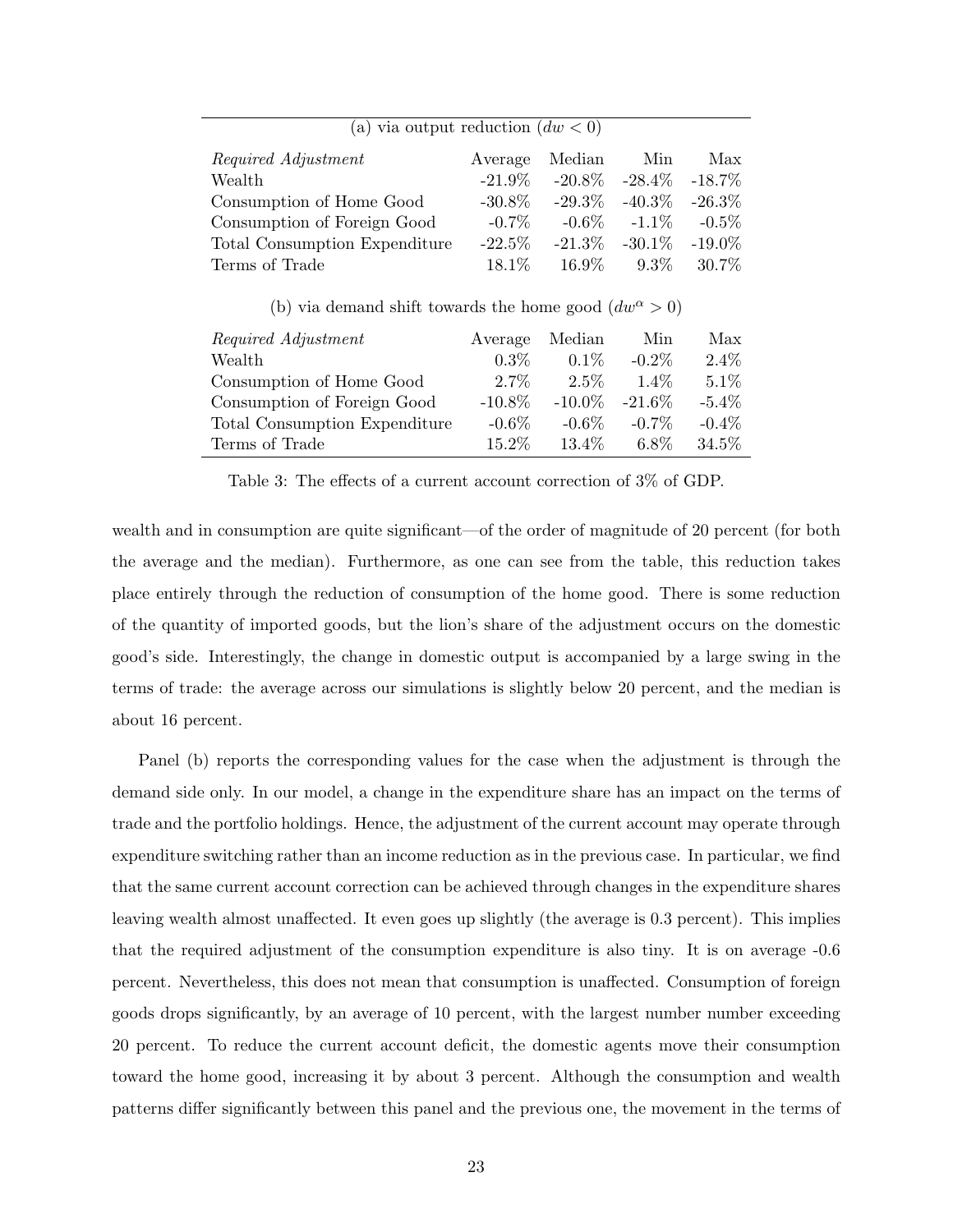trade is similar in both. In this case, the change in relative prices is on average 15 percent with a median of 13 percent—a very significant drop indeed!

# 5. Valuation Effects: Expected and Unexpected Capital Gains

Capital gains (valuation effects) have been at the source of the debate on the current state of external imbalances in the US and worldwide. Capital gains can be split between expected and unexpected capital gains, which contribute in rather different ways to the international adjustment process. The empirical literature faces a significant challenge of being able to disentangle the expected part of the capital gains from the unexpected part. In this section, we build on our theoretical insights and study the properties of capital gains within our simulation.

Recall our decomposition of the current account:

$$
CA_H(t) = \left[ TB_H(t) + \underbrace{s_H^{S^*}(t) p^*(t) Y^*(t) - s_F^S(t) p(t) Y(t)}_{\text{Net Dividend Payments}} + \underbrace{s_H^B(t) B(t) r(t)}_{\text{Net Interest Payments}} \right] dt
$$

and

$$
CGCA_H(t) = \left[CA_H(t) + \underbrace{s_H^{S^*}(t) \, ECG_{S^*}(t) - s_F^S(t) \, ECG_S(t)}_{\text{Net Expected Capital Gains}}\right] dt + \underbrace{\left[s_H^{S^*}(t) S^*(t) \sigma_{S^*}(t) - s_F^S(t) \, S(t) \, \sigma_S(t)\right]}_{\text{Net Unexpected Capital Gains}}
$$

.

In what follows, we'll frequently drop the word "net" when we refer to capital gains, with the understanding that we are alluding to capital gains on the NFA positions.

To simplify the analysis, we simulate our model for nine different parameter specifications. The parameters that change across these simulations are again the relative size of the demand and supply shocks (i.e., we vary the volatility of the demand shock by keeping that of the supply shocks fixed) and the instantaneous correlation between the demand and supply shocks. We look at three different relative sizes of the demand shocks: small, medium, and large (0.45, 1.05, and 1.45, respectively), and three different values of the correlation between the demand and supply shocks: small, medium, and high (0.05, 0.25, and 0.45, respectively). Table 4 presents the mean and standard deviations of the expected and unexpected capital gains for each of the nine scenarios. (These are the mean and standard deviations computed across all the Monte Carlo simulations.)

The mean of expected capital gains is different from zero in all simulations. It is, however, very small: between 9 and 10 basis points. This is to be expected in a model with logarithmic preferences and stems from the fact that risk premia on both stocks are small. This happens for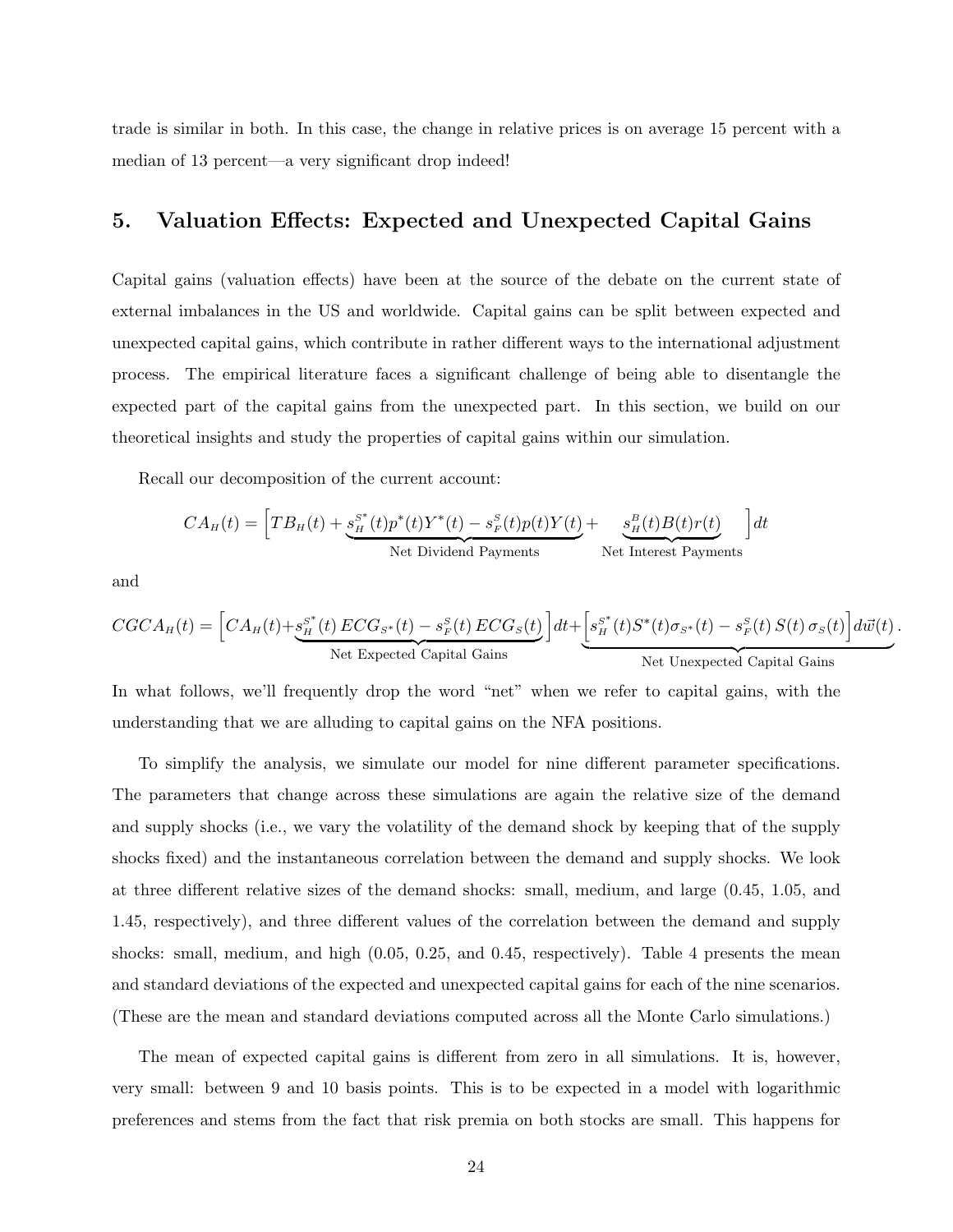| Relative Size                       | small | med.  | large | small | med.  | large  | small | med.  | large |
|-------------------------------------|-------|-------|-------|-------|-------|--------|-------|-------|-------|
| Correlation                         | $5\%$ | $5\%$ | 5%    | 25%   | 25\%  | $25\%$ | 45%   | 45%   | 45\%  |
| Mean of Expected Cap. Gains (bps)   | 0.089 | 0.090 | 0.090 | 0.099 | 0.097 | 0.096  | 0.113 | 0.109 | 0.108 |
| Mean of Unexpected Cap. Gains (bps) | 0.000 | 0.000 | 0.000 | 0.000 | 0.000 | 0.000  | 0.000 | 0.000 | 0.000 |
| Std.Dev. of Expected Cap. Gains     | 0.009 | 0.011 | 0.012 | 0.008 | 0.010 | 0.012  | 0.008 | 0.010 | 0.012 |
| Std.Dev. of Unexpected Cap. Gains   | 0.043 | 0.043 | 0.044 | 0.043 | 0.043 | 0.043  | 0.044 | 0.043 | 0.043 |

Table 4: Expected and unexpected capital gains: descriptive statistics. The average and standard deviations of expected capital gains are measured in basis points (bps) relative to GDP. The unexpected capital gains are measured in percentage terms.

similar reason as in the equity premium puzzle of Mehra and Prescott (1985). On the other hand, the average unexpected capital gain is exactly zero. This is not surprising because these gains are not anticipated by either country, and we would expect them to have a mean of zero.

An curious pattern that arises in the simulations is that expected capital gains on average are almost insensitive to increases in the variance of the demand shock, but they are clearly increasing with the correlation between demand and supply shocks. In other words, when we increase the likelihood that the preference parameter  $\alpha_H$  rises when Home has a positive output shock, expected capital gains increase as well. In Figure 6 we present expected capital gains for a range of parameters we used in the simulations. The increasing relationship between expected capital gains and the correlation is clearly visible in the figure. As pointed out in Pavlova and Rigobon (2008), the value of the portfolio that hedges demand risk becomes different from zero and possibly increases in absolute value when the correlation between the demand and supply shocks moves away from zero and continues to rise. In our simulations, this relationship is closely intertwined with the magnitude of expected capital gains.

In terms of the second moments, the unexpected capital gains on the NFA positions are orders of magnitude larger than the expected capital gains. In Table 4, one is measured in basis points and the other in percentages, and still the entry for the unexpected capital gains is four times larger than for the expected. This is a standard result in asset pricing, where it has been extensively documented that unexpected capital gains on equities dominate their short-run variation.

Let us now turn our attention to how capital gains are related to the macro variables in the model. Table 5 focuses on the expected capital gains, while Table 6 on the unexpected ones. In each table we present the correlations of the capital gain variable with real variables, external account variables, asset pricing variables, and portfolio measures (for the same set of nine simulations). The real variables consist of Home's real output, Foreign's real output, Home GDP, and Home's demand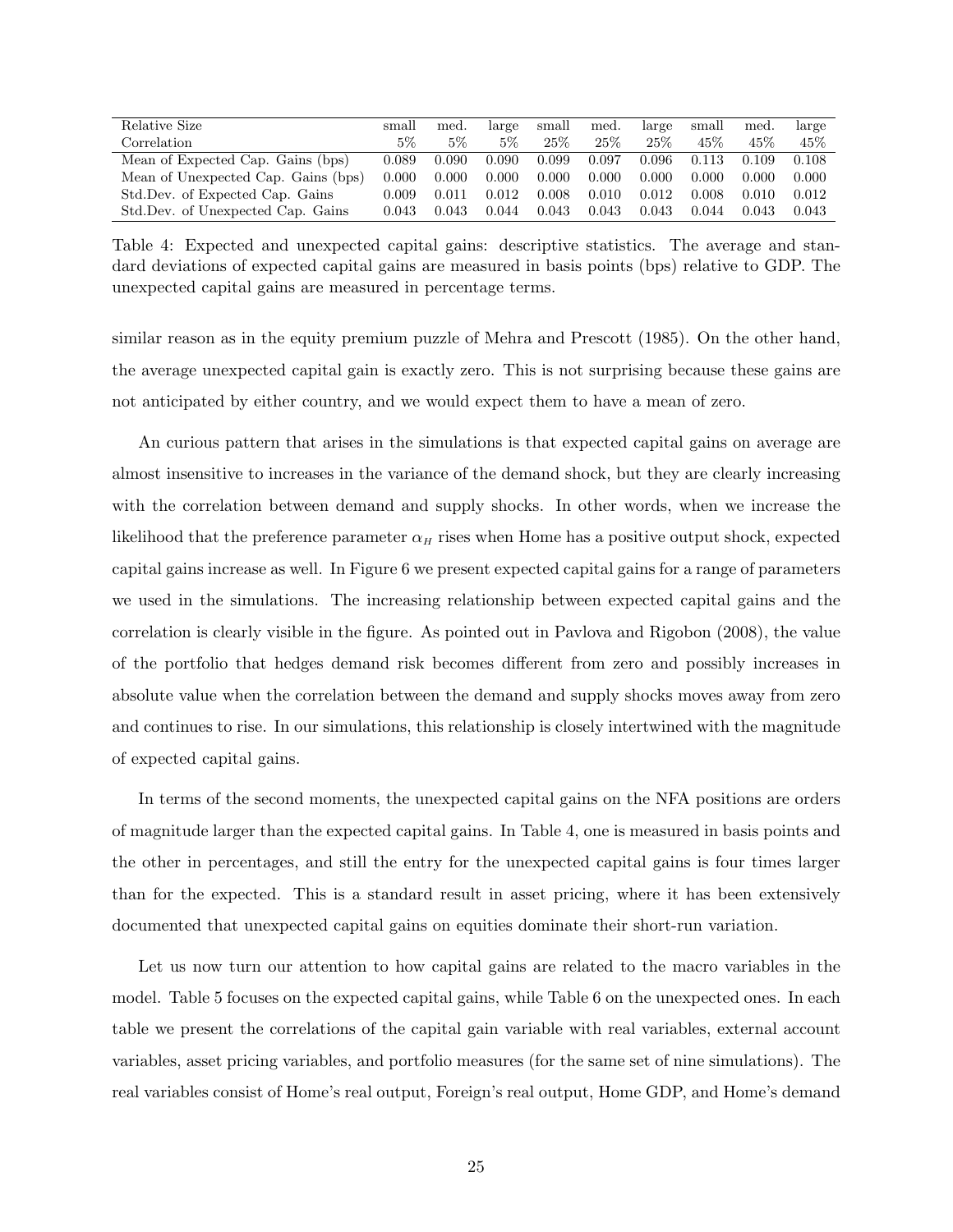| Relative Variances           | small     | med.      | large     | small     | med.      | large     | small     | med.      | large     |
|------------------------------|-----------|-----------|-----------|-----------|-----------|-----------|-----------|-----------|-----------|
| Correlation                  | $5\%$     | $5\%$     | $5\%$     | 25\%      | 25\%      | 25\%      | 45\%      | 45\%      | $45\%$    |
| Correlations with            |           |           |           |           |           |           |           |           |           |
|                              |           |           |           |           |           |           |           |           |           |
| Trade Balance                | $-89.1\%$ | $-92.1\%$ | $-93.3\%$ | $-87.9\%$ | $-90.9\%$ | $-92.3\%$ | $-86.5\%$ | $-89.1\%$ | $-90.7\%$ |
| Net Interest Payments        | $-88.9\%$ | $-94.8\%$ | $-96.2%$  | $-84.0\%$ | $-92.9%$  | $-94.9\%$ | $-77.5%$  | $-90.5%$  | $-93.4\%$ |
| Net Dividend Payments        | 100.0%    | 100.0%    | 100.0%    | 100.0%    | 100.0%    | $100.0\%$ | 100.0%    | 100.0%    | 100.0%    |
| Current Account              | $-88.9\%$ | $-94.8\%$ | $-96.2\%$ | $-84.0\%$ | $-92.9\%$ | $-94.9\%$ | $-77.5%$  | $-90.5%$  | $-93.4\%$ |
| Current Account plus Ex-     | 89.2%     | 92.2%     | 93.4%     | 88.0%     | 91.0%     | 92.4%     | 86.6%     | 89.2%     | 90.8%     |
| pected Cap. Gains            |           |           |           |           |           |           |           |           |           |
| Unexpected Capital Gains     | 11.6%     | 11.4%     | 11.4\%    | 11.0%     | 10.7%     | 10.7%     | 10.2%     | 9.7%      | 9.8%      |
| Capital-Gains<br>Adjusted    | 11.7%     | $11.5\%$  | 11.5%     | 11.1%     | 10.8%     | 10.8%     | $10.3\%$  | $9.8\%$   | $9.9\%$   |
| Current Account              |           |           |           |           |           |           |           |           |           |
| Home Real Output             | 32.9%     | 26.0%     | $23.0\%$  | 21.4%     | 12.5%     | 8.7%      | 6.6%      | $-3.9\%$  | $-8.0\%$  |
| Foreign Real Output          | $-0.6\%$  | $-0.8\%$  | $-0.7\%$  | $-0.3\%$  | $-0.7\%$  | $-0.7\%$  | 0.1%      | $-0.5\%$  | $-0.6\%$  |
| Weight<br>Home<br>on<br>Home | $-86.0\%$ | $-91.1\%$ | $-92.8\%$ | $-83.5%$  | $-89.9\%$ | $-92.0\%$ | $-82.2\%$ | $-89.5\%$ | $-91.9\%$ |
| Goods (Alpha)                |           |           |           |           |           |           |           |           |           |
| Home Weight<br>on Foreign    | 9.8%      | 4.4%      | 3.5%      | 10.7%     | 4.6%      | 3.4%      | 12.7%     | 5.0%      | $3.5\%$   |
| Goods (Beta)                 |           |           |           |           |           |           |           |           |           |
| Home GDP                     | $9.0\%$   | $-6.3\%$  | $-13.2\%$ | $0.9\%$   | $-15.7\%$ | $-22.8\%$ | $-9.3\%$  | $-26.6\%$ | $-33.6\%$ |
| Relative weight $\lambda$    | $-3.9\%$  | $-3.4\%$  | $-3.1\%$  | $-4.0\%$  | $-3.5%$   | $-3.2\%$  | $-4.0\%$  | $-3.5\%$  | $-3.2\%$  |
| Terms of Trade               | $-72.6%$  | $-82.0\%$ | $-84.9\%$ | $-64.3\%$ | $-76.4\%$ | $-80.5\%$ | $-50.9\%$ | $-67.9\%$ | $-73.9\%$ |
| Interest Rate                | 66.6%     | $80.8\%$  | 86.0%     | 69.9%     | 78.2%     | 81.7%     | $63.0\%$  | 75.4%     | 80.0%     |
| Return on Terms of<br>Exp.   | $2.9\%$   | $0.3\%$   | $-8.3\%$  | $-68.5\%$ | $-84.9\%$ | $-89.1\%$ | $-76.1\%$ | $-87.8\%$ | $-90.9\%$ |
| Trade                        |           |           |           |           |           |           |           |           |           |
| Exp. Return on Home Stock    | $-91.4\%$ | $-97.5%$  | $-98.0\%$ | $-86.2\%$ | $-96.9\%$ | $-97.6\%$ | $-73.0\%$ | $-95.8\%$ | $-97.2\%$ |
| Return on Foreign<br>Exp.    | 0.7%      | 48.3%     | 62.0%     | 20.3%     | 60.3%     | 70.4%     | 41.4%     | 71.3%     | $78.3\%$  |
| Stock                        |           |           |           |           |           |           |           |           |           |
| Exp. Return Differential     | $-75.5\%$ | $-83.7%$  | $-86.8\%$ | $-77.6%$  | $-84.2\%$ | $-87.2%$  | $-81.6\%$ | $-86.1\%$ | $-88.6\%$ |
| Fraction in Home Stock       | 2.4%      | 1.3%      | 1.0%      | 0.6%      | $0.0\%$   | $-0.2\%$  | $-0.3\%$  | $-0.5\%$  | $-0.6\%$  |
| Fraction in Foreign Stock    | 47.1\%    | 77.7%     | 84.6%     | 45.2%     | 74.7%     | 82.3%     | 38.5%     | 69.2%     | 78.3%     |
| Fraction of Wealth in the    | $-87.3%$  | $-94.1\%$ | $-95.6\%$ | $-81.1\%$ | $-91.7\%$ | $-94.0\%$ | $-72.4\%$ | $-88.5\%$ | $-92.0\%$ |
| Bond                         |           |           |           |           |           |           |           |           |           |
| Capital Flow to Home         | 13.7%     | 13.8%     | 13.9%     | 13.4%     | 13.7%     | 13.8%     | 13.1%     | 13.6%     | 13.8%     |
| Capital Flow to Foreign      | $-2.2\%$  | 2.6%      | $4.4\%$   | $-2.1\%$  | $0.9\%$   | $2.3\%$   | $-3.5\%$  | $-1.8\%$  | $-0.8\%$  |
| Capital Flow to the Bond     | $-12.5%$  | $-13.4%$  | $-13.6\%$ | $-11.7\%$ | $-13.1%$  | $-13.4\%$ | $-10.6\%$ | $-12.8%$  | $-13.3\%$ |

Table 5: Expected capital gains: correlations with macro variables.

shifters  $\alpha_H$  and  $\beta_H$ . The external accounts are represented by the trade balance, net interest payments, net dividend payments, conventional current account, current account plus expected capital gains, and capital-gains adjusted current account. For the relative prices and asset pricing measures, we consider the relative weight  $\lambda$ , terms of trade, interest rate, expected returns on Home and Foreign stocks, and expected return differential (Home minus Foreign). Finally, the portfolio measures include the portfolio weights assigned to the Home stock, the Foreign stock and the bond, as well as the capital flows, defined precisely as a percentage increase in the number of shares held by Home (we report separately the purchases of new shares of Home and Foreign stocks and the new issuance of the bond).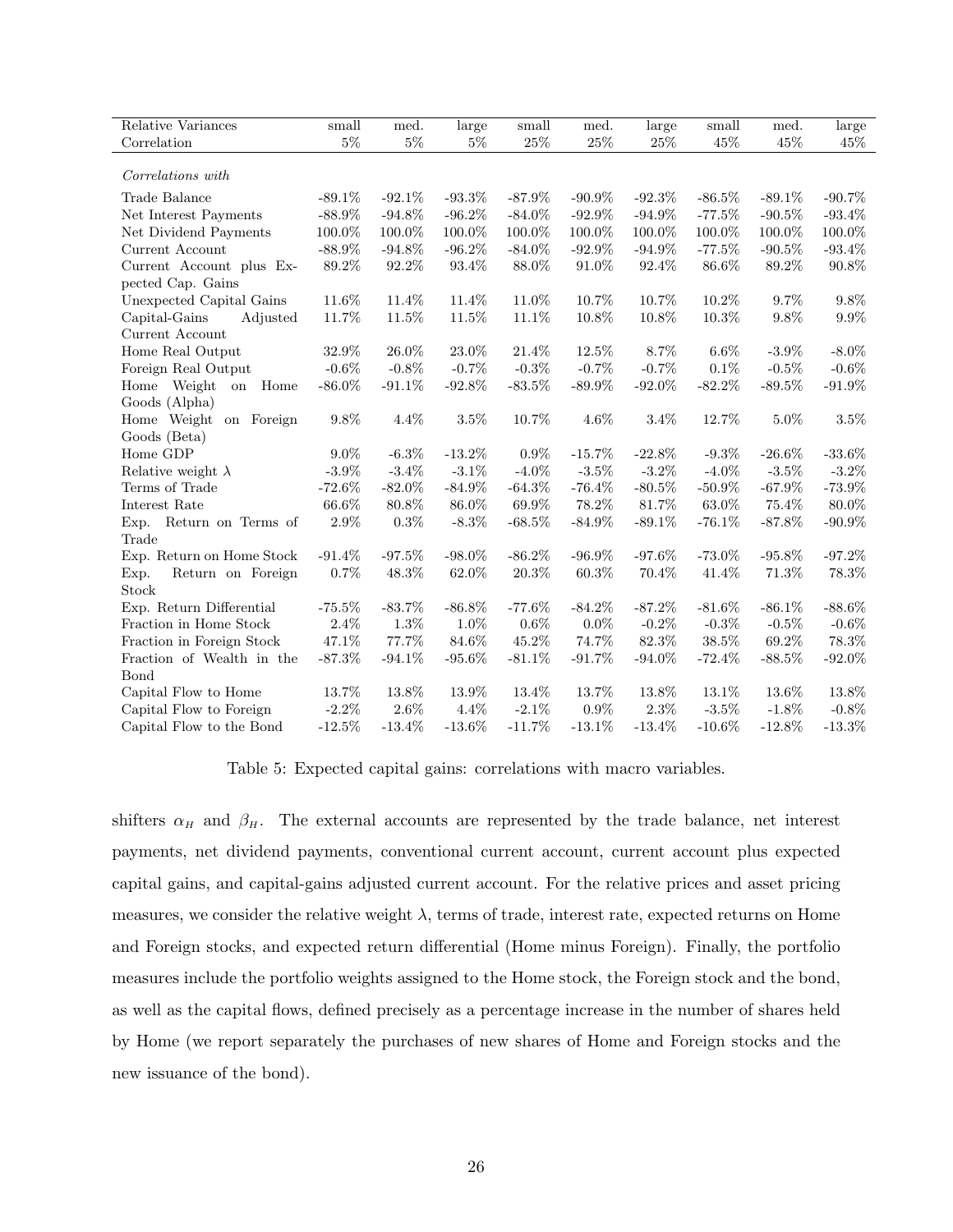| Relative Variances         | small     | med.     | large     | small     | med.     | large    | small     | med.      | large     |
|----------------------------|-----------|----------|-----------|-----------|----------|----------|-----------|-----------|-----------|
| Correlation                | $5\%$     | $5\%$    | $5\%$     | 25%       | 25%      | 25%      | 45%       | 45%       | 45\%      |
|                            |           |          |           |           |          |          |           |           |           |
| Correlations with          |           |          |           |           |          |          |           |           |           |
| Trade Balance              | $-12.9\%$ | $-12.8%$ | $-12.8\%$ | $-12.8\%$ | $-12.5%$ | $-12.5%$ | $-12.6\%$ | $-12.3%$  | $-12.2\%$ |
| Interest Payment           | $-7.6\%$  | $-8.9\%$ | $-9.3\%$  | $-5.7\%$  | $-7.4%$  | $-8.0\%$ | $-3.1%$   | $-5.4%$   | $-6.3\%$  |
| Dividends                  | 11.6%     | 11.4%    | 11.4%     | 11.0%     | 10.7%    | 10.7%    | 10.2%     | 9.7%      | $9.8\%$   |
| Current Account            | $-7.6\%$  | $-8.9\%$ | $-9.3\%$  | $-5.7\%$  | $-7.4%$  | $-8.0\%$ | $-3.1\%$  | $-5.4\%$  | $-6.2\%$  |
| Expected Capital Gains     | 11.6%     | 11.4%    | 11.4%     | 11.0%     | 10.7%    | 10.7%    | 10.2%     | 9.7%      | $9.8\%$   |
| Current Account plus Ex-   | 13.0%     | 12.8%    | 12.8%     | 12.8%     | $12.5\%$ | $12.5\%$ | 12.6%     | 12.3%     | 12.2%     |
| pected Capital Gains       |           |          |           |           |          |          |           |           |           |
| Capital-Gains<br>Adjusted  | 100.0%    | 100.0%   | 100.0%    | 100.0%    | 100.0%   | 100.0%   | 100.0%    | 100.0%    | 100.0%    |
| Current Account            |           |          |           |           |          |          |           |           |           |
| Home Real Output           | 6.7%      | 6.8%     | 6.7%      | 5.8%      | 5.8%     | 5.6%     | 4.8%      | 4.6%      | 4.3%      |
| Foreign Real Output        | 0.8%      | 0.8%     | 0.7%      | $0.9\%$   | $0.8\%$  | $0.8\%$  | 1.0%      | $0.9\%$   | $0.9\%$   |
| Weight<br>on Home<br>Home  | $-8.2\%$  | $-8.6\%$ | $-9.0\%$  | $-6.8\%$  | $-7.4\%$ | $-7.9\%$ | $-5.2\%$  | $-6.1\%$  | $-6.6\%$  |
| Goods (Alpha)              |           |          |           |           |          |          |           |           |           |
| Home Weight on Foreign     | $6.2\%$   | 5.3%     | $5.0\%$   | $6.8\%$   | 5.8%     | $5.5\%$  | 7.6%      | $6.6\%$   | $6.2\%$   |
| Goods (Beta)               |           |          |           |           |          |          |           |           |           |
| Home GDP                   | 5.2%      | 4.1%     | 3.4%      | 4.8%      | 3.7%     | 2.9%     | 4.4%      | 3.2%      | 2.4%      |
| Relative weight $\lambda$  | $0.0\%$   | $0.0\%$  | $0.0\%$   | $0.0\%$   | $0.0\%$  | $0.0\%$  | $0.0\%$   | $0.0\%$   | $0.0\%$   |
| Terms of Trade (q)         | $-6.1\%$  | $-7.9\%$ | $-8.6\%$  | $-4.6\%$  | $-6.6\%$ | $-7.3%$  | $-2.5%$   | $-4.6\%$  | $-5.5%$   |
| Interest Rate              | $3.8\%$   | $6.0\%$  | $6.9\%$   | $4.4\%$   | $5.6\%$  | $6.3\%$  | $3.5\%$   | 4.7%      | $5.4\%$   |
| Exp. Return on Terms of    | $5.0\%$   | $4.3\%$  | $3.2\%$   | $-3.2\%$  | $-5.7\%$ | $-6.6\%$ | $-3.5\%$  | $-5.3\%$  | $-6.0\%$  |
| Trade                      |           |          |           |           |          |          |           |           |           |
| Exp. Return on Home Stock  | $-8.3\%$  | $-9.3\%$ | $-9.6\%$  | $-6.7\%$  | $-8.2\%$ | $-8.5\%$ | $-4.4\%$  | $-6.6\%$  | $-7.1\%$  |
| Return on Foreign<br>Exp.  | 0.5%      | $4.2\%$  | $5.5\%$   | $1.8\%$   | $4.6\%$  | $5.6\%$  | $2.8\%$   | 4.7%      | $5.5\%$   |
| Stock                      |           |          |           |           |          |          |           |           |           |
| Exp. Return Differential   | $-7.2\%$  | $-7.7%$  | $-8.2\%$  | $-6.3\%$  | $-6.8\%$ | $-7.3%$  | $-5.2\%$  | $-5.8\%$  | $-6.3\%$  |
| Fraction of Wealth in Home | $-0.1%$   | $-0.2\%$ | $-0.3\%$  | $-0.4\%$  | $-0.5\%$ | $-0.5\%$ | $-0.7%$   | $-0.7%$   | $-0.7\%$  |
| Stock                      |           |          |           |           |          |          |           |           |           |
| Fraction of Wealth in For- | $6.3\%$   | $9.8\%$  | $10.6\%$  | $5.9\%$   | $9.1\%$  | $9.9\%$  | $5.0\%$   | $8.1\%$   | $8.9\%$   |
| eign Stock                 |           |          |           |           |          |          |           |           |           |
| Fraction of Wealth in the  | $-7.2%$   | $-8.7\%$ | $-9.2\%$  | $-5.1\%$  | $-7.1\%$ | $-7.8\%$ | $-2.2\%$  | $-4.9\%$  | $-5.8\%$  |
| Bond                       |           |          |           |           |          |          |           |           |           |
| Capital Flow to Home       | 70.0%     | 67.9%    | 68.9%     | 61.6%     | $59.8\%$ | 61.4%    | 50.6%     | 49.3%     | 51.6%     |
| Capital Flow to Foreign    | $-1.5%$   | 37.6%    | $50.5\%$  | $5.0\%$   | $32.3\%$ | $42.3\%$ | 5.7%      | 23.8%     | $30.9\%$  |
| Capital Flow to the Bond   | $-50.8%$  | $-60.7%$ | $-64.2\%$ | $-36.5%$  | $-50.6%$ | $-55.5%$ | $-16.8\%$ | $-36.2\%$ | $-43.0\%$ |

Table 6: Unexpected capital gains: correlations with macro variables.

Recent empirical literature has produced an intriguing stylized fact: valuation effects—the sum of expected and unexpected capital gains—are negatively correlated with the trade balance (see Gourinchas and Rey (2007b) and Devereux and Sutherland (2008)), or, in other words, capital gains have a stabilizing effect on the trade balance. This evidence prompts us to analyze the implications of our model for the behavior of external accounts: the trade balance, net dividend payments, net interest payments, the conventional account (the sum of the last three items), the current account plus expected capital gains, and the current account plus expected and unexpected capital gains, which is our capital-gains adjusted current account. As one can see from Table 5, indeed in all our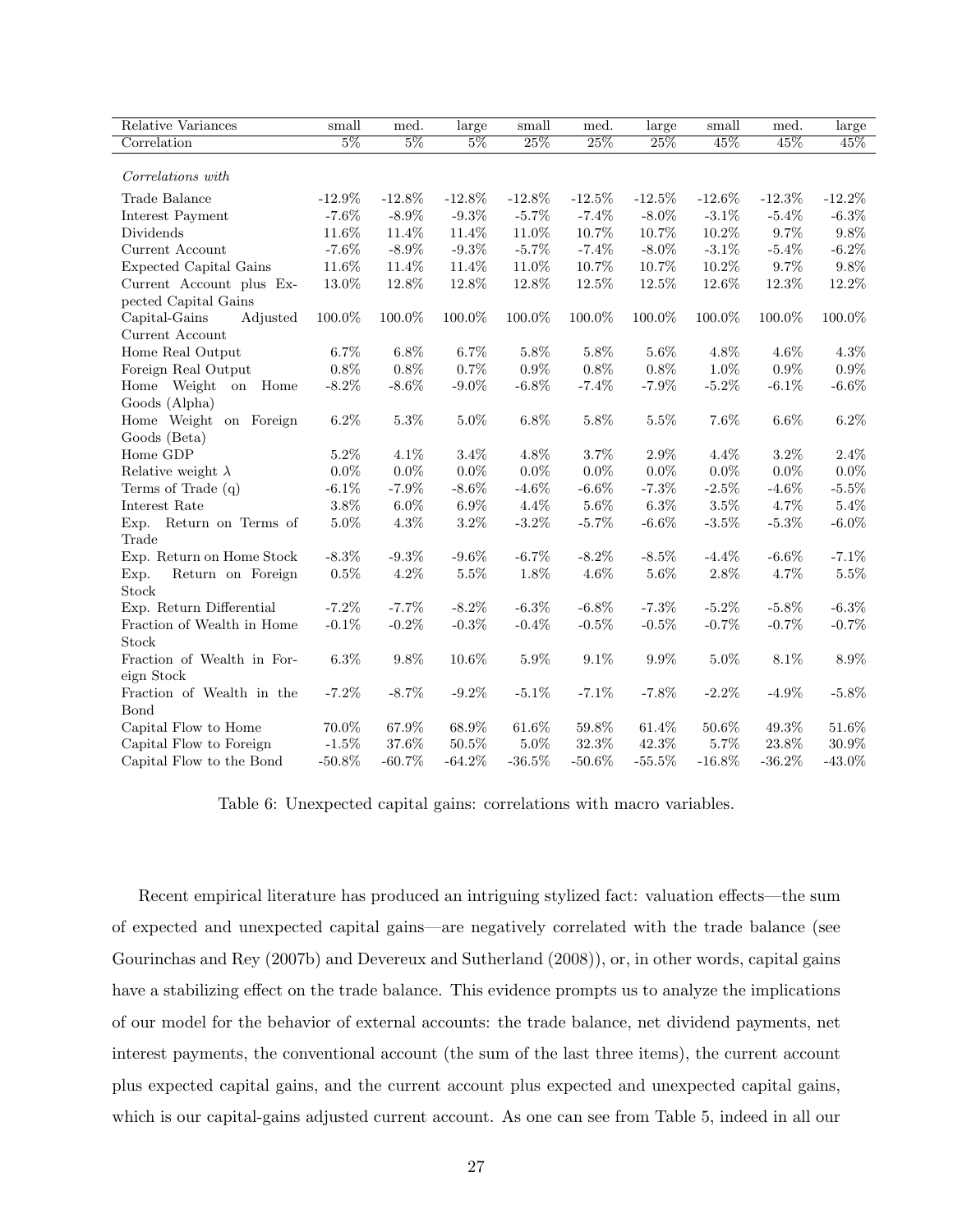simulations expected capital gains are highly negatively correlated with the trade balance (around -90 percent), providing a stabilizing effect. This result is consistent with Gourinchas and Rey. The correlation of the unexpected capital gains with the trade balance is consistently negative as well (Table 6), although the magnitudes of the correlations are much smaller (around -13 percent). Almost the same relationship exists for the correlations with the traditional current account (-90 percent for expected and -9 percent for unexpected capital gains).

One possible explanation for the negative correlations between the current account and expected capital gains is that expected returns and dividend payments are "mechanically" negatively correlated if the total asset returns are held constant and a fraction of that return is randomly attributed to a capital gain and a fraction to dividend. For example, assume that an asset has a total expected return on net foreign assets (expected capital gains plus dividends) of, say, 5 percent. Assume this is constant across all states of the world. If changes in the state variable imply high dividends, then, to keep the total expected return constant, an increase in the dividends has to imply a drop in the expected capital gain. If this is the case, therefore, because the current account has dividends in it but not capital gains, a negative correlation is just an outcome of accounting. We reject this possibility. First, expected capital gains are already negatively correlated with the trade balance. Second, when we compute the correlation between the expected capital gains and dividends, we find that they are perfectly positively correlated, and hence the negative relationship between the current account and expected capital gains is coming from the trade balance and interest payments terms.<sup>13</sup>

Note that the correlations of expected capital gains with the trade balance and with the current account are very high, while those of unexpected capital gains are much smaller. However, when we compare the correlations with the change in the net foreign asset positions—the capital-gains adjusted current account—the roles are reversed. Expected capital gains are slightly and positively correlated with the change in the NFA positions, but unexpected capital gains are perfectly positively correlated. The reason for the change is that unexpected capital gains completely dominate the share attributable to the current account and expected capital gains in the variation of net foreign assets. This conclusion is very much in line with the evidence reported in, among others, Devereux and Sutherland.

An alternative way to evaluate the correlation between the external accounts and the capital

<sup>&</sup>lt;sup>13</sup>We thank Pierre-Olivier Gourinchas for motivating us to explore this "accounting" explanation for the observed behavior.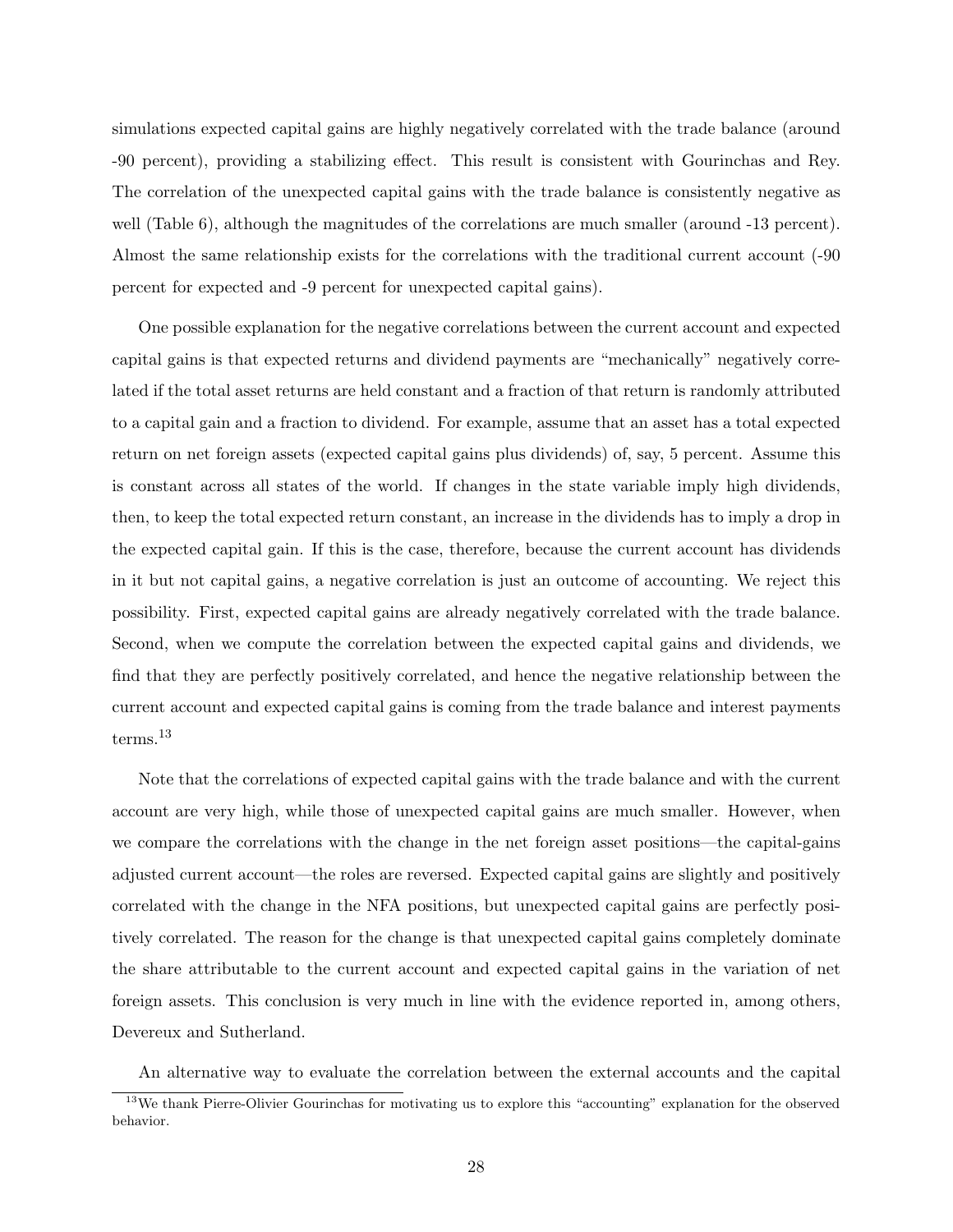gains is to perform a variance decomposition of the external accounts. For each of our nine parameter specifications, we first compare the variance of the trade balance with the variance of the conventional current account  $(CA_H)$ . We then contrast the traditional and the *expected* capitalgains adjusted current account and examine the variance reduction that the expected capital gains produce. Finally, we add the unexpected capital gains. Table 7 presents the results of the variance decomposition.

| Relative Variances              | small    | med.     | large    | small    | med.     | large    | small    | med.     | large    |
|---------------------------------|----------|----------|----------|----------|----------|----------|----------|----------|----------|
| Correlation                     | $5\%$    | $5\%$    | $5\%$    | 25\%     | 25\%     | 25\%     | 45\%     | 45\%     | 45\%     |
| (a) Variance decomposition      |          |          |          |          |          |          |          |          |          |
| TB <sub>H</sub>                 | $0.49\%$ | 0.53%    | $0.56\%$ | $0.51\%$ | $0.54\%$ | $0.57\%$ | $0.53\%$ | $0.55\%$ | $0.58\%$ |
| CA <sub>H</sub>                 | $0.49\%$ | $0.65\%$ | $0.73\%$ | $0.44\%$ | $0.60\%$ | $0.69\%$ | $0.42\%$ | $0.59\%$ | $0.68\%$ |
| $CA_H$ + Expected Capital Gains | $0.49\%$ | 0.53%    | $0.56\%$ | 0.51%    | $0.54\%$ | $0.57\%$ | $0.53\%$ | $0.55\%$ | $0.58\%$ |
| CGCA <sub>H</sub>               | 4.27\%   | $4.29\%$ | 4.37\%   | 4.30\%   | $4.25\%$ | 4.31\%   | 4.38%    | 4.25%    | 4.28\%   |
| (b) Relative Ratio              |          |          |          |          |          |          |          |          |          |
| TB <sub>H</sub>                 | 1.000    | 1.000    | 1.000    | 1.000    | 1.000    | 1.000    | 1.000    | 1.000    | 1.000    |
| CA <sub>H</sub>                 | 0.989    | 1.227    | 1.312    | 0.877    | 1.124    | 1.220    | 0.792    | 1.065    | 1.179    |
| $CA_H$ + Expected Capital Gains | 1.001    | 1.005    | 1.007    | 1.001    | 1.004    | 1.007    | 1.000    | 1.004    | 1.006    |
| $CGCA_H$                        | 8.703    | 8.143    | 7.823    | 8.508    | 7.931    | 7.604    | 8.295    | 7.704    | 7.370    |

Table 7: A variance decomposition. The entries in panel (a) are standard deviations, not variances.

The first set of four rows show the actual standard deviations, while the last four rows are the standard deviations measured in terms of the standard deviation of the trade balance. When the demand shocks are small, the interest and dividend payments already provide some stabilization of trade balance fluctuations. Notice that in the 1, 4 and 7th columns the current account is less volatile than the trade balance. In those cases, adding the expected capital gains increases the variance of the (conventional) current account. On the other hand, when the demand shocks are relatively important, the current account is more volatile than the trade balance, and the expected capital gains offer significant stabilization. In some cases, the expected capital gains reduce the volatility of the current account by more than 20 percent. Interestingly, it turns out that the trade balance and the current account together with the expected capital gains are almost equally volatile. Finally, the inclusion of the unexpected capital gains increases the volatility by a factor of 10. This is because the unexpected capital gains themselves are extremely volatile.

Importantly, even though the expected capital-gains adjusted current account and the trade balance have the same volatility, it does not mean they are positively correlated. In fact, in all our simulations they are almost perfectly negatively correlated. That means that the expected capital gains, net dividends and interest payments completely offset the trade balance. For example, the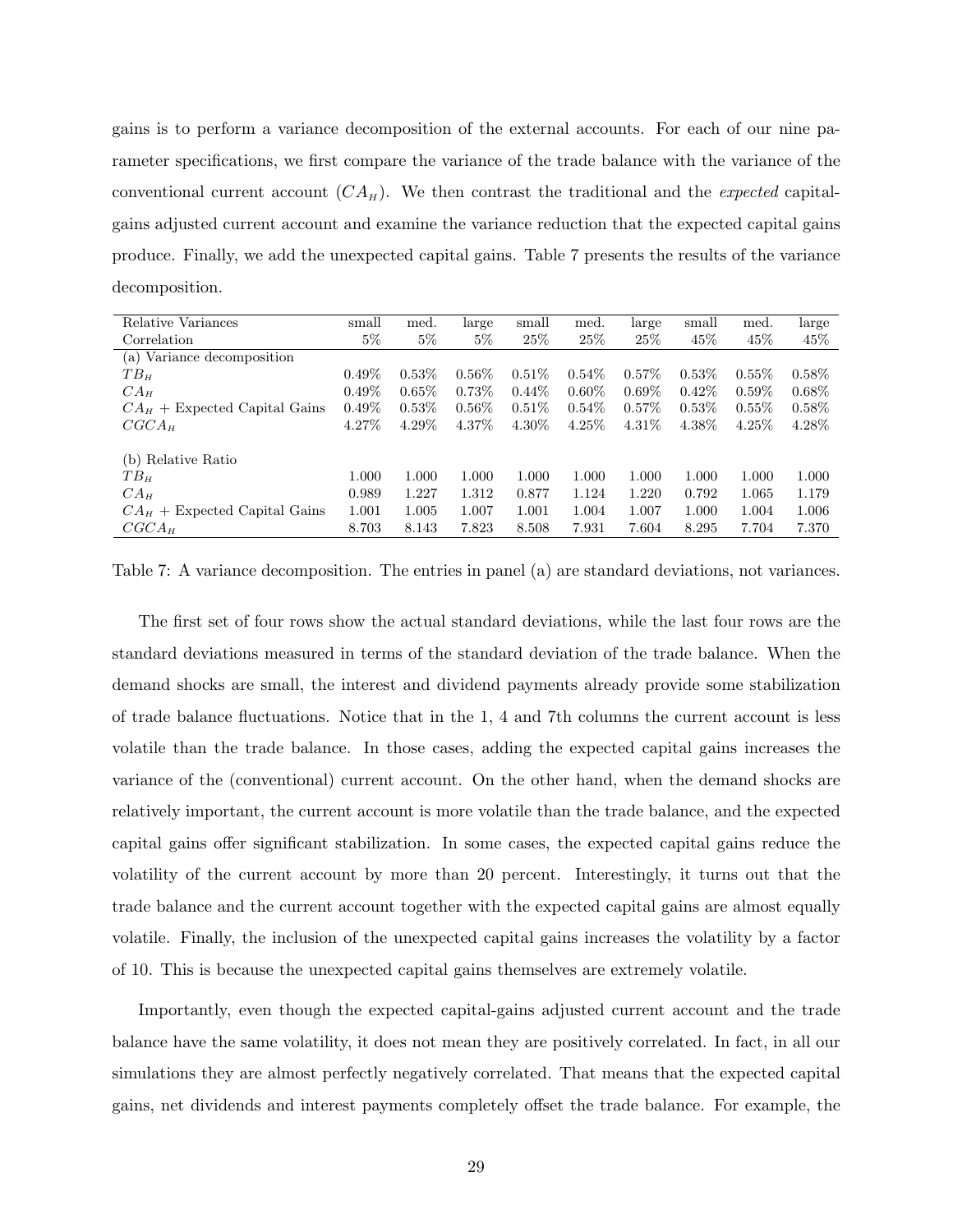correlation between the conventional current account and the trade balance is positive for almost all parameter choices (Figure 7), while the correlation between the trade balance and the current account plus expected capital gains is almost perfectly negative (Figure 8). Hence, the stabilizing role of the expected capital gains with respect to the trade balance movements is quite significant.

Before we start analyzing the remaining correlations, it is important to remember the composition of Home's steady-state portfolio (Figure 3). In our steady state, when the demand shocks are small and uncorrelated with the supply shocks, the optimal portfolio implies Home holding 65% of the domestic stock and 40% of the foreign stock. Increases in the correlation and the importance of the demand shocks push the Home country to increase the number of both risky stocks in its hedging portfolio (the portfolio that hedges demand risk). It finances their purchases by issuing new shares of the bond.

Demand shocks play an important role in the properties of expected and unexpected capital gains. First, expected capital gains are highly negatively correlated with the shocks to  $\alpha_H$ . As we have discussed in the context of impact responses (Section 4.1), a demand shift towards the Home good implies an improvement in the terms of trade at Home and creates a gain for foreigners holding domestic assets and a loss for Home residents. Notice that the correlations are all between -80 and -95 percent. The opposite occurs for the demand shifts towards the Foreign good  $\beta_H$ , although the magnitudes are much smaller. Similarly, the unexpected capital gains respond negatively to demand shifts towards the Home good, and positively to the demand shifts towards Foreign goods. This second set of correlations is fully consistent with the discussion we have had in Section 4.1, where we have noted that the two stocks move in opposite directions in response to a demand shock and hence (given positive stock holdings by both countries) Home either suffers a capital loss (for an  $\alpha_H$  shock) or enjoys a capital gain (for a  $\beta_H$  shock) on its NFA positions. The main difficulty in analyzing these correlations—the one that we have not faced when we talked about impact responses—comes from the fact that simultaneously with a movement in  $\alpha_H$  or  $\beta_H$ , there is always a supply shock occurring in all of our simulations (i.e., the demand and supply shocks are correlated).

Figure 9 shows the relationship between the value of  $\alpha_H$  and the expected stock return differential (Home minus Foreign). One can see that the expected return differential is almost perfectly correlated with movements in  $\alpha_H$ . An increase in  $\alpha_H$  implies an increase in the expected return of Home versus Foreign. This benefits Foreign's NFA positions because, ceteris paribus, foreigners are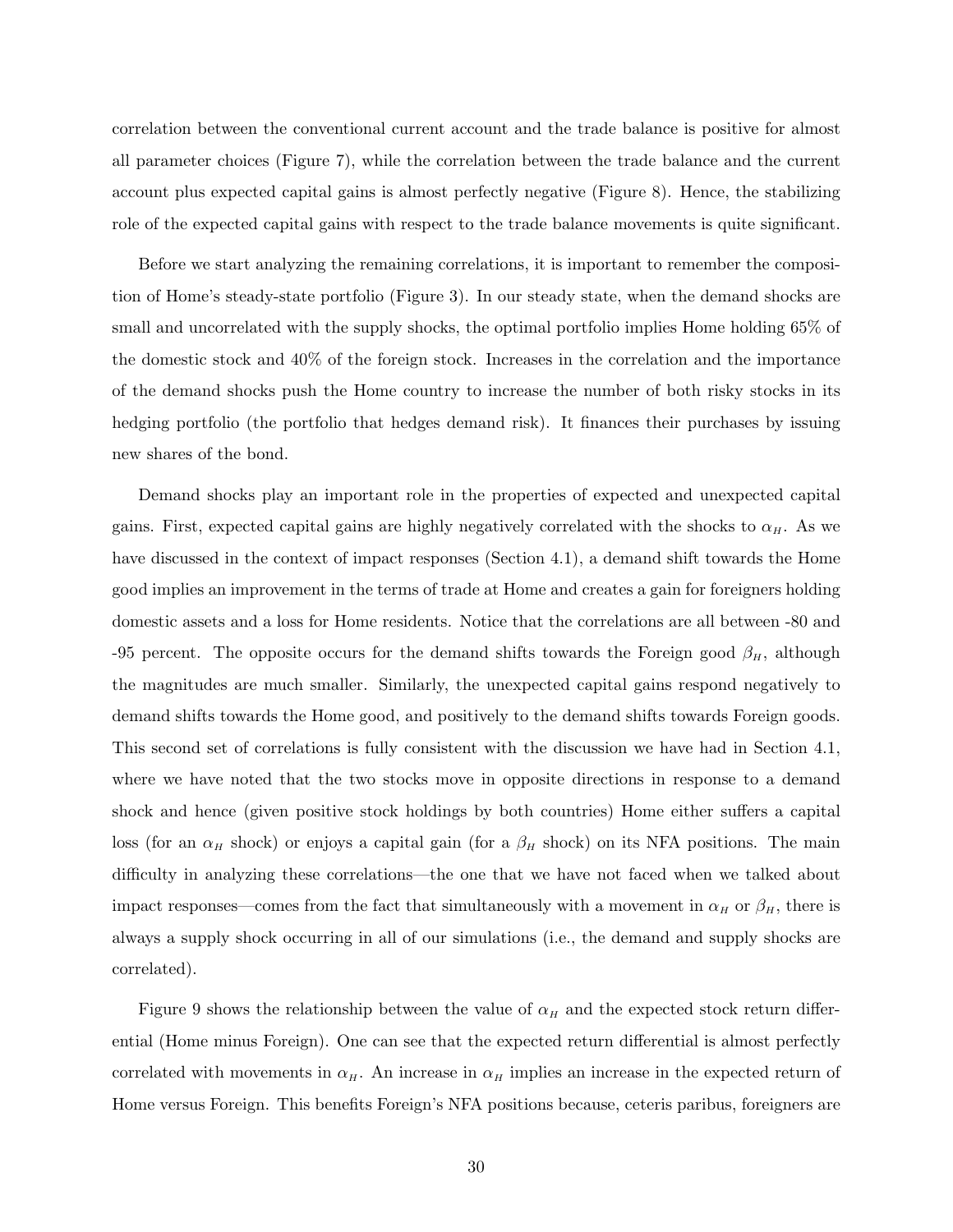now enjoying a higher expected return on their holdings at Home and hence the expected capital gains on Home's NFA positions should turn negative (as they do).

We now turn our attention to supply shocks at Home (increases in Home's real output). Because supply and demand shocks are positively correlated in our calibration, separating the effects of a "pure" supply shock amounts to considering the case where the correlation between demand and supply shocks is small (first three columns of Tables 5 and 6). In contrast to the  $\alpha_H$  shocks, the Home supply shocks are positively correlated with the expected and unexpected capital gains. Notice that these are the realized output shocks and the expected and unexpected capital gains. The reasons why these correlations exist are the same as the ones justifying the demand shocks signs before: first, a positive supply shock at home implies a deterioration of the home terms of trade causing a loss to foreigners holding the domestic asset; and second, a change in the supply shifts expected returns accordingly.

Because demand and supply shocks, taken in isolation, have the opposite effects on the capital gains, we should expect that increasing the correlation of demand and supply shocks should counterbalance each other. Indeed, when increasing the correlation between demand and supply shocks, we can see that the entries in Tables 5 and 6 that we have been discussing become smaller in absolute value, and in some cases, they even shift from positive to negative (Home's real output and expected capital gains). Confirming the intuitions we have developed so far, we can look at the correlation between the capital gains components and the terms of trade. The terms of trade are negatively correlated with the unexpected capital gains, highlighting that one of the mechanisms of transmission between shocks and the returns on these assets is related to the movements in the terms of trade. The expected capital gains, however, are extremely correlated (negatively) with the terms of trade. As before, the mechanism is though the expected stock returns differential. An improvement in the terms of trade increases Home expected returns above Foreign expected returns. This implies that on average foreigners collect and additional source of income deteriorating the expected capital gains account.

Finally, before turning our attention to equilibrium portfolios, notice that the expected returns on the terms of trade, the Home stock, the Foreign stock, and the differential all have the expected signs (except when demands shocks are almost independent of the supply shocks). An increase in the expected return at Home (Foreign) is negatively (positively) correlated with the expected capital gains account. Hence, the differential is highly negatively correlated. The drift on the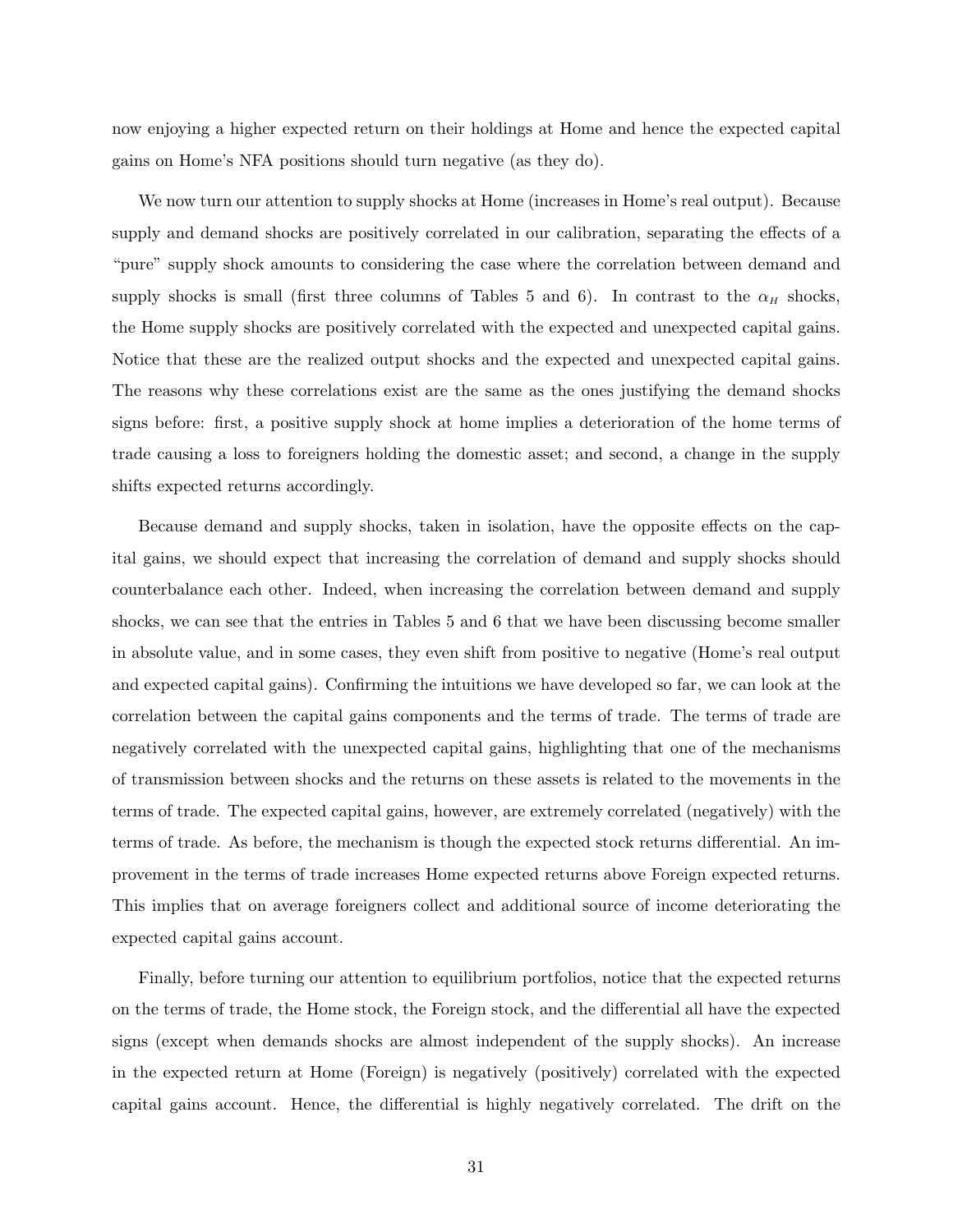terms of trade has the same properties. When the demand shocks are uncorrelated, however, there is an important exception to what we have been discussing. In this environment, the conventional current account is always zero. Expected returns compensate perfectly for the shocks to the terms of trade and therefore, they are uncorrelated with the expected returns (see example 3 in Pavlova and Rigobon (2008)).

The last objective of this section is to study the relationship between the capital gains and the portfolio decisions. We study the correlations between the share of wealth that home agents allocate to the Home stock, the Foreign stock, and the international bond. We also study the link between the capital gains and capital flows. For this purpose, we examine the contemporaneous correlation between the the capital gains and the changes in Home's portfolio holdings (changes in the number of shares of the Home and Foreign stock and the new bond issues). These correlations correspond to the last 6 rows of Tables 5 and 6. It is important to mention that even though we have closed-form solutions for the portfolio holdings, the intuitions are difficult to develop. Therefore, we mostly report the patterns we found interesting in the simulations and leave for future research the detailed account of the mechanisms behind the portfolio reallocations.

Unexpected capital gains are negatively correlated with the fraction of wealth invested in the home stock and the bond, and positively correlated with the fraction held in the foreign stock. In some dimensions, the intuition behind this result comes from the valuation effect on the international portfolios. Ceteris paribus, the bigger the holdings of the Foreign's stock, the bigger is the capital gain at Home. Similarly, the smaller the holdings of the Home's stock by foreigners, the bigger is the capital gain to Home. That is, in order to increase its (net) capital gain, Home needs to increase its holdings of both stocks. Accordingly, the last three rows in Table 6 indicate that positive unexpected capital gains are associated with purchases of home stocks, purchases of foreign stocks, and increases of foreign debt (which finances the purchases). Another interesting pattern in the simulation is that the higher the correlation of the demand shocks is, the smaller is portfolio reallocation. In other words, the number of shares purchased is smaller in absolute terms; even the increase in debt is smaller. Finally, the expected capital gains are positively and highly correlated with the share of wealth allocated to foreign stocks; they are also highly and negatively correlated with the share of wealth allocated to the bond.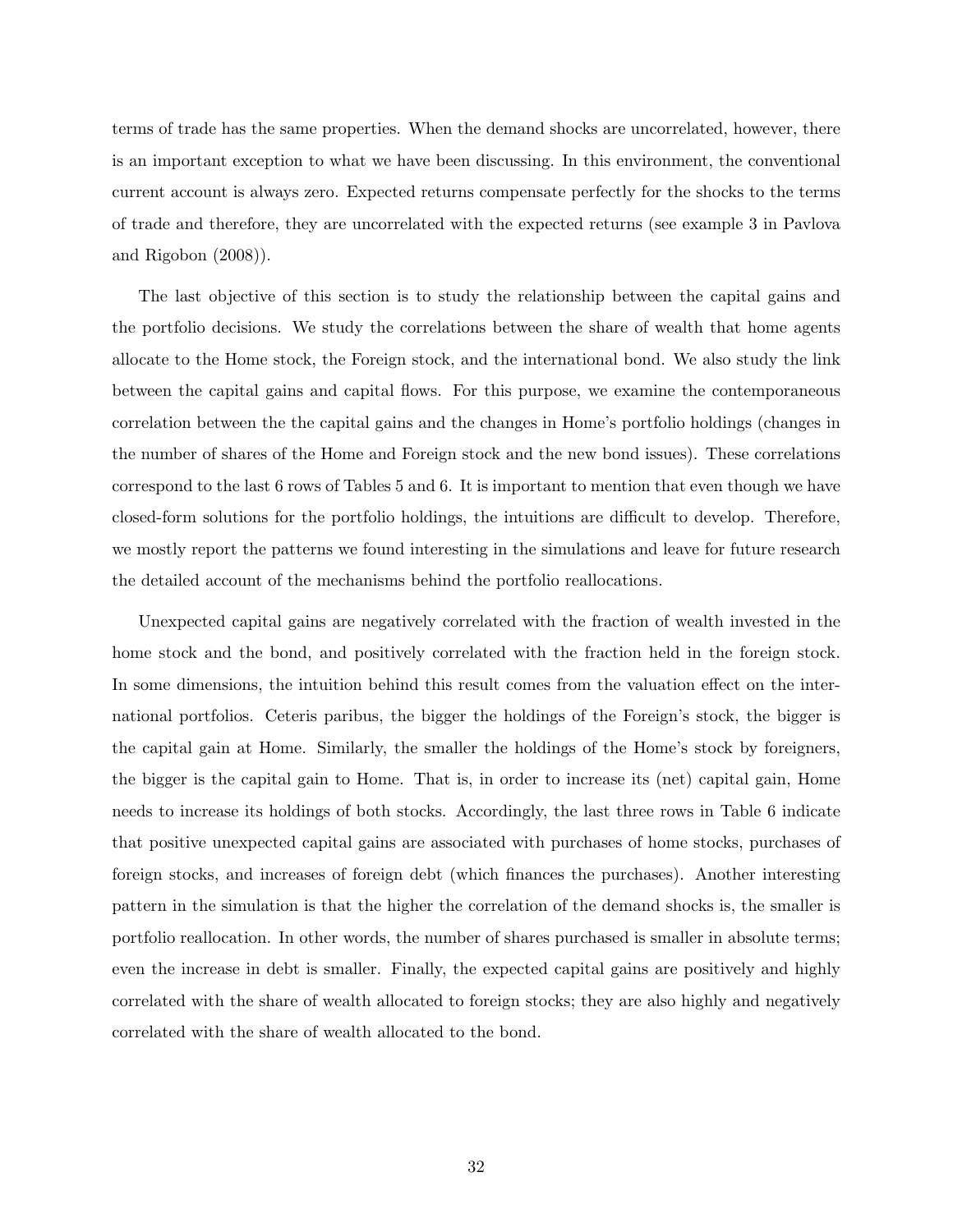# 6. Concluding Remarks

The swelling of international equity holdings in the last two decades has altered the way economists think of external sustainability: new measures of sustainability are being proposed, new channels of external adjustment are being uncovered, and new frameworks are being and will be developed. In this paper, we investigate properties of an economy which incorporates endogenous dynamics of international equity portfolios into a standard open economy macro model. Solving such a model relies on several important simplifications that future research needs to relax. First, in order to be able to obtain closed-form solutions and introduce asset pricing into our economy, we have chosen to close all the intrinsic dynamics and concentrate on the extrinsic dynamics of the model. In other words, all shocks are permanent and the economy is always in a (stochastic) steady state. Therefore, our definitions of sustainability and the relationship between the external accounts and the financial holdings are all steady-state characterizations. Extending the present framework to allow for intrinsic dynamics is clearly an important next step. Second, we have made a number of simplifying assumptions about the fundamentals of the model: preferences are loglinear, demand shocks come only in the form of expenditure shifts, output is produced by Lucas trees, and so on. While the model has been able to replicate some key stylized facts documented in the recent literature on net foreign asset dynamics, it is still a very crude depiction of reality. Clearly, our assumptions will have to be relaxed in the future to tackle important questions that afflict practitioners and policymakers.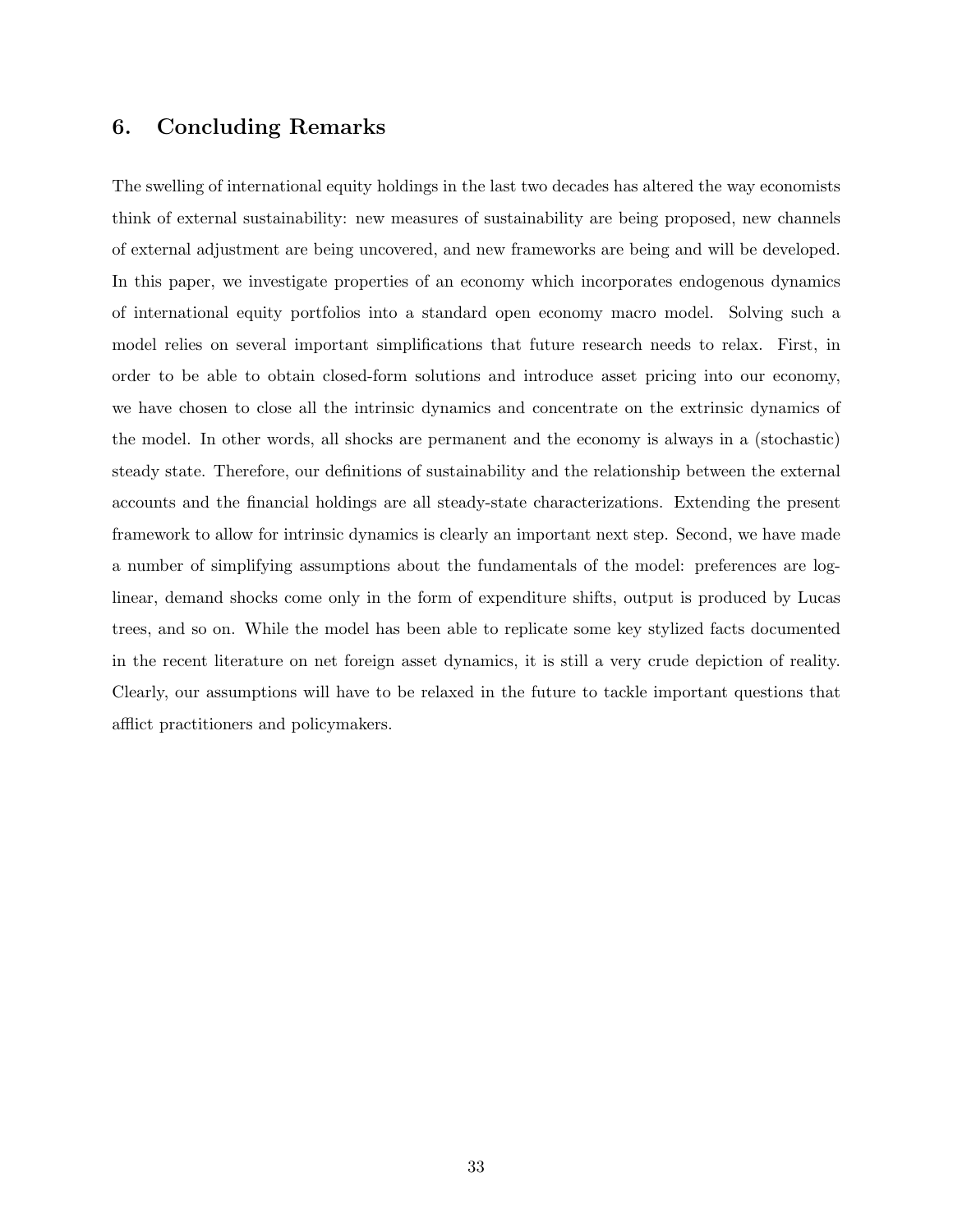# References

- Caballero, R. J., E. Farhi, and P.-O. Gourinchas (2008): "An Equilibrium Model of "Global Imbalances" and Low Interest Rates," American Economic Review, 98, 358–393.
- Coeurdacier, N., R. Kollmann, and P. Martin (2008): "International Portfolios, Capital Accumulation and the Dynamics of Capital Flows," CEPR Discussion Paper 6902.
- COLE, H. L., AND M. OBSTFELD (1991): "Commodity Trade and International Risk Sharing," Journal of Monetary Economics, 28, 3–24.
- Curcuru, S. E., T. Dvorak, and F. E. Warnock (2008): "Cross-Border Returns Differentials," Quarterly Journal of Economics, forthcoming.
- DEVEREUX, M. B., AND M. SAITO (2006): "A Portfolio Theory of International Capital Flows," working paper, University of British Columbia.
- DEVEREUX, M. B., AND A. SUTHERLAND (2008): "Valuation Effects and the Dynamics of Net External Assets," working paper, University of British Columbia.
- Edwards, S. (2005): "Is the U.S. Current Account Deficit Sustainabe? And If Not, How Costly is Adjustment Likely To Be?," NBER working paper 11541.
- Engel, C., and A. Matsumoto (2006): "Portfolio Choice and Risk Sharing in a Monetary Open-Economy DSGE Model," working paper, University of Wisconsin.
- Evans, M., and V. Hnatkovska (2007): "Solving General Equilibrium Models with Incomplete Markets and Many Financial Assets," working paper, Georgetown University.
- Frankel, J. A. (2006): "Global Imbalances and Low Interest Rates: An Equilibrium Model vs. a Disequilibrium Reality," working paper, Harvard University.
- GHIRONI, F., J. LEE, AND A. REBUCCI (2006): "The Valuation Channel of External Adjustment," working paper, Boston University.
- Gourinchas, P.-O., and H. Rey (2007a): "From World Banker to World Venture Capitalist: The US External Adjustment and The Exorbitant Privilege," in "G7 Current Account Imbalances: Sustainability and Adjustment," R. Clarida, ed., The University of Chicago Press, 11–55.
- (2007b): "International Financial Adjustment," *Journal of Political Economy*, 115, 665– 703.
- HAUSMANN, R., AND F. STURZENEGGER (2006): "The Implications of Dark Matter for Assessing the US External Imbalance," working paper, Harvard University.
- HELPMAN, E., AND A. RAZIN (1978): A Theory of International Trade under Uncertainty. Academic Press, San Diego.
- Kollmann, R. (2006): "International Portfolio Equilibrium and the Current Account," working paper, ECARES, Free University of Brussls.
- KRAAY, A., AND J. VENTURA (2000): "Current Accounts in Debtor and Creditor Countries," Quarterly Journal of Economics, 115, 1137–1166.
- LANE, P. R., AND G. M. MILESI-FERRETTI (2001): "The External Wealth of Nations: Measures of Foreign Assets and Liabilities for Industrial and Developing Countries," Journal of International Economics, 55, 263–294.
- (2007): "The External Wealth of Nations Mark II: Revised and Extended Estimates of Foreign Assets and Liabilities, 1970-2004," Journal of International Economics, forthcoming.
- Lane, P. R., and J. C. Shambaugh (2007): "Financial Exchange Rates and International Currency Exposures," work in progress, Dartmouth College.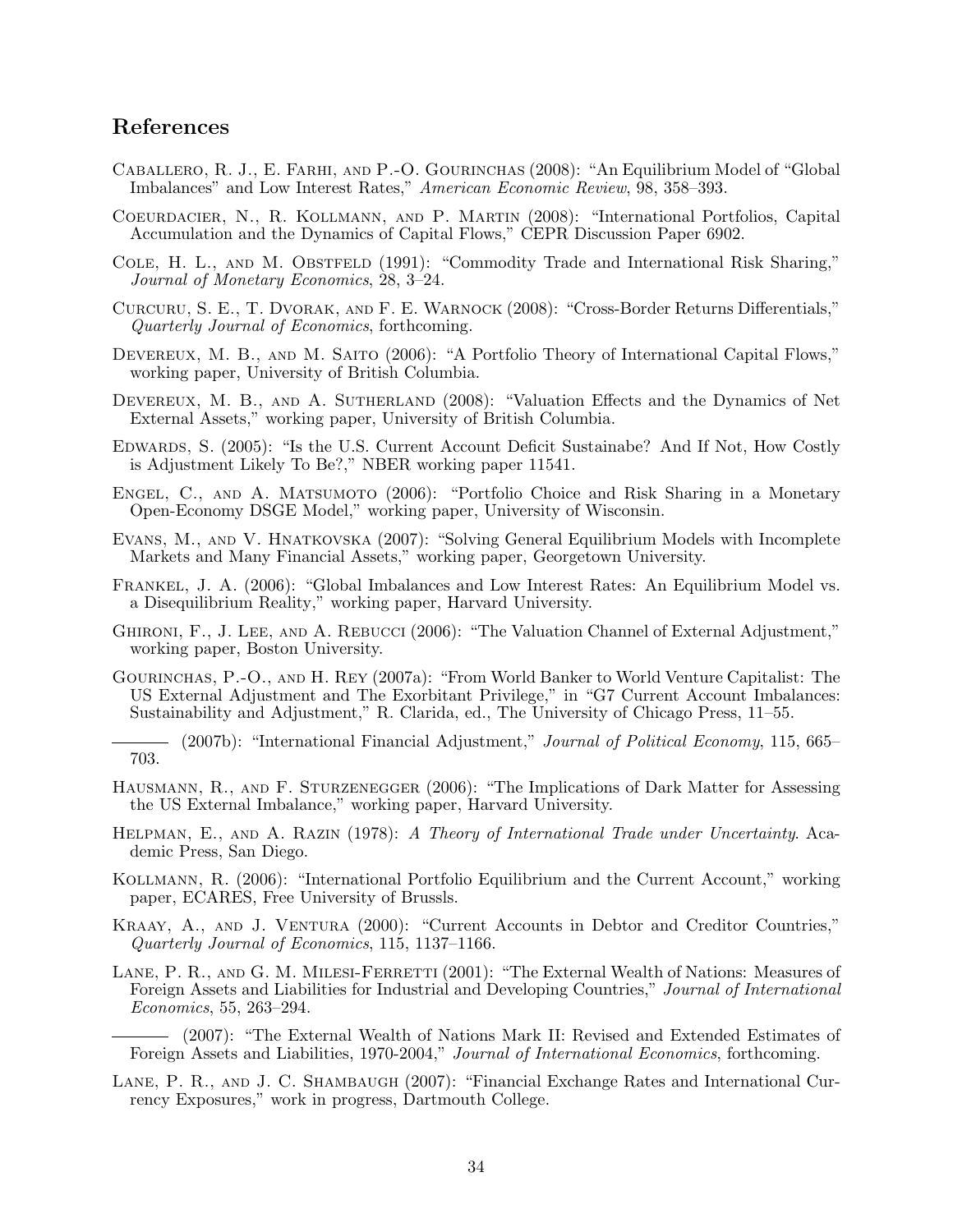- MEHRA, R., AND E. C. PRESCOTT (1985): "The Equity Premium: A Puzzle," Journal of Monetary Economics, 15(2), 145–161.
- MENDOZA, E., V. QUADRINI, AND J. V. RIOS-RULL (2007): "Financial Integration, Financial Deepness and Global Imbalances," NBER working paper 12909.
- OBSTFELD, M. (2004): "External Adjustment," Review of World Economics, 140, 541–568.
- Obstfeld, M., and K. S. Rogoff (2007): "The Unsustainable US Current Account Position Revisited," in "G7 Current Account Imbalances: Sustainability and Adjustment," R. Clarida, ed., The University of Chicago Press.
- Obstfeld, M., and A. C. Stockman (1985): "Exchange-rate dynamics," in R. W. Jones and P. B. Kenen, eds., Handbook of International Economics, 2, Chapter 18, 917–977.
- PAVLOVA, A., AND R. RIGOBON (2007): "Asset Prices and Exchange Rates," Review of Financial Studies, 20, 1139–1181.
- (2008): "Equilibrium Portfolios and External Adjustment under Incomplete Markets," working paper, London Business School.
- Roubini, N., and B. Setser (2004): "The US as a Net Debtor: The Sustainability of the US External Imbalances," working paper, New York University.
- Stockman, A. C., and L. L. Tesar (1995): "Tastes and Technology in a Two-Country Model of the Business Cycle: Explaining International Comovements," American Economic Review, 85, 168–185.
- TILLE, C. (2003): "The Impact of Exchange Rate Movements on U.S. Foreign Debt," Federal Reserve Bank of New York Current Issues in Economics and Finance 9.
- (2008): "Financial Integration and the Wealth Effect of Exchange Rate Fluctuations," Journal of International Economics, 75, 283–294.
- Tille, C., and E. van Wincoop (2007): "International Capital Flows," NBER Working Paper 12856.
- Zapatero, F. (1995): "Equilibrium Asset Prices and Exchange Rates," Journal of Economic Dynamics and Control, 19, 787–811.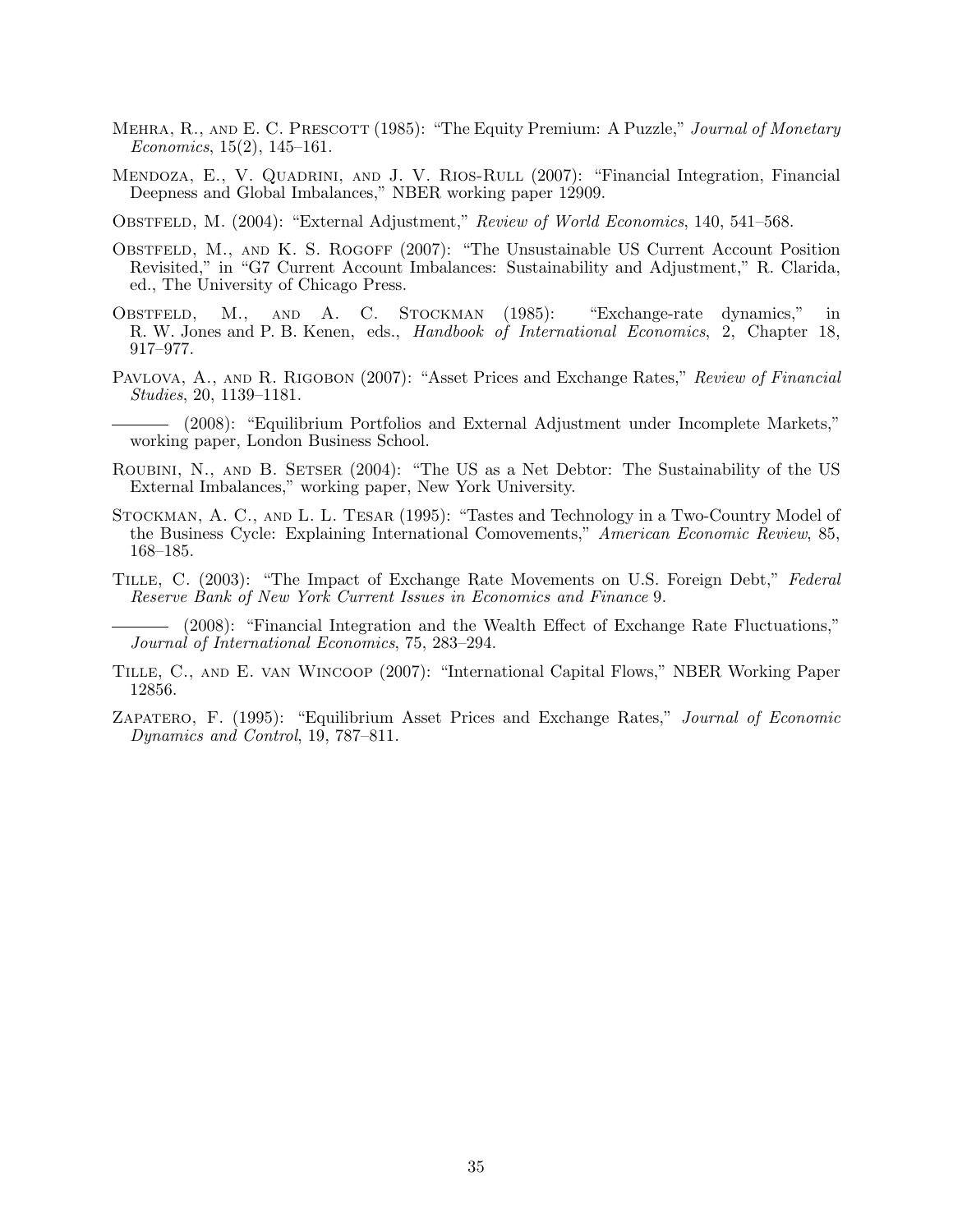

Figure 3: Steady state values. We first simulate our economy for a number of periods to reduce the dependence on the initial conditions. Then we set all underlying shocks,  $dw$ ,  $dw^*, dw^{\alpha}, dw^{\beta}$ , equal to zero for the remainder of the horizon. The horizontal axes measure (i) the instantaneous correlation between the demand and supply shocks  $\sigma_Y i_1 \sigma_{\alpha_H}^{\top}/(\sigma_Y \sqrt{||\sigma_{\alpha_H}||^2})$ , where  $i_1 = (1, 0, 0, 0)$ , and (ii) the ratio of the volatilities of the demand and supply shocks  $\sqrt{||\sigma_{\alpha_H}||^2}/\sigma_Y$ .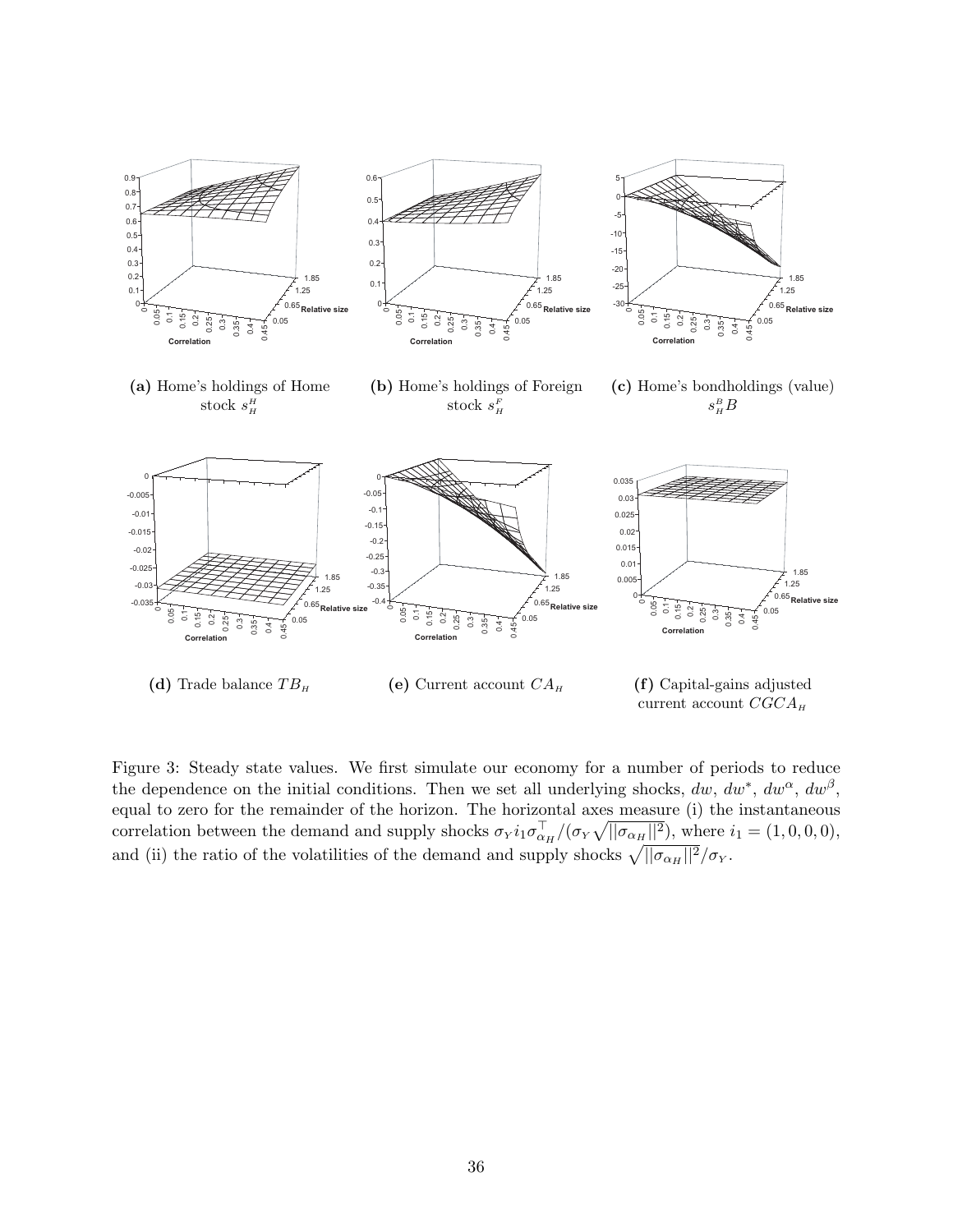

Figure 4: Impact responses to a shock  $dw^{\alpha}$  (a shock to the utility weight  $\alpha_H$ ). The horizontal axes measure (i) the instantaneous correlation between the demand and supply shocks  $\sigma_Y i_1 \sigma_{\alpha_H}^{\top} / (\sigma_Y \sqrt{||\sigma_{\alpha_H}||^2})$ , where  $i_1 = (1, 0, 0, 0)$ , and (ii) the ratio of the volatilities of the demand and supply shocks  $\sqrt{||\sigma_{\alpha_H}||^2}/\sigma_Y$ .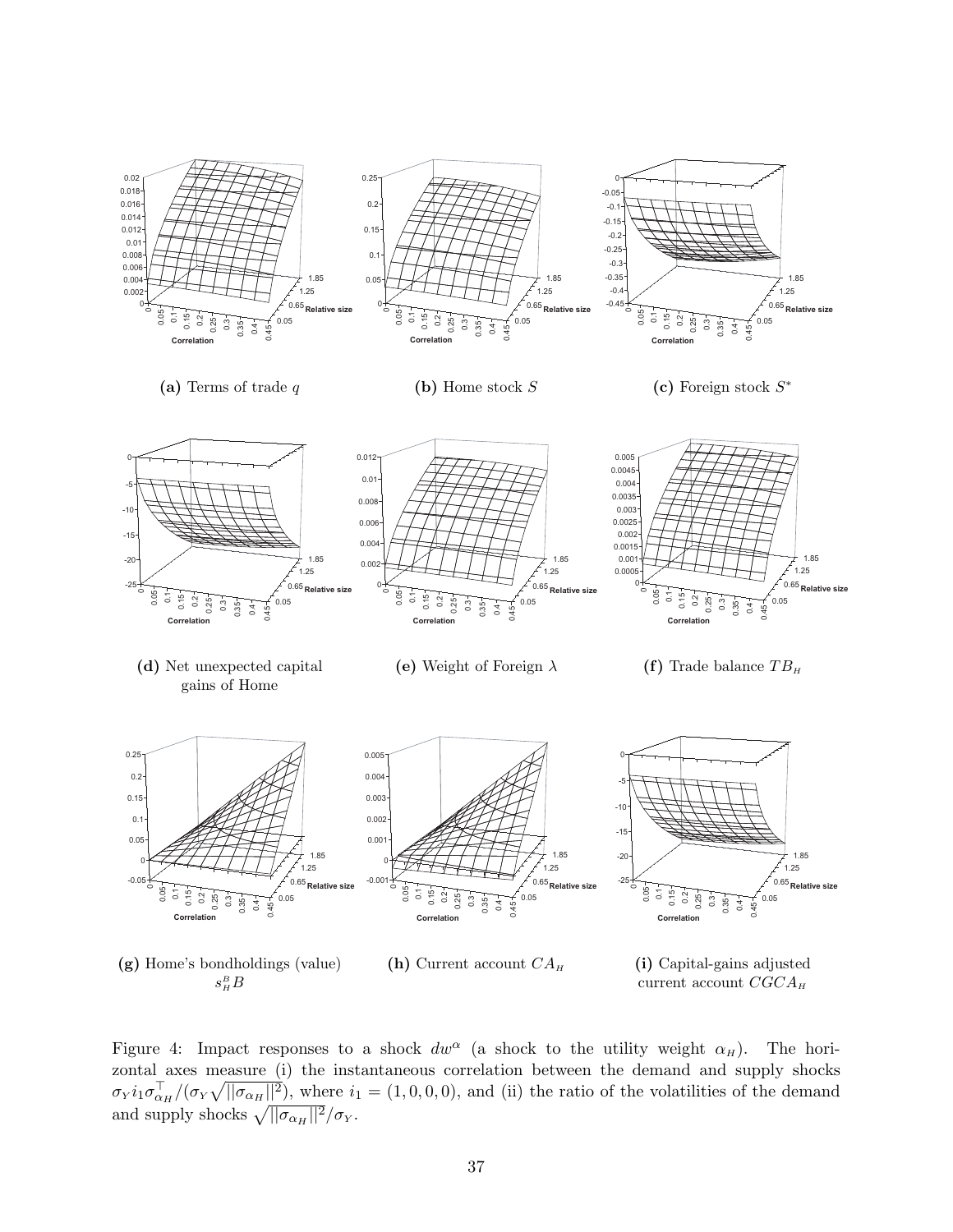

Figure 5: Impact responses to an output shock at Home dw. The horizontal axes measure (i) the instantaneous correlation between the demand and supply shocks  $\sigma_Y i_1 \sigma_{\alpha_H}^{\top}/(\sigma_Y \sqrt{||\sigma_{\alpha_H}||^2})$ , where instantaneous correlation between the demand and supply shocks  $\partial Y^l \partial \alpha_H / (\partial Y \nabla || \partial \alpha_H ||$ , where  $i_1 = (1, 0, 0, 0)$ , and (ii) the ratio of the volatilities of the demand and supply shocks  $\sqrt{||\sigma_{\alpha_H}||^2}/\sigma_Y$ .